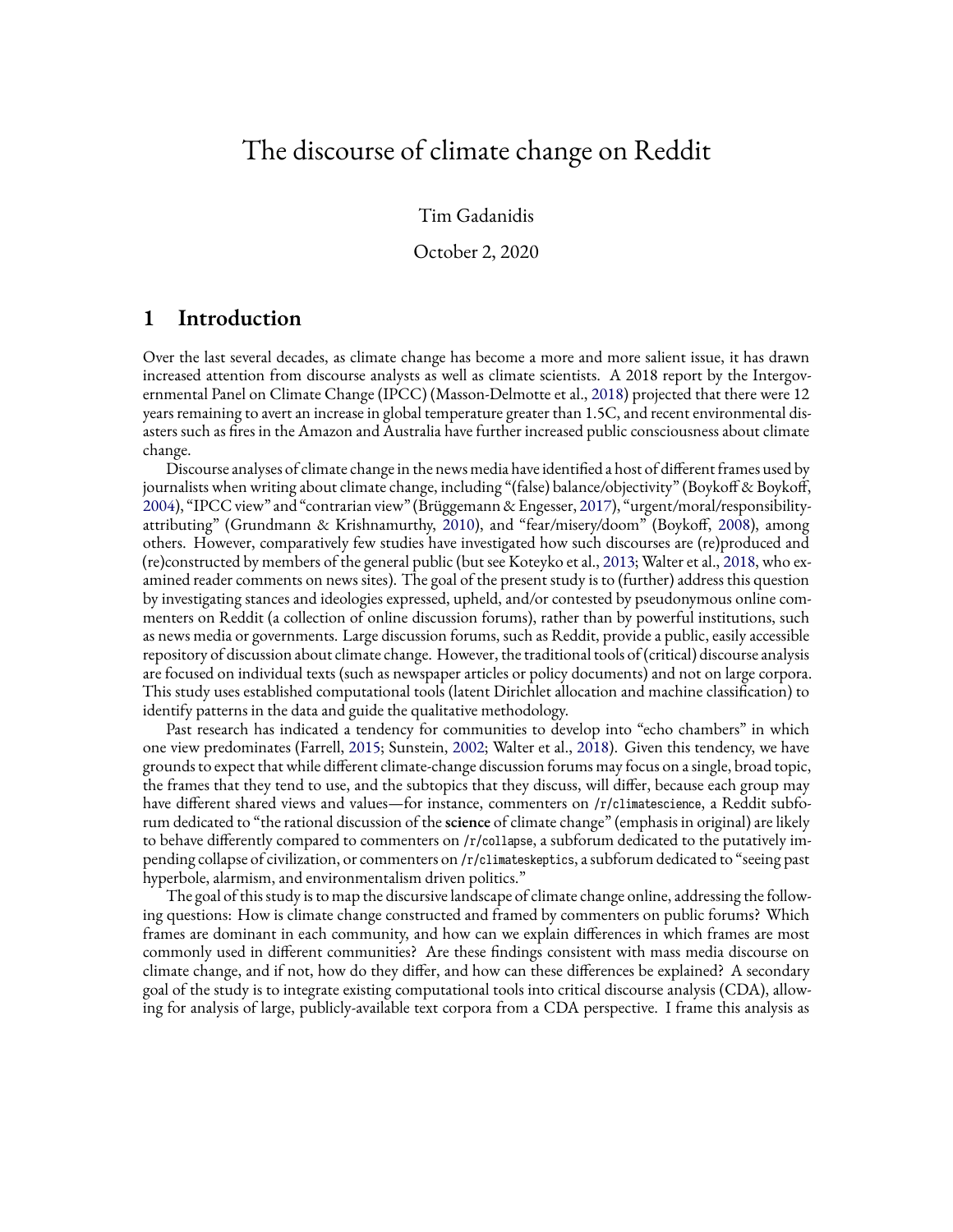"critical" discourse analysis because it seeks to go beyond cataloguing discursive differences between communities, and understand how ideologies of climate change, including climate change denial/'skepticism' and climate-change-related nihilism, are reproduced in online discourse. With respect to climate skepticism specifically, I discuss discourses of climate skeptics on Reddit in the context of the powerful think tanks whose discourse strategies they emulate. I also aim to highlight differences and similarities based on power differentials between anonymous online commenters (who can be assumed to possess little institutional power) and hegemonic mass-media institutions that have previously been studied.

The remainder of this paper is organized as follows.§[2](#page-1-0) reviews the literature on climate change discourse and provides some examples of previous work using computational discourse analysis which influenced the present study. [§3](#page-3-0) describes how the data were collected, and the quantitative and qualitative methods used to analyze the data.§[4](#page-6-0) summarizes the data by providing an overview of each subreddit to be analyzed. [§5](#page-12-0) reports the results of topic modelling using latent Dirichlet allocation, including subsequent qualitative follow-ups.§[6](#page-27-0) reports the results of pairwise classification models, including subsequent qualitative followups. [§7](#page-33-0) discusses and integrates the key findings of the previous sections.§[8](#page-41-0) concludes the paper.

## <span id="page-1-0"></span>**2 Literature review**

### **2.1 Climate change discourse**

#### **Climate change in the news media**

Many articles have examined the mass print media's framing and coverage of climate change.

An influential study by Boykoff and Boykoff [\(2004](#page-43-1)) analyzed the US prestige press (the*New York Times*, the *Los Angeles Times*, the *Washington Post* and the *Wall Street Journal*) and compared their coverage of anthropogenic climate change to the relevant scientific discourse. Their primary finding was that the journalistic norm of 'balance' led to distortions in coverage, by giving roughly equal attention to the scientific consensus (that humans are contributing to global warming) and a countervailing denialist discourse.

In a follow-up study, Boykoff([2007](#page-42-1): 6) found that this frame had begun to shift, with reporting "more closely reflect[ing] the scientific consensus on atttribution for climate change." Similarly, in a more recent study of climate change journalism, Brüggemann and Engesser([2017](#page-43-2)) combined an analysis of the content of journalistic articles with a survey of the authors who wrote them. They found that while contrarian voices were still quoted, the quotes were contextualized with dismissals of climate change denial. Outright denialism still existed in pockets, such as conservative opinion columns, however.

Moving beyond the US, Grundmann and Krishnamurthy([2010\)](#page-43-3) constructed a corpus containing US, UK, German and French articles on climate change and found that French and German sources represented climate change with a "heightened sense of urgency" and a "moral frame which attributes responsibility" (132), neither of which were dominant frames in US and UK sources.

Boykoff([2008\)](#page-42-0) conducted a critical discourse analysis of climate change-related articles in four UK tabloids: the *Sun*, the *Daily Mail*, the *Daily Express*, and the *Mirror*. Rather than the prestige sources analyzed in the studies described above, tabloids were selected because prior analyses of climate change in the print news media focused on broadsheet newspapers, but tabloid papers have a much higher circulation and the majority of their readership is working-class. Analysis of tabloids was thus seen as a way to centre a working-class-directed perspective which had been lacking from previous research. The analysis found that climate change was predominantly represented through extreme weather events and politics, as opposed to justice and risk or scientific findings. The overall tenor of the coverage involved fear, misery, and doom, illustrated with the following set of headlines: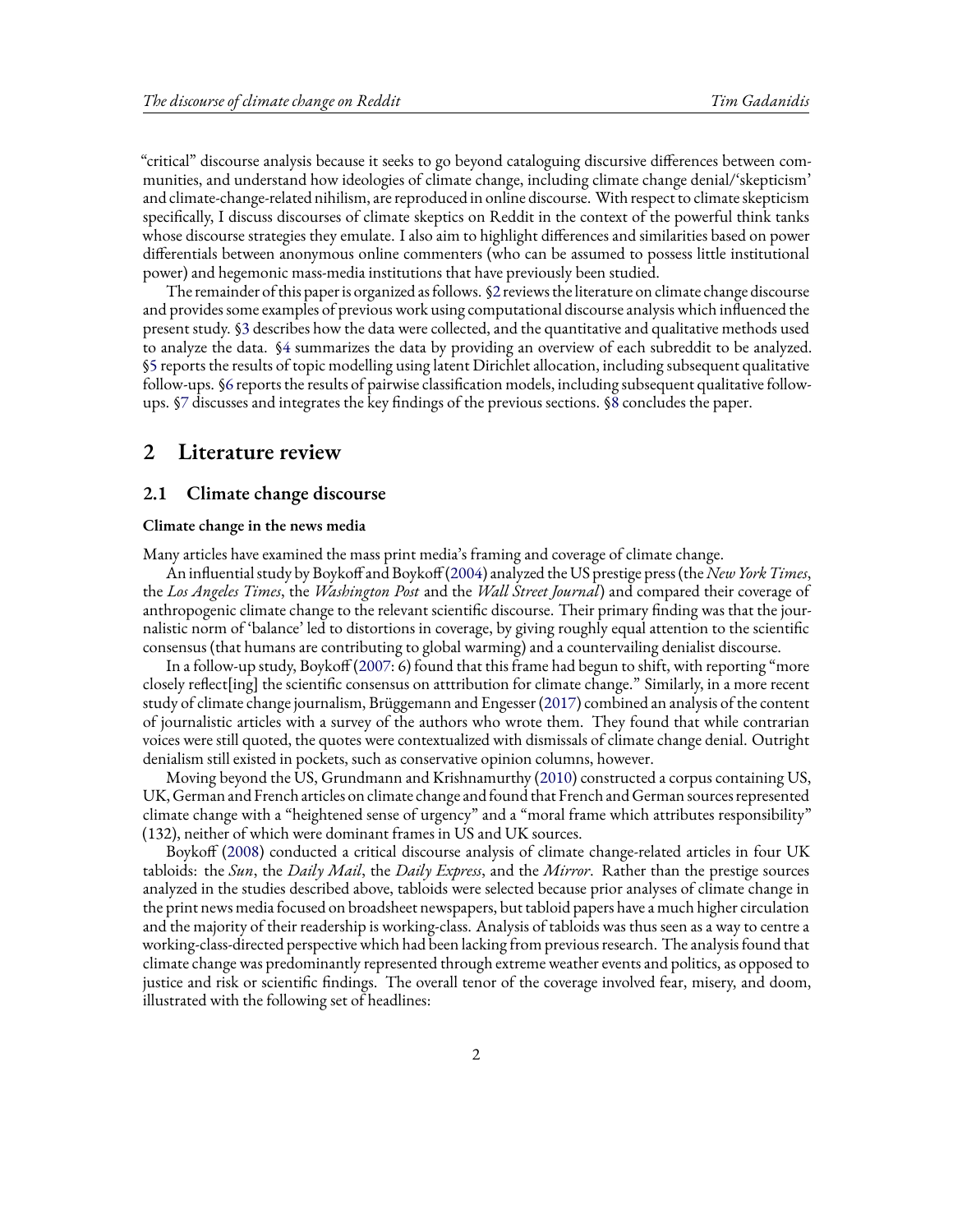- (1) a. IT'S THE END OF THE WORLD. MAINLY FOR CHILDREN *The Express*, 17 January 2000
	- b. HOW THE WORLD WILL END *The Daily Mail*, 28 December 2002
	- c. WAVE IT GOODBYE: RAGING FLOODS COULD SWAMP OUR CITIES WITHIN A LIFETIME — *The Mirror*, 16 September 2002
	- d. POLLUTION IS TURNING THE SEAS INTO ACID *The Daily Mail*, 11 November 2006

#### **Climate change in reader comments**

To the best of my knowledge, no research has focused on discussion forums dedicated to climate change (such as the subreddits analyzed in the present study). However, multiple studies have examined user comments on climate-change articles on news sites. These analyses are useful because they provide information about how individual members of the newspaper's readership take up (or not) stances and frames that the newspaper does.

Koteyko et al. [\(2013\)](#page-43-4) analyzed online reader comments from the *Daily Mail*, investigating the discursive construction of climate science by tabloid readers after a 2009 controversy in which the University of East Anglia's Climatic Research Unit was hacked shortly before the UN Copenhagen summit, and emails were leaked purportedly showing that the scientists had been manipulating data and attempting to silence their critics ("climategate"). The authors employ a corpus-assisted approach (Baker et al., [2008\)](#page-42-2), including the use of *keyword* (frequency of words in a given corpus relative to another corpus) and *collocation* analysis (sets of words that tend to co-occur), to analyze a large volume of reader comments. For example, in comments shortly after the release of the emails, the word *science* collocated with *not*, *so-called*, *pseudo*, and *junk*, indicating that readers were "dissociating climate scientists from the ideal norm of science" (79).

Walter et al. [\(2018\)](#page-44-0) examined reader comments on online news stories from Germany, India, Switzerland, the UK, and the US, seeking to identify factors that lead to comments that are either skeptical or supportive of the scientific consensus on anthropogenic climate change. The authors found that reader comments were fragmented into "ideologically like-minded echo chambers" (215), such that commenters on publications with a conservative editorial line, such as the *Daily Telegraph*, were more likely to express denial of anthropogenic climate change than commenters on centre-left publications like the *Huffington Post*.

### **2.2 Computational critical discourse analysis**

*Critical discourse analysis* (CDA) is a approach to analysis of discourse that seeks to uncover how ideological processes, especially those related to power, control, hegemony, and injustice are (re)constructed in language and society (Strauss & Feiz, [2014](#page-44-2): 312–3). Work from a CDA perspective employs "micro-level" discourse analysis (i.e., analysis of words, phrases, metaphors, and others) to uncover, explain, and denaturalize such ideologies.

In this paper, I use the term *computational critical discourse analysis* (CCDA) in the same sense as Hogan and Laviolette([2019](#page-43-6): 324–5), who describe it as "a nascent field that is focused on understanding and articulating ideologies latent within large-scale text corpora" by means of "the scaling-up and refining of the traditional quantitative elements of discourse analysis, suitable for discourses in large digital corpora." In this sense, the integration of computational and CDA methods entailed by CCDA is similar to the integration of corpus-linguistic and CDA methods proposed (and popularized) by Baker et al. [\(2008\)](#page-42-2).

CCDA-based analyses are particularly useful for identifying differences between different sets of documents, using methods such as classification and/or latent topic identification. Below I discuss several case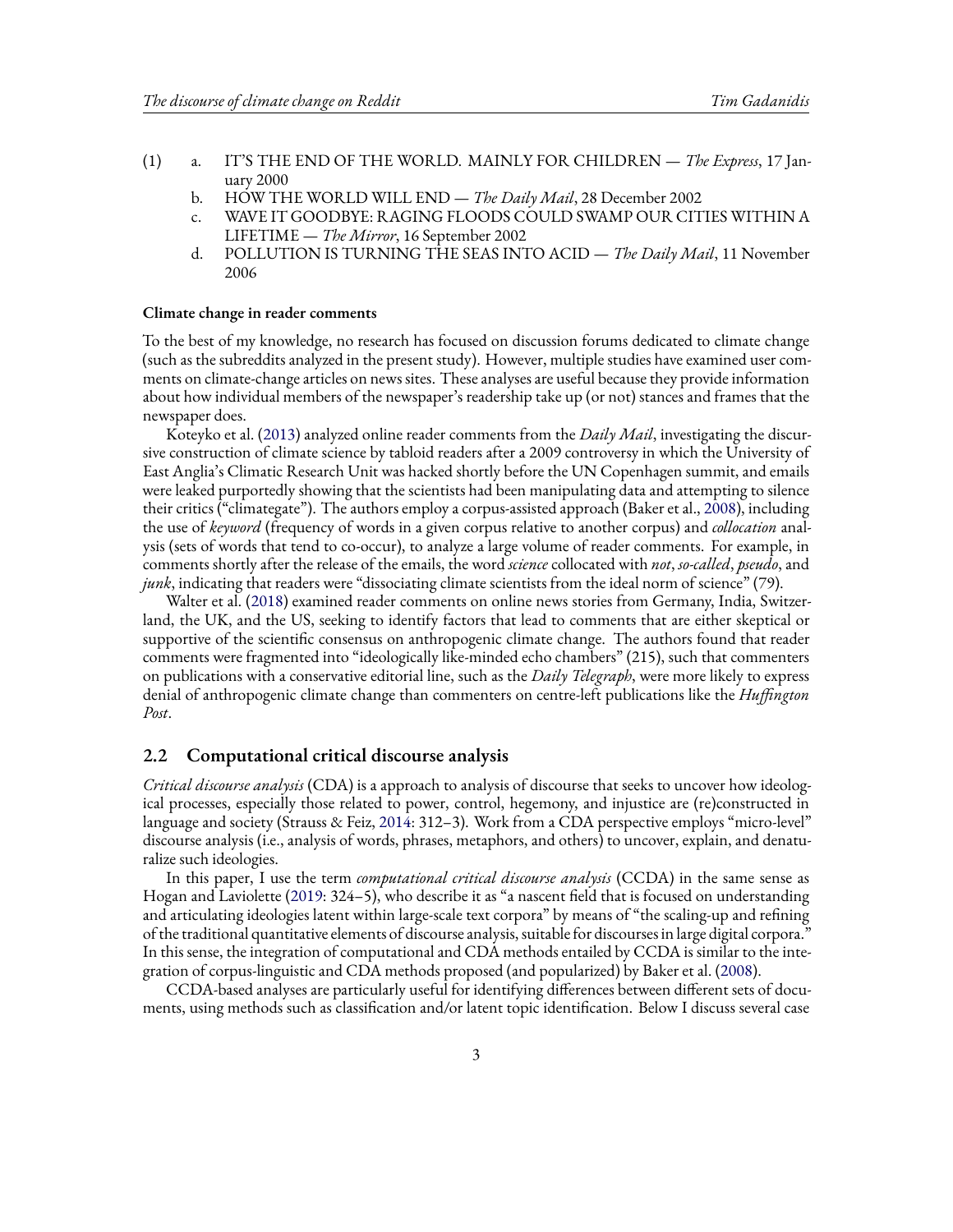studies in which computational models are used to scale up discourse-analytical techniques in order to identify differences in discourses and, consequently, ideologies, within the same broad topic area.

Hogan and Laviolette [\(2019\)](#page-43-6) employ a CCDA methodology to analyze the language and ideology characterizing two Reddit subforums nominally focusing on men's issues: /r/MensRights, an anti-feminist group, and /r/MensLib, a pro-feminist group. They make use of machine-learning text classification methods, first converting each document into a *tf-idf* (term frequency − inverse document frequency) vector and then using supervised machine learning classification models from the scikit-learn Python module (Pedregosa et al., [2011a\)](#page-44-3) to predict whether a given document is from the /r/MensRights or /r/MensLib community. This classification methodology is supplemented by analysis of the list of unique words in each subforum. Overall, they find that /r/MensRights discourse portrays men as non-agentive victims of a "feminized society," whereas /r/MensLib focuses on "actions men can take to liberate themselves from the expectations of traditional masculine roles" (332). This finding is reflected in their finding that the term *masculinity* itself strongly predicts that a comment is from /r/MensLib, whereas terms used to refer to women, including *she* and *her*, predict that a comment is from /r/MensRights.

A similar methodology was employed by Chancellor et al.([2018](#page-43-7)), who contrasted the social support language used on two Reddit weight loss communities: /r/proED, a subreddit for users with disordered eating habits who are not seeking recovery, and /r/loseit, a community that promotes more sustainable weight loss methods. The authors developed three classification models to predict whether posts were taken from /r/proED or /r/loseit: a Content model, a Context model, and a Content+Context model. The Content model included the 1000 linguistic tokens with the highest*tf-idf* weights (i.e., the words most characteristic of each corpus). The Context model made use of word2vec word embedding analysis (Mikolov et al., [2013\)](#page-43-8), and included the 50 most similar words to the embeddings corresponding to each of the 600 tokens with the largest*tf-idf* weights (duplicates excluded). The Content+Context model contained both independent variables. Each model performed well above baseline, with the Content+Context model having an accuracy of 78%, the Context model 75%, and the Content model 69%. Features predictive of whether a post was from /r/loseit mainly related to healthy lifestyle changes, such as *moderation*, *5k*, and *cardio*, whereas features predicting a post was from /r/proED included words related to thinness, such as *underweight*, *bmi*, *thinspo*, as well as words related to binging and purging cycles, such as *purge*and *laxatives*. Similar to Hogan and Laviolette([2019](#page-43-6)), the results demonstrate the value of computational modelling for characterizing the differences between topically similar communities: both /r/loseit and /r/proED are about social support for weight loss, but the top features used by the classifier reveal discursive and ideological differences.

<span id="page-3-0"></span>Ammari et al. [\(2018\)](#page-42-3) employed a computational but non-classificational approach to contrasting parenting communities on Reddit: /r/parenting, /r/mommit (a subreddit specifically for mothers) and /r/daddit (a subreddit specifically for fathers). The authors used latent Dirichlet allocation (LDA) models (Blei et al., [2003](#page-42-4)) to extract latent topics from text data, and where the same topics appeared across multiple subreddits, used word2vec (Mikolov et al., [2013\)](#page-43-8) models to investigate how each topic is discussed differently in each. For example, both /r/daddit and /r/mommit users discussed circumcision, but /r/daddit users focused on male circumcision (e.g., *phimosis*, *uncut*, *intact*) whereas /r/mommit users discussed both male and female genital mutilation and circumcision (e.g., *male*, *female*, *mutilation*, *FGM*). Some topics also differed across subreddits—for example, only on /r/daddit was "legal custody questions and experiences" identified as a topic, and only on /r/mommit was "maintaining the home" identified as a topic. This work highlights the utility of topic modelling for comparing and contrasting discourses on similar communities—while both /r/mommit and /r/daddit discuss parenting, the specific topics discussed, and how shared topics are discussed, differ, and these differences are detectable using computational models.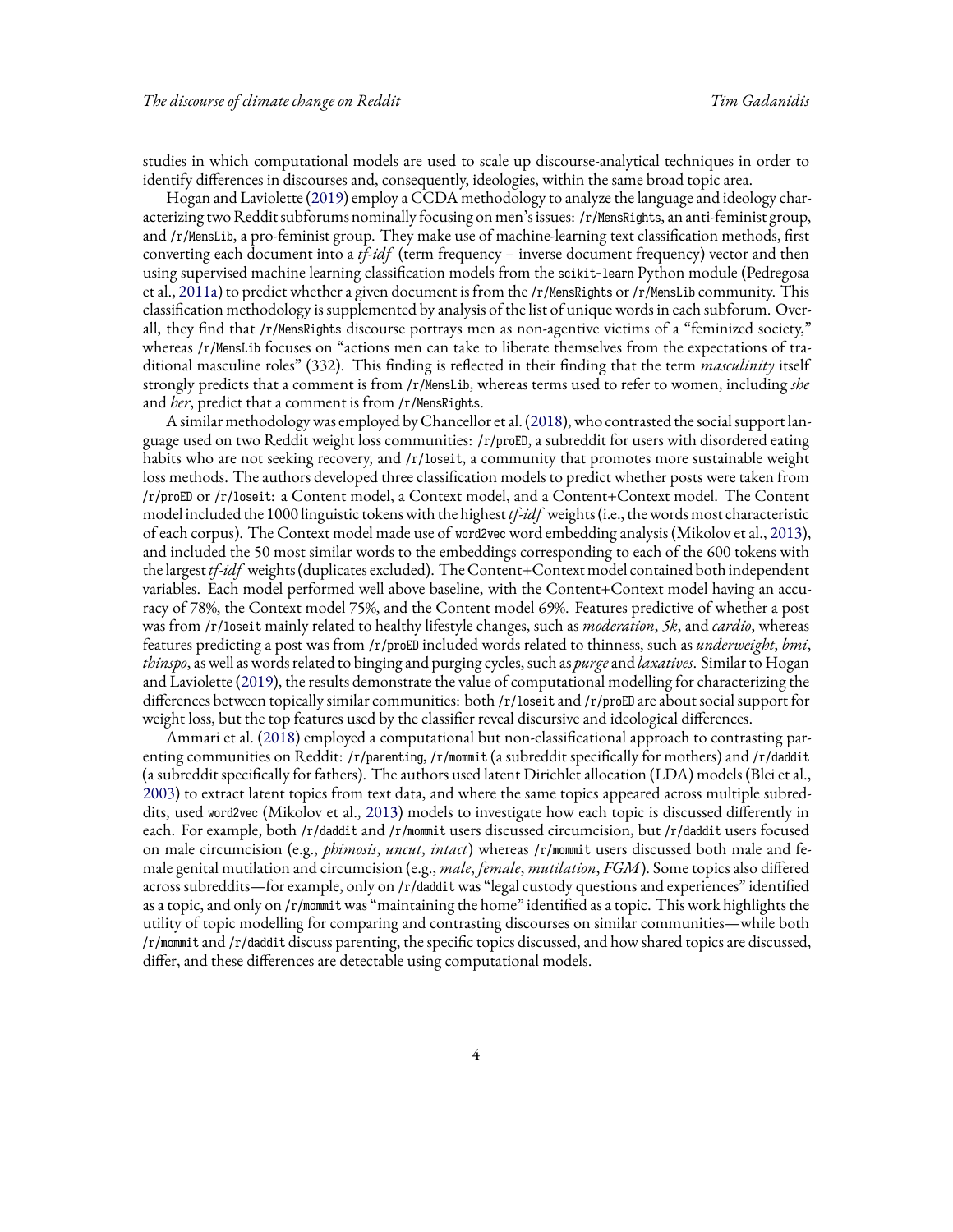## **3 Methodology**

### **3.1 Integrating computational methods with critical discourse analysis**

This study aims to integrate computational-linguistic methods into a qualitative (critical) discourse analysis framework for the study of discourse on Internet climate change discussion forums. Computational models, which convert language data into a numerical format for processing by a computer, may seem at odds with CDA approaches, which are typically qualitative. But as argued by Nishizaka [\(2015\)](#page-44-4), resources from these two worldviews are not incompatible, though 'facts' and figures associated with a computational worldview are transformed through their integration into a CDA worldview. For instance, finding via a computational model that the term *she* is distinctive of a mens' rights community, as Hogan and Laviolette ([2019](#page-43-6)) did, tells us only that *she* occurs frequently in that community and less frequently in the rest of the corpus. What indexical associations does *she* has in the community? Does it have an additional meaning or function? In what contexts is it used? These questions are difficult or impossible to fully address using quantitative methods, because identifying that a word or feature is distinctive of a community, or that it frequently collocates with certain other words or features, is only the starting point: we don't yet know the word's place in the indexical space of the community (Eckert, [2008;](#page-43-9) Silverstein, [2003\)](#page-44-5). Answering these questions is therefore a matter of critical qualitative analysis, such as sampling full comments using *she*and identifying its referents and which contexts it is used in. In this sense we can view computational models as feeding the qualitative analysis by providing a means of automatic, large-scale pattern detection; once a putative pattern is identified by the computer, it can be critically analyzed by the human researcher. The quantitative findings thus reinforce and support qualitative findings, helping to ensure that they are not due to cherry-picking, as well as providing new avenues to explore qualitatively that may be missed through manual inspection (especially when a large amount of data is to be analyzed).

#### **3.2 Data collection and processing**

The data for this study were collected from Reddit. Comments from each subreddit that were posted in the year 2019 were extracted until either all posts were collected, or the total word count for that subreddit reached 6 million. This was done by, for each subreddit, picking a random date in 2019, collecting all comments from that date, then checking the total word count and stopping if it exceeded 6 million. This algorithm was implemented in Python using the Python Pushshift.io API Wrapper (PSAW) (Marx, [2020](#page-43-10)) and the Python Reddit API Wrapper (PRAW) (Boe, [2020](#page-42-5)). PSAW provides simple access to the pushshift.io (Baumgartner et al., [2020](#page-42-6)) searchable database of public Reddit comments, and was used to collect IDs for comments. These IDs were fed to PRAW to collect the live version of each comment (with up-to-date upvote/downvote scores and other data).

The data resulting from the procedure above was used as-is for the qualitative analysis. However, prior to fitting the computational models described in the next section, stopwords (e.g., "the", "a", "to") and punctuation were removed and the remaining words were tokenized and lemmatized. This was done using SpaCy (Honnibal & Montani, [2017](#page-43-11)).

#### <span id="page-4-0"></span>**3.3 Computational models**

This study makes use of two computational models: latent Dirichlet allocation and text classification. I will describe each of these models in turn.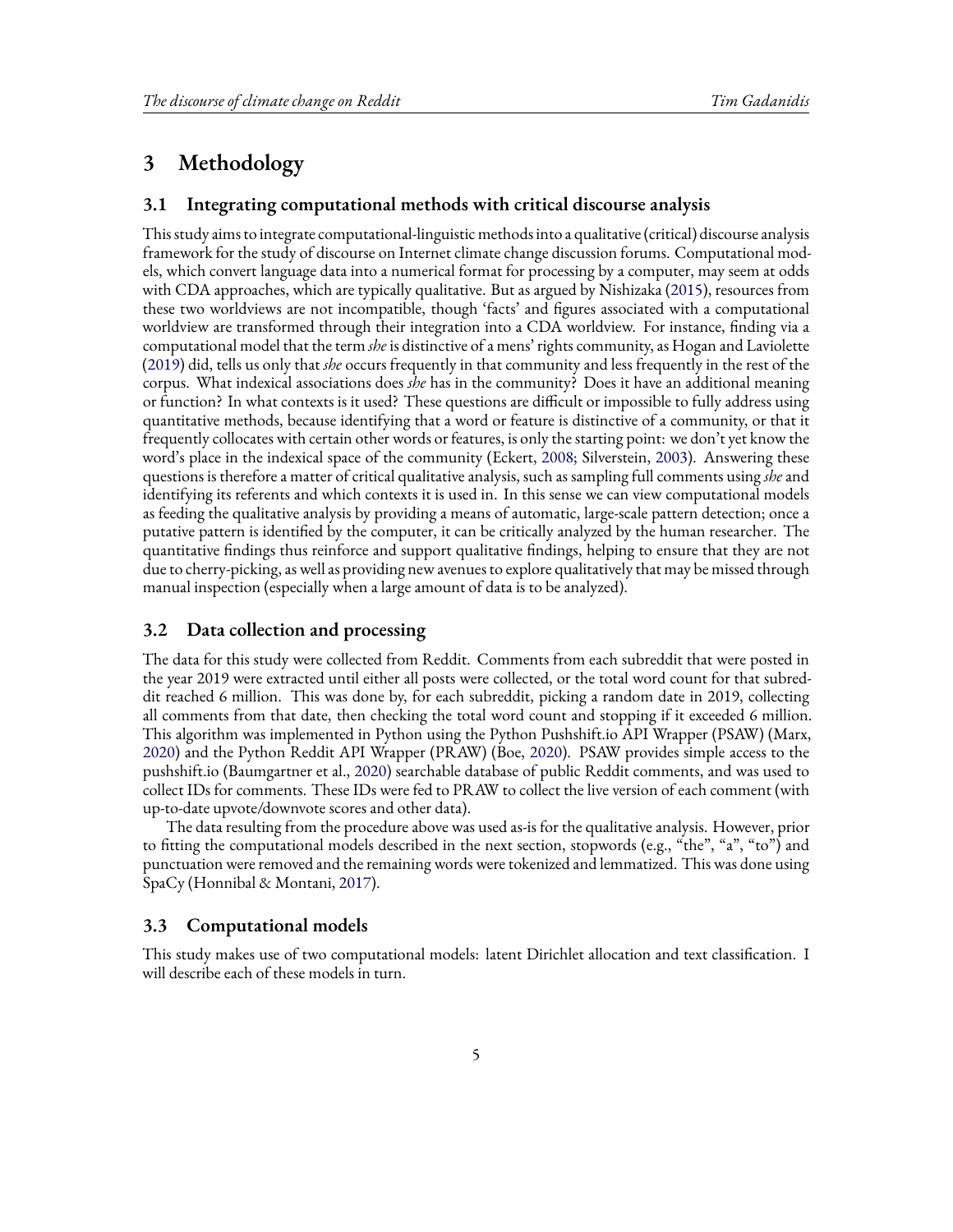**Latent Dirichlet allocation.** Latent Dirichlet allocation (LDA) (Blei et al., [2003\)](#page-42-4) is a Bayesian model for representing text corpora. In an LDA model, each document in a corpus is modelled as a mixture of underlying *topics*, themselves represented as a mixture of word probabilities.<sup>1</sup> The term *topic* is not meant to be taken literally, to imply that a topic always represents an actual topic of discussion. An LDA topic may represent an actual topic, or it could represent a mode of discourse (e.g., if a topic's word distribution includes words like *thanks*, *great*, *interesting*, it is not clear what discrete "topic" it might represent, but it does appear to represent a unified type of discourse act, i.e., positive evaluation of or gratitude for another user's contribution).

Concretely, the utility of LDA modelling for discourse analysis is similar to the utility of collocation analysis (e.g., Baker et al., [2008\)](#page-42-2), in that it shows how words pattern together in discourse. However, the underlying principles are different. Unlike LDA, a set of common collocations is not taken to be a representation of the corpus as a whole; it is only a list of words that commonly appear together. As a statistical model, LDA is a dimensionality reduction technique: it aims to represent the entire corpus as a set of underlying topics, such that the differences in which words are used between individual documents can be explained based on these underlying topics. While this entails some loss of granularity (as with all dimensionality reduction techniques), it serves as a useful way to get a sense of what is being discussed, and how, in a large set of data. For instance, in LDA results for a dataset containing discussion about pets, we might find a topic containing important words *brush*, *groom*, *trim*, and *fur*, potentially representing discussion of pet hair/fur grooming, and another topic containing important words *fish*, *tank*, *water*, *chlorine*, potentially representing discussion of aquarium maintenance.

To conduct the LDA analysis for the present study, I used the implementation available in the Python machine learning library scikit-learn (Pedregosa et al., [2011a](#page-44-3)). LDA models were fit both to the aggregate corpus (containing all 5 subreddits) as well as to each subreddit individually. Because the LDA algorithm requires the user to specify the number of topics to be used, I began with a model containing 10 topics, then ran additional models iteratively, with larger and larger numbers of components, until most topics appeared to represent a coherent and distinct set of words. For example, for the aggregate model, the final model consisted of 50 topics. The lists of topics were then pruned using the method described by Ammari et al. [\(2018](#page-42-3)): I took a random sample of comments that scored highly on each topic, and manually judged whether all or most of the comments in the sample represented a coherent discourse topic or style. These topics, termed "verified topics" after Ammari et al. [\(2018\)](#page-42-3), were the ones interpreted and used in later analysis stages; topics that were not verified were excluded.

**Text classification.** Text classification is a machine-learning model which assigns the computer the task of classifying documents into categories (in this case, the subreddit in which the comment was posted). This is done by splitting the data into *training* and *test* sets. The training set is pre-labelled, and the features of the documents in each category in the training set are used to predict the category of the documents in the test set, whose labels are not used by the model. In the present study, I used binomial classification, comparing one subreddit to one other subreddit at a time. What features are used by the model varies; in the present study, individual words are used as features (so the model tries to predict which subreddit the comment was posted in based on the individual words in the comment), but other features, such as total word count of each comment, could also be used, in principle.

After running the classifier, it is then possible to extract the most important features of the model: the features (words, in this case) which the model identified as best distinguishing the two datasets from one

<sup>&</sup>lt;sup>1</sup>I use the term "word" here for the purposes of this explanation, but the model can also operate using bigrams, trigrams, sentences, paragraphs, or other higher-order features (or, in theory, lower-order features like phonemes or letters, though this would not provide any insight for our current discourse-analytic purposes).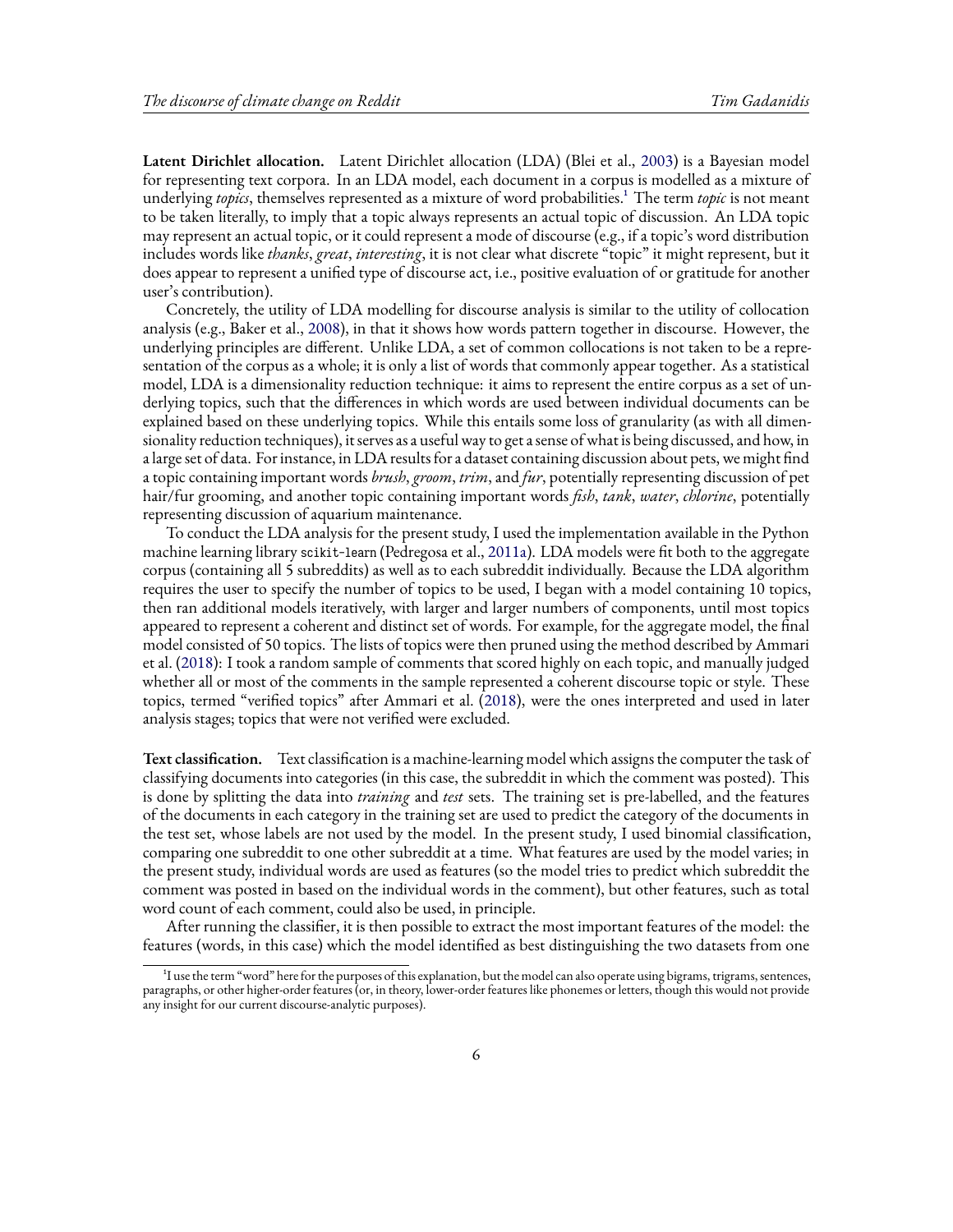another. These words can be used for further analysis, such as extracting comments from the subreddit that use its most distinctive words, to see in what context they are being used.

As an example, if we were to run a classification analysis on two datasets, one containing discussion about cats and one containing discussion about fish, we would likely find words like*cat*, *purr*, and *litter* in the important feature set for the cat discussion, and words like *fish*, *water*, and *filter* for the fish discussion.

To conduct the classifier analysis for the present study, I used the implementation of the logistic regression classifier available in the Python machine learning library scikit-learn (Pedregosa et al., [2011a\)](#page-44-3), with a 'liblinear' solver. Because some subreddit corpora have many more comments than other corpora, such that the classifier could achieve a good performance by simply predicting that all the unknown documents belong to the larger corpus, I used class weighting. This weights each category inversely to its proportion in the data, correcting for the imbalance in the dataset. This classifier model was run for all possible pairs of subreddits, for 10 models in total (/r/climate vs. /r/climate\_science, /r/climate vs. /r/collapse, and so on).

### **3.4 Qualitative methods**

**Subreddit overviews.** After the data was collected, the initial qualitative analysis began on an exploratory subreddit-by-subreddit basis, with the goal of constructing an overview of each subreddit to guide the later stages of the computational and qualitative analysis (presented in [§4](#page-6-0)). This involved examining each subreddit's sidebar (which contains a summary of the purpose of the community and/or a set of rules or guidelines that participants are expected to follow), as well as browsing the data and taking note of frequently discussed topics, notable aspects of the discourse, and other impressions and patterns.

**Verified topic analysis.** After the LDA analysis described in [§3.3,](#page-4-0) qualitative methods were used to investigate selected verified topics in detail. Not all verified topics were analyzed qualitatively because analyzing every topic would constitute an infeasible expansion of the scope of the paper. For topics selected for analysis, 50 comments which scored highly for that topic were sampled from the dataset (50 from each subreddit, for topics from the aggregate model). I read these closely, taking note of aspects of discourse such as which entities are presented as agents, metaphors used, explicit and implicit stancetaking, and so on, as well as how the words associated with the topic in question are used in context.

**Classifier result analysis.** After running the classifiers described in§[3.3,](#page-4-0) qualitative methods were used to investigate selected important features (words) in detail. As with the verified topics, when interpreting a feature of interest, I sampled 50 comments containing that word and read these closely, taking note of how each word was used in context. Along with and in light of these individual feature analyses, I also interpret the overall set of important features for each given subreddit in order to characterize differences between two communities. For example, as discussed in more detail in [§7.4](#page-37-0), I interpret the presence of *Greta* (Greta Thunberg) and *Gore* (Al Gore) in the important-feature list for /r/climateskeptics as evidence that the discourse associated with that subreddit foregrounds its antagonists.

### <span id="page-6-0"></span>**4 Subreddit overviews**

#### **4.1 /r/climate**

In the sidebar on its main page, where subreddits typically list an overview of their topic and their rules, the /r/climate subreddit bills itself as a forum for "real and accurate data about the Earth's climate." It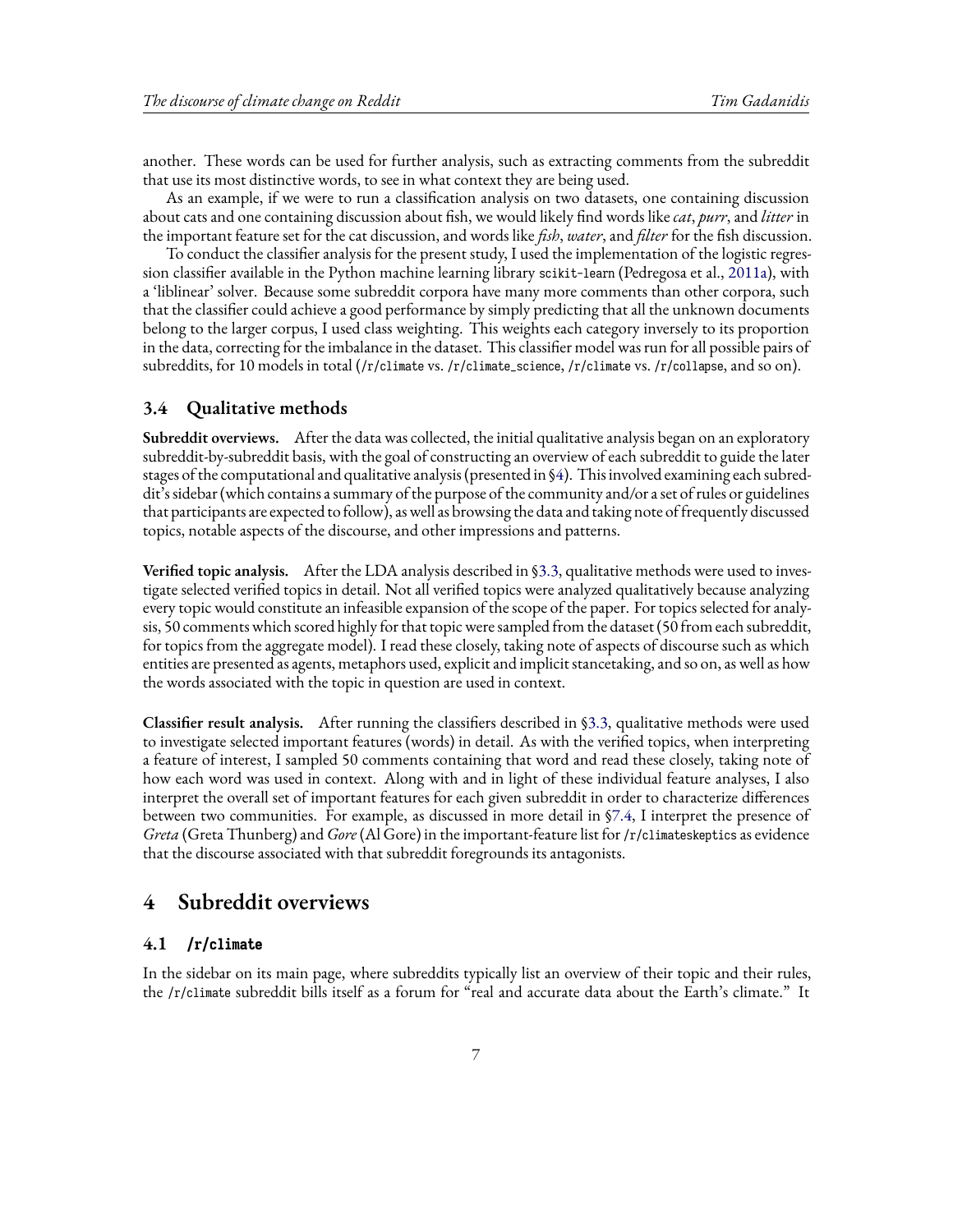goes on to explicitly represent itself as subscribing to mainstream consensus about climate change: it links to two articles from [skepticalscience.com,](skepticalscience.com) a website devoted to countering claims from climate skeptics. The articles are entitled ["Evidence that warming is still happening"](http://www.skepticalscience.com/global-cooling-intermediate.htm) and ["The human fingerprint in global](http://www.skepticalscience.com/human-fingerprint-in-global-warming.html) [warming"](http://www.skepticalscience.com/human-fingerprint-in-global-warming.html).

As of May 2020, the subreddit also flags an explicit political stance using two "announcements" or "stickied posts": posts that moderators have set to remain at the top of the list of topics indefinitely. The first stickied post is entitled "How to get involved with a local group to create the political will for climate action", which lists and describes some climate activism groups and provides links to join them. The second stickied post is entitled "Without a Democrat as next President of the United States, our ability to limit greenhouse gas emissions will be nonexistent", which exhorts readers to support Democratic politicans, including presidential candidate Joe Biden.

Typical content on /r/climate consists of links to articles related to climate change, including popular articles about newly released studies and essays about individual or collective actions that should be taken. It is difficult to generalize about the broad ideological stance taken by /r/climate, other than that they are not climate-change skeptics/deniers.

#### **4.2 /r/climateskeptics**

In its sidebar, /r/climateskeptics describes itself as "Seeing past hyperbole, alarmist, and environmentalism driven politics" and states "this subreddit is about climate related environmentalism and alarmism." One rule is listed: "Don't disparage the sub as a whole. It is our experience that those who do generally don't contribute anything of substance to the discussion." The sidebar concludes with a statement that "Around 97% of the people on here agree that CO2 causes warming, that there has been warming, and that humans have contributed to increased CO2 in the atmosphere." This appears to be an attempt to preemptively disarm criticism of skeptics as not believing in the greenhouse effect, global warming, or the anthropogenic nature of climate change. (The use of "97%" is an ironic reference to the commonly-cited figure from Cook et al. [2016](#page-43-12) that 97% of scientific papers that expressed a viewpoint on climate change endorsed the scientific consensus.)

Typical content on /r/climateskeptics consists of links to news articles (from mainstream and nonmainstream sources) that either suggest that climate change is less severe than has been claimed, or *do*suggest that climate change is severe, but are posted with mocking titles. For instance, a link to an article from the *Harvard Business Review* entitled "The Story of Sustainability in 2018: 'We Have About 12 Years Left"' was posted to /r/climateskeptics with the sarcastic comment "Oh Snap! look everybody we have another point of no return" as the post title.

While most posts are created by skeptics, some posts to /r/climateskeptics are created by non-skeptics seeking to convince, argue, or make fun of skeptics. These posts tend to be high-engagement; for example, the post in the /r/climateskeptics corpus with the most comments is a post from an M.S. student in climate science asking for skeptic arguments to respond to in their thesis.

Despite their opposition to the mainstream scientific consensus on anthropogenic climate change, /r/ climateskeptics users frequently align with ideals of science, and they dissociate their opponents from ideals of science by labeling them as unscientific or pseudoscientific:

(2) /r/climateskeptics:

- a. Face it bruh, but climate science is pseudoscience at worst and at best is flawed and has proven nothing.
- b. Is Greta a scientist? Because a lot of people seem to think she's the expert. IsAl Gore a scientist?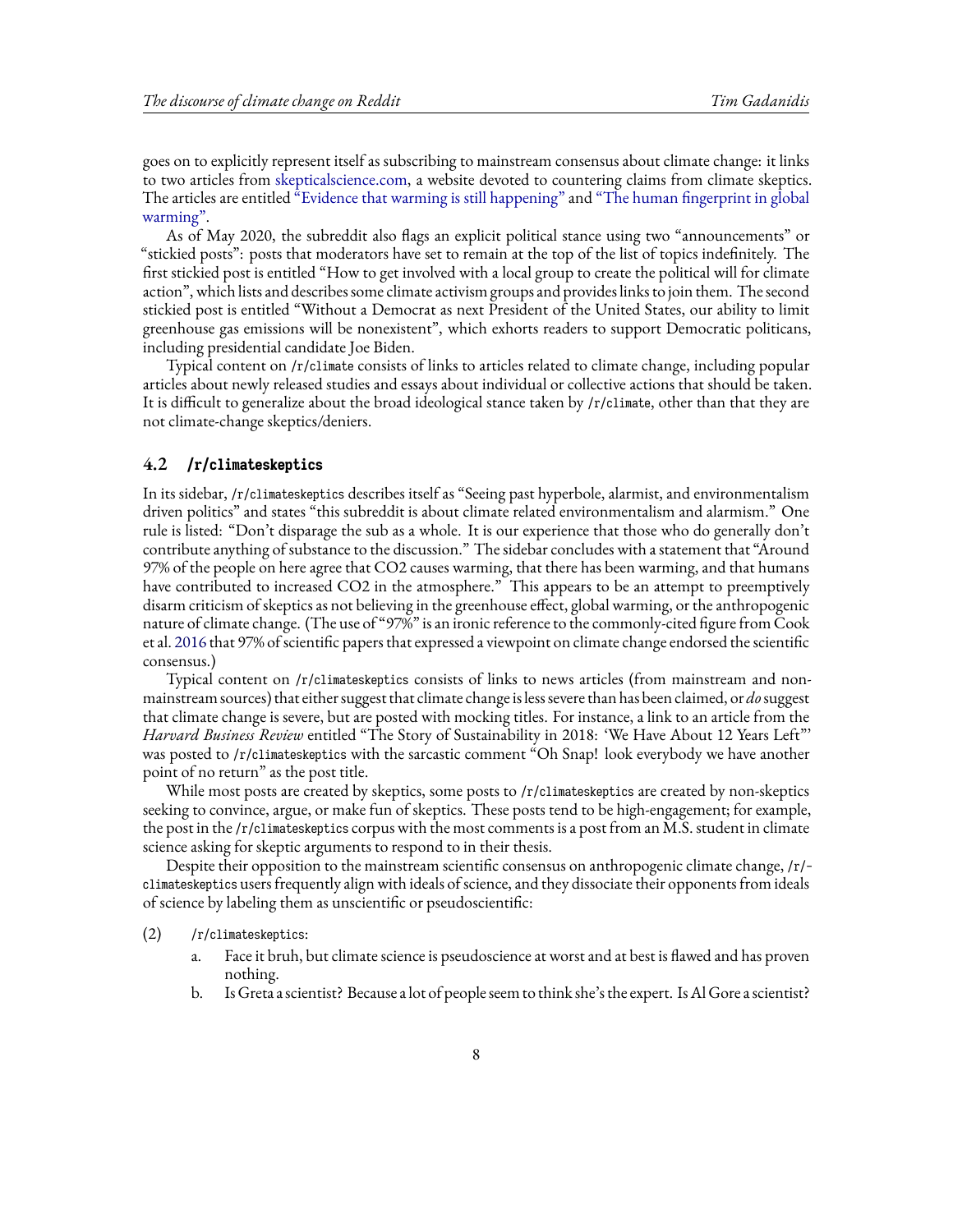Is Leo Dicaprio a scientist? Are the idiots blocking bridges and subways scientists? Nobody in the alarmist group seems to be a scientist. You will find plenty of data and evidence here from real scientists in fields that actually pertain to the topic telling you that the Co2 theory does not compute.

c. Wiki is WORTHLESS & totally biased. JUNK SCIENCE is BIG BUSINESS & very profitable. Scientists are just as vulnerable to GREED as any other industry so JUNK SCIENCE is being pushed by the United Nations which is the New World Order  $\&$  they are mandating Western Societies bow to their wishes as they attempt to eliminate ALL of Western Culture & replace with Muslim illiterate 3rd world migrants who are unable to take care of themselves. Its a planned invasion. Wiki is filled with liberal left wingnuts who LIE to push their agenda. They attack everything DJT including media who supports the Prez.

This resonates with the findings of Koteyko et al. [\(2013\)](#page-43-4), who found that *scien-* frequently collocated with *not*, *so-called*, *pseudo*, and *junk* in anti-climate scientist news article comments.

Rather than being explicitly anti-science, as they're often portrayed in other communities, the "skeptics" assert that climate change is happening, but that there is not enough evidence that it is anthropogenic, or that it will not be as bad as mainstream scientists say.

/r/climateskeptics users also make explicit use of scientific terminology and jargon, such as *hypothesis*, *theory*, *evidence*, and so on. This is illustrated in the two lengthy comments in (3), which are responses from two different skeptics to a user who is an M.S. student in climate science who solicited skeptics' arguments. Both users make extensive use of scientific language, including words like *epistemic*, *observations*, *model estimates*, *deviations* (in the technical/statistical sense), and *bell curve*.

- (3) /r/climateskeptics:
	- a. Just to clarify something about my epistemic position as a scientifically literate skeptic, I'm not asserting any claims thus there's nothing for you to address directly. My position is only that claims of impending climate doom have not been sufficiently justified by the published science.

This paper<sup>2</sup> shows that the best and most recent actual observations indicate ECS and TCS at the extreme lower end of the IPCC's very wide range of model estimates. Justifying dramatic and immediate "climate policy action" and its associated economic hardships, especially on the impoverished countries generating most of the anthropogenic CO2, requires accepting model-only estimates in the extreme upper end of the IPCC range. Anywhere on the lower end of the range, less disruptive mitigation strategies combined with funding better real-world observations (vs yet more models) is the optimal near-term action plan under any reasonable 'balance of harms' assessment.

b. I would love you to start at the idea that climate change is based on science, not blog-posts and tweets. That the probabilities that science uses include more than just the "beyond three deviations away from center," and that the central 68% of a standard bell curve is what is most likely to happen. When the media gives all of the press to people who look at outside the most likely, when they look at the most extreme, most unlikely possibility and say, "well, we can't rule extinction out" just because it's only a 99.95% possibility that something else will happen, we skeptics have to spend our time arguing against fringe crap.

If you did a bunch of studies and said, "there's a 68% probability that we might see a few tenths of a degree of warming in the next three decades," I'd probably come back with, "okay, that

<sup>&</sup>lt;sup>2</sup>Theuser includes a hyperlink here to a manuscript version of Lewis and Curry ([2018](#page-43-13)).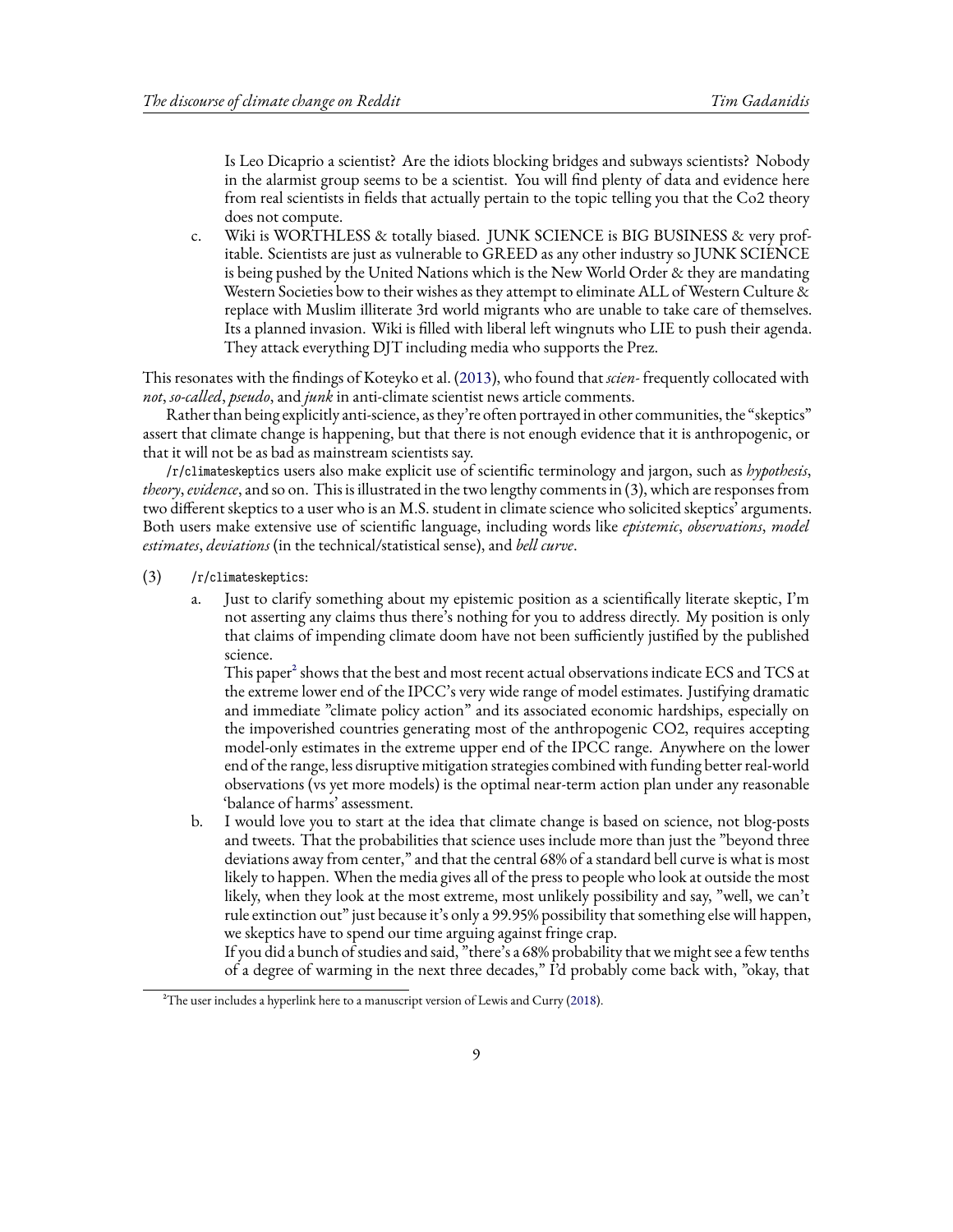seems reasonable." I mean, given the data, sure. We've seen warming, and I don't see anything that has changed that would indicate a sudden reversal of that warming, so, yeah.

But, if you say, "we can't rule out the possibility that humans will be extinct by 2030," I'm going to call BS. Much like all the calls for the Arctic to be "Ice free in the summer" by 2013 or 2018, these are fringe possibilities, not mainstream probabilities. We're not going to be extinct by 2030 due to climate change. We're not going to see civilization collapse by 2050 because of climate change. The Statue of Liberty isn't going to be 50% underwater by 2040, no matter what they put on the front of a magazine.

How about we dial back the hyperbole and talk about the actual science, and good, nonbullshit, possible issues.

Both users also present their views as moderate, in contrast to the extreme views of alarmists. (3a) claims that dramatic, immediate action requires accepting "model-only estimates in the extreme upper end of the IPCC range," and (3b) juxtaposes the "reasonable" claim that "we might see a few tenths of a degree of warming in the next three decades" with "fringe possibilities" like human extinction by 2030 or collapse of civilization by 2050. This rhetorical move constructs the skeptic position as middle-ground or centrist, an idea made explicit by another user in (4).

(4) The way I see it on one extreme you've got alarmist. On the other extreme you've got deniers. What's right in the middle? The skeptic. Wanting proof of something shouldn't be considered an extreme stance.

The effect of these discourse strategies is to position skeptics as non-ideological, interested in facts, and not in politics, in contrast with politically-motivated climate scientists and activists:

(5) There's been tons of posts on here today clarifying the stances of skeptics. Please take a look at those. By-and-large, we don't think climate change is fake. We are skeptical of what is being reported and the motives behind the movement (example: those in the climate movement are almost exclusively left-wing and use fear of climate change to generate support for their policies.)

Many comments on /r/climateskeptics invoke right-wing Given the skeptic movement's close association with right-wing politics (Jacques, [2012](#page-43-14); Lockwood, [2018](#page-43-15)). This includes comments expressing Islamophobia (6a–c), xenophobia (6c), anti-Semitism (6d, e), and conspiracy theories about billionaire investor George Soros (6d, e). Note the use of the triple parentheses around the name 'Soros' in (6e), a notational practice used by the alt-right to 'out' Jewish people or highlight the fact that they are Jewish (Pollard, [2018](#page-44-6): 77–78).

- (6) a. This pope is an openly muslim communist. Is there a way to get a Catholic in there?
	- b. Rhodesia used to be the breadbasket of Africa. Muslims took over, expelled and murdered the white farmers, now it's Zimbabwe and people are starving and holding up their hands for food aid.
	- c. Your daily reminder that the west IQ is falling, mostly due to immigration.
	- d. You will see Greta is accompanied by far left activist Luisa-Marie Neubauer, member of the ONE Foundation, funded by Bill Gates and Soros. What do they have to gain? Soros is a known hedger, debilitated entire economies for his own gain.
	- e. "You ruined my childhood!" Greta (((Soros)))

The frequency of these alt-right stances and notational practices is unsurprising, given the well-documented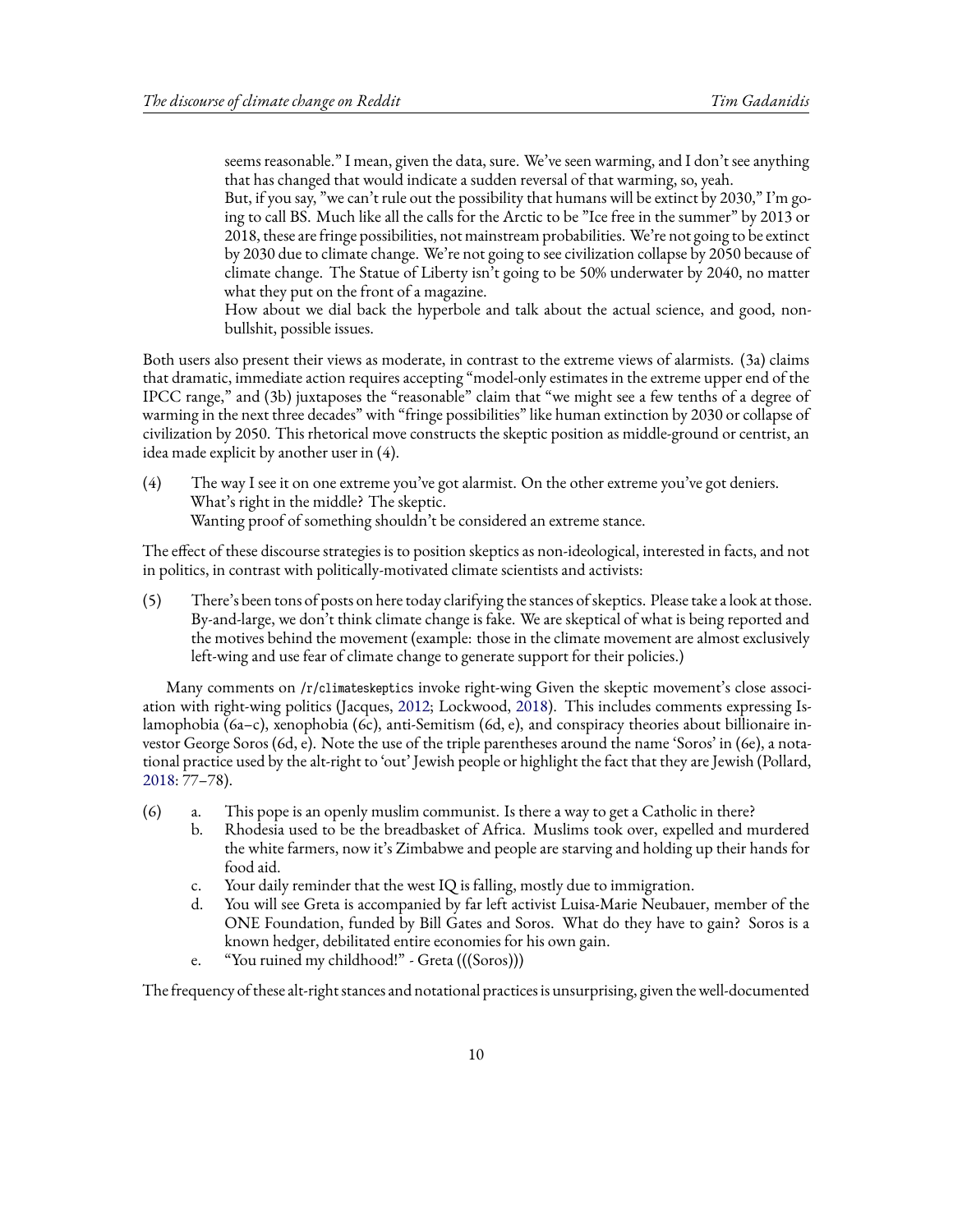connections between the climate 'skeptic' movement and the conservative and right-wing-populist movements in North America and Europe (Jacques, [2012](#page-43-14); Lockwood, [2018](#page-43-15)).

### **4.3 /r/collapse**

In its sidebar, /r/collapse describes itself as a forum for "discussion regarding the potential collapse of global civilization, defined as a significant decrease in human population and/or political/economic/social complexity over a considerable area, for an extended time. We seek to deepen our understanding of collapse while providing mutual support, not to document every detail of our demise." The sidebar notes that browsing the subreddit may result in detrimental effects on users' mental health and goes on to provide a list of mental health resources, including /r/suicidewatch and /r/collapsesupport.

The sidebar also contains a list of 11 rules, most of which concern the types of content that are allowed to be posted (for example, "low effort content" is only allowed on Fridays, duplicate posts are not allowed, and so on). Notably, climate science denial is explicitly forbidden: "No provably false material (e.g. climate science denial)." While /r/collapse is not explicitly about climate-change related collapse, climate change is a very popular topic (particularly in 2019, the year of study, before the widespread outbreak of the COVID-19 pandemic).

As with other subreddits, a large portion of content on /r/collapse consists of links to news articles which relate to impending societal collapse. A sizable number of posts also consist of questions to the community, such as asking for advice on preparing for collapse, or making personal predictions about how or when collapse will occur.

Commenters on /r/collapse near-universally express stances of fatalism about collapse, arguing that it is inevitable and individual actions are useless. In a metaphor for drug addiction, non-fatalistic viewpoints or arguments are described as "hopium" (a portmanteau of "hope" and "opium"). Users that express nonfatalistic stances are typically downvoted, such as (7):

(7) Meditating on death sounds like a death cult. The most dignified you can be is to make an effort to fight back, so people at least have a chance to be angry at the right parties when their daily life finally gets upheaved. It's decades too late, but fatalism was never useful.

#### **4.4 /r/climate\_science**

Unlike other subreddits, in its sidebar, /r/climate\_science does not explicitly describe its purpose as a community, other than the title "Climate Change and Climatology." Instead, it lists five rules for participants to follow when posting or commenting:

- 1. Linked submissions must be directly to or reference a peer-reviewed publication. If possible, link to articles that are not behind a paywall. \*Note: Official lectures that refer to peer-reviewed research are allowed.
- 2. Text posts and comments should be made in good faith with ample clarification. If it's obvious you're not asking a question in good faith, your comment/submission will be removed and only re-approved in rare circumstances.
- 3. This is a science-based subreddit. All politically charged submissions will be removed. Discussion of the political implications of science will be allowed as long as it doesn't become disruptive.
- 4. Be polite and check your ego at the door. This subreddit is actively moderated, and belligerence will not be tolerated.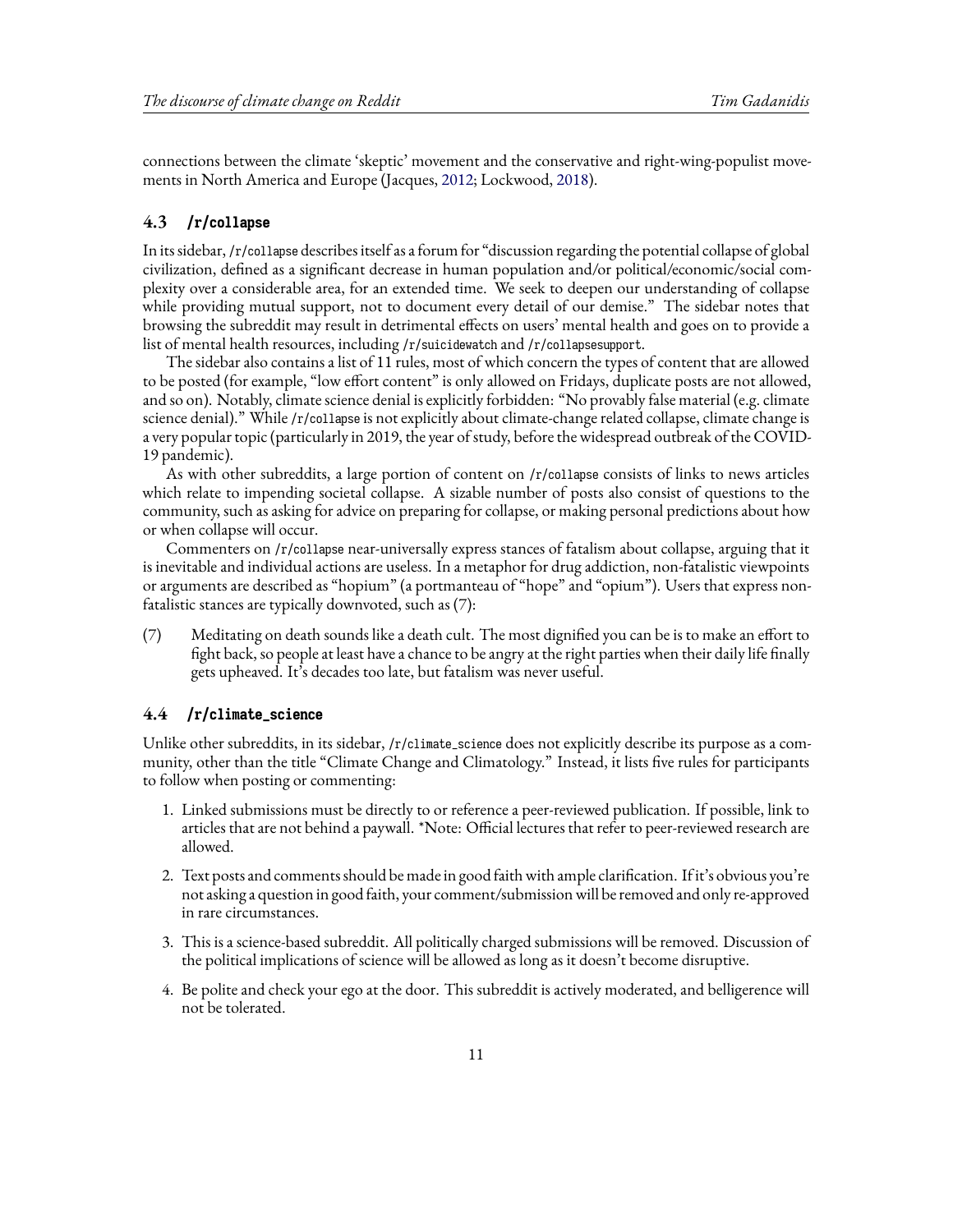5. No pseudoscience. Your claims should be supported by peer-reviewed research. Be prepared to provide citations when challenged.

Cumulatively, these rules establish /r/climate\_science as a community with strict moderation, a high standard for politeness/civility, and firm rules over what is considered acceptable content, i.e., peer-reviewed climate science. While text posts (i.e., posts that consist of a block of user-written text rather than a link to another website) are allowed, they are required to be in "good faith", which is at the discretion of the moderators to determine.

Typical content on /r/climate\_science consists of links to peer-reviewed studies in scientific journals such as *Nature*, or journalistic articles that cite such studies, as specified by Rule 1. Also frequent are "self" or "text" posts, which typically consist of questions from users about climate science. For instance, one such post from July 2019 was made by a user identifying themselves as a member of the climate activist group Extinction Rebellion (XR), asking for assistance with communicating climate science through their organization:

(8) I'm not a climate scientist nor do I have any formal education in climate science. I would like to put out a call for help from individuals who do have such training or are active in climate science who are willing to assist in clarifying questions around climate change from within XR. I would also like to invite and welcome criticism of the scientific basis of XR's communication, as well as my own communication. I think that greater engagement from the scientific community with public communication and social movements acting on climate change has the potential to amplify our effectiveness.

#### **4.5 /r/ClimateOffensive**

/r/ClimateOffensive's sidebar opens with the text "WHO ARE WE?" and goes on to explain:

We're here to do something about climate change. We're not here to talk about why it's happening, how bad it is, or who to blame. We're here to brainstorm, organize, and act. Use this space to find resources, connect with others, and learn more about you can make a difference. Join us for our sub-wide campaigns as we leverage the platform of Reddit to do some good for the climate.

As is evident from this excerpt, the focus of the subreddit is on action, specifically direct action taken by organizations or individuals to combat climate change. In fact, this is mandated in the subreddit rules ("posting guidelines"):

- Posts must relate to direct climate action
- Respect other people and ideas
- No doom-and-gloom
- Do not advocate violence or death
- No propaganda or science denial
- No memes or low-effort posts
- No spam or self-promotion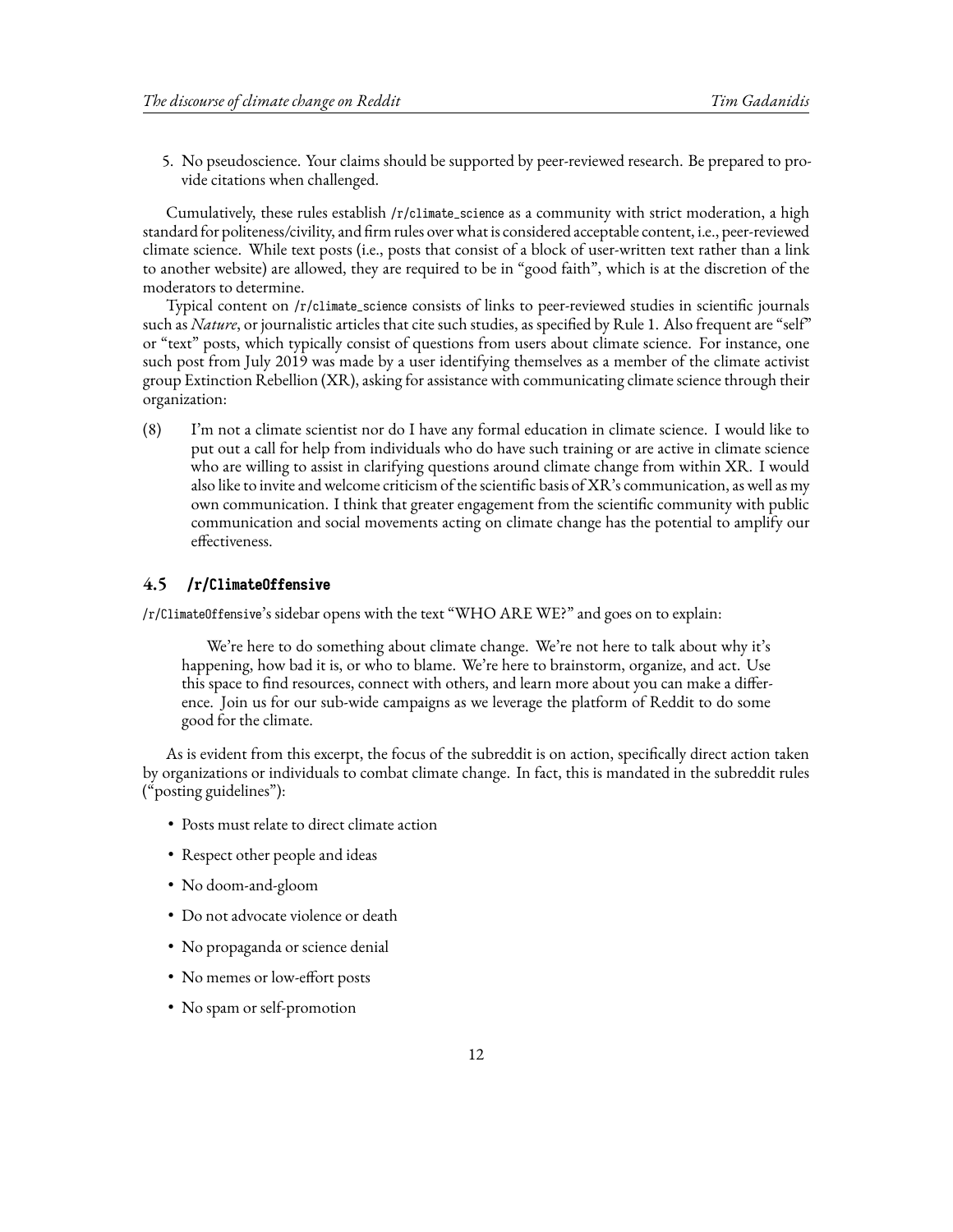In framing itself around action, the community deliberately deemphasizes questions about "who to blame [for climate change]", "how bad [climate change] is", or "why [climate change is] happening", which differentiates /r/ClimateOffensive from communities like /r/collapse ("how bad it is") and /r/climate\_science ("why it's happening").

Typical content on /r/ClimateOffensive consists of links to journalistic articles about recent positive developments in climate change (e.g., a municipality adopting stricter regulations), links to resources and petitions, and questions/discussion about climate activist strategies and tactics.

### <span id="page-12-0"></span>**5 Latent topic analysis**

In this section, I discuss the results of latent Dirichlet allocation (LDA) (Blei et al., [2003](#page-42-4)), in which each document in a corpus (in this case, each collected Reddit comment) is modelled as a mixture of a set of underlying "topics". The model was fit to the corpus as a whole.<sup>3</sup>

After fitting the LDA model, the transformed data was added to the corpus, creating a dataframe containing each comment as well as each comment's estimated probability for each topic. These probability scores were used to sample the comments that best represented each topic from each subreddit. This sampling procedure was used to manually inspect each topic to determine whether it actually represented a distinct, coherent topic ("verified topics"). This procedure was adapted from Ammari et al.([2018](#page-42-3)). Topics that were not evaluated as "verified" were excluded from the remainder of the qualitative analyses presented here. One example of a topic that was not verified contained the terms *let*, *lol*, *capitalism*, *news*, *stop*, *free*, *green*, and *new*. While some comments associated with this topic had commonalities, like being related to the Green New Deal (*green*, *new*), or including the discourse marker *lol*, they could not be reasonably characterized as a single topic or discourse style. Some examples of topics that were verified follow.

#### <span id="page-12-1"></span>**5.1 Examples of verified topics**

#### **5.1.1 Facts, evidence and arguments**

The top eight keywords for the "facts, evidence, and arguments" topic are *fact*, *true*, *argument*, *evidence*, *claim*, *lie*, *age*, and *theory*. Comments associated with this topic discuss or invoke scientific evidence, and evaluate each other's arguments. /r/climateskeptics has the highest mean comment probability for this topic, reflecting that a goal of the subreddit is to refute claims made by mainstream climate scientists and activists, followed by /r/climate\_science, which requires all posts to be related to scientific articles.

Comments associated with this topic on /r/climateskeptics frequently assert that mainstream/'alarmist' climate science is untrue and/or based on little or no evidence. For instance, (9a) states that 'alarmists' make claims that cannot be observed or reproduced; (9b) accuses 'alarmists' of using the well-known 'correlation does not equal causation' logical fallacy; and (9c) distinguishes between "buying into" scientific evidence (a behaviour attributed to 'alarmists') and "accepting [evidence] because it explains a phenomenon with data" (a behaviour attributed to skeptics). What these comments (and many others associated with the topic in this community) have in common is that they accuse climate scientists and/or activists of poor scientific practice, in contrast to themselves. These comments also employ terminology associated with scientific discourse, such as *rebut*, *substantiated* (9a), *correlation*, *causation*, *theory* (9b), *phenomenon*, and *data* (9c).

³Subreddit-specific models were fit on an exploratory basis, but did not yield additional insight as they largely resembled the aggregate model.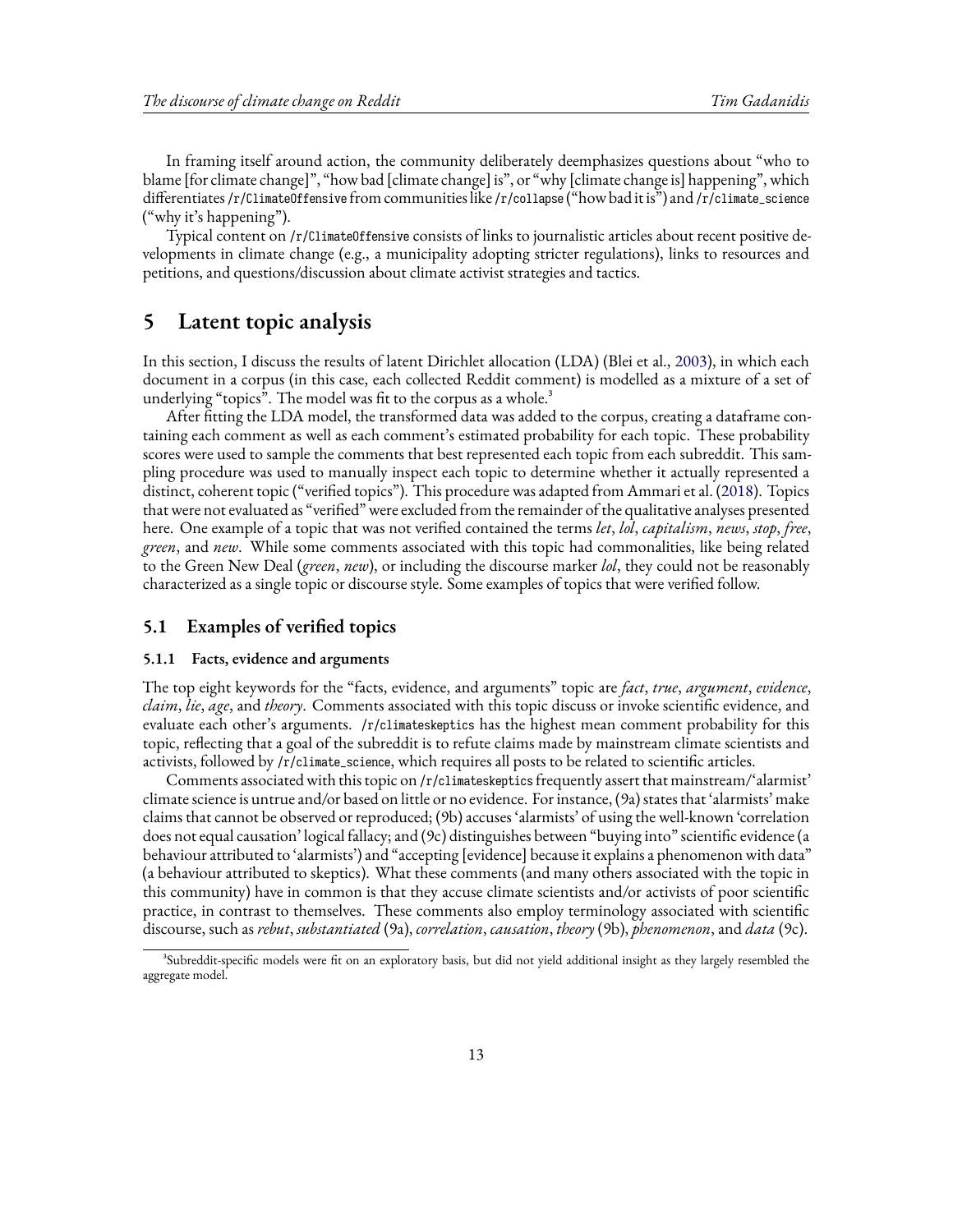- (9) a. I don't need to rebut alarmist science, it has to prove itself to me. You make the claims, yet we cannot observe the claims, let alone see those claims substantiated by reproduction. Zero evidence my ass. (/r/climateskeptics)
	- b. All a skeptic needs to do is prove that correlation does not equal causation and the theory is void. (/r/climateskeptics)
	- c. That's bad logic. You don't buy in to scientific evidence, you accept it because it explains a phenomenon with data. (/r/climateskeptics)

A great deal of comments associated with this topic from other communities also relate to debate over the reality of anthropogenic climate change. For instance, (10a) is drawn from a back-and-forth between two users on /r/climate and suggests that it is unlikely that scientific evidence is fabricated. In non-skeptic communities, comments associated wth this topic often highlight the unreliability of particular skeptic sources, as in (10b, c), which criticize Peter Temple and World Cycles Institute and the AEI and Heartland Institute, respectively. On /r/collapse, where discourse about evidence typically relates to evidence for impending collapse (10d).

- (10) a. Are you really that gullible to think that scientific evidence is fabricated to support socialists? (/r/climate)
	- b. Temple is a "market analyst" who bases everything on assertions of rigidly cyclical models of economics - and also climate, for when he's producing press for Shell, Petro-Canada, Imperial Oil and other fossil fuel merchants. The World Cycles Institute (WCI) is literally just him. It's easy to search for information contradicting the conclusions he draws from the Greenland ice core project in the video. (/r/ClimateOffensive)
	- c. What a load of horseshit. As already said, it's conjecture not facts if you do something in s lab with a tank and ten termites then extrapolate that over a global termite population, a number that is pure guesswork. That's c-o-n-j-e-c-t-u-r-e and the "fact" that this has been repeated in Heartland Inst and AEI publications still don't make 'em facts (/r/climate\_science)
	- d. The evidence leans more and more that we are. Its only our own ego that refuses to believe the evidence. (/r/collapse)

|        |                            | climateskeptics climate_science climate collapse ClimateOffensive |
|--------|----------------------------|-------------------------------------------------------------------|
| 0.0379 | $0.0212$ $0.0191$ $0.0165$ | 0.0145                                                            |

Table 1: Mean comment probabilities for *Facts, evidence, and arguments*

#### **5.1.2 Global warming**

The keywords for the "global warming" topic are *global*,*warming*, *heat*, *temperature*, *surface*,*energy*, *absorb*, and *warm*.

This topic involves discussion around the heating of the earth as a result of climate change. Examples from each subreddit are given in (11). As shown in Table [2,](#page-14-0) /r/climateskeptics and /r/climate\_science have the highest mean probabilities for this topic. However, the way the topic is discussed varies greatly: on /r/climate\_science, posts associated with this topic mostly have to do with discussion of temperature data, projections for future warming, and so on, as in (11c). However, on /r/climateskeptics, global warming is mainly invoked disparagingly or dismissively, as in (11d), which uses the analogy of a candle in an auditorium to downplay the extent of anthropogenic warming. A common theme is to portray "alarmists" as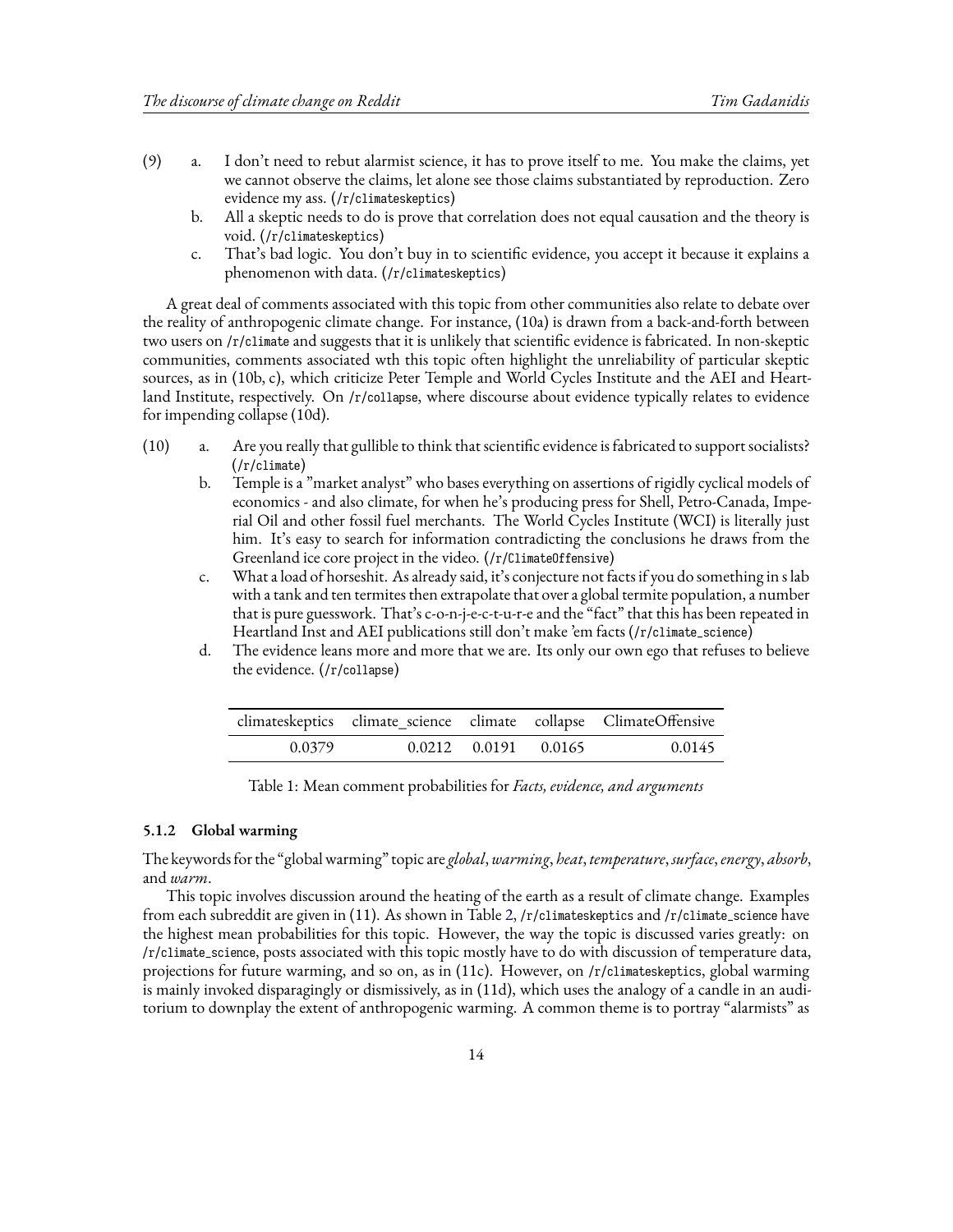taking any weather event or abnormal temperature as evidence of global warming, as in (11e). Discussion of global warming is less frequent in the other three communities, likely because the basic facts around anthropogenic global warming are largely taken for granted in these communities.

- (11) a. I have friends in the Phillipines complaining about the heat and how they have never had it this bad. (/r/climate)
	- b. You have to hit them where it hurts. Maybe allude to the fact that there will be no Wi-Fi in the global warming wasteland. (/r/ClimateOffensive)
	- c. Also what does the probability distribution for the expected warming look like? Is it a normal distribution? Is it really widely spread out or is it really tightly centered around 0.5ºC? What are the main sources of uncertainty and how do we estimate them? (/r/climate\_science)
	- d. Lighting a candle in an auditorium will raise the room temperature in there, too, and to about the same degree as humans contribute to "global warming". (/r/climateskeptics)
	- e. Too hot? Global warming. Too cold? Global warming. Too dry? Global warming. Too wet? Global warming. Just right? Global warming is on the way! (/r/climateskeptics)
	- f. This idea that we have just a little more than 300 billion tons of carbon in our "budget" is absurd. Look at global temperatures. Look at an actual globe and all the hot spots. I recommend the app Living Earth for that as you can see global temperatures. The oven is on, and it's heating up. And next year is going to be a doozy. (/r/collapse)

<span id="page-14-0"></span>

|        |                            | climateskeptics climate_science climate collapse ClimateOffensive |
|--------|----------------------------|-------------------------------------------------------------------|
| 0.0232 | $0.0226$ $0.0122$ $0.0096$ | 0.0086                                                            |

Table 2: Mean comment probabilities for *Global warming*

#### **5.1.3 Economics and markets**

The top eight keywords for the "economics and markets" topic are *money*, *government*, *company*, *system*, *market*, *economy*, *business*, and *people*.

This topic involves discussion around economics, money, markets, and regulations (hence *government*). As shown in Table [3,](#page-16-0) /r/ClimateOffensive, /r/climate, and /r/collapse, in that order, have the highest mean comment probabilities for this topic. Many comments in these communities point a finger at capitalist and neoliberal economics for causing and exacerbating the climate crisis, as in (12a) from /r/climate, (12b) from /r/ClimateOffensive, and (12d) from /r/collapse. There is also discussion of potential economic solutions to the crisis, particularly on /r/ClimateOffensive, as in (12c), which criticizes carbon taxes/fees as a "corporate cost externalization" and invokes the rhetorical construct of "the 1%", a reference to wealth inequality and the disproportionate share of wealth and power held by the richest 1% of people (Alvaredo et al., [2013\)](#page-42-7). This frame is remarkable in the sense that it was not identified as a major frame in previous analyses of climate change discourse in newspapers. For example, Grundmann and Krishnamurthy([2010](#page-43-3)) found that newspapers in the US and UK did not employ moral frames or attribute responsibility for climate change, and while French and German papers do attribute responsibility (e.g., directing expectations to the US to take action), the authors do not mention discussion of economics, capitalism, or wealth inequality. The same is true of Boykoff's [\(2008\)](#page-42-0) analysis of UK tabloids. Fundamental economic issues such as the ownership of the means of production and the distribution of wealth are largely taken for granted in mainstream publications (Fisher, [2009\)](#page-43-16). Online discussion forums such as those analyzed here reside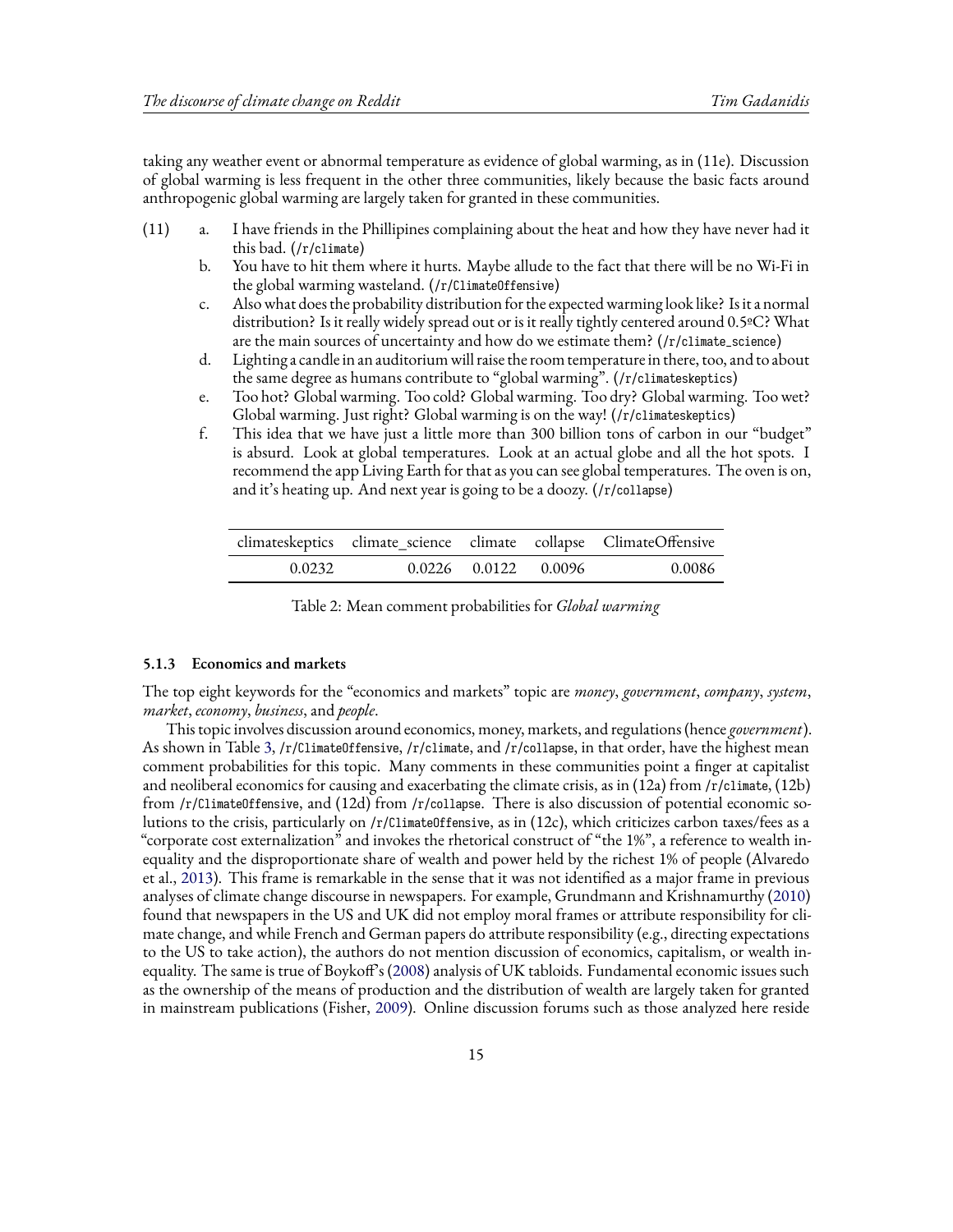outside the mainstream and serve as hosts for debate and discussion about issues that are not found in mass media discourses.

- (12) a. What a bunch of bullcrap. The capitalism market economic train of thought is what has caused the problems to begin with, because it fundamentally has so many externalities that hurts the Earth's life systems. Capitalism will always do its darnest to avoid government regulation, because according to the market logic, monetary profit always trumps ecological sustainability if there's a conflict of interests. (/r/climate)
	- b. There are a few people who make a ton of money off the coal industry. Unfortunately, due to several decades of deregulation coupled with corruption throughout our government, those few are subverting market forces and have a stronger say in legislation than the rest of the population. That's why it's so essential for Americans to get out and protest, contact their reps, petition, and most importantly: vote these corrupt, self-serving assholes out.
	- c. This is being pushed by the coal industry/"Republicans". Don't be a fool and fall for carbon fees. It's a corporate cost externalization. THE 1% NEED TO PAY FOR IT not the poor. As the rich are the ones that profited from the destruction of the planet's biosphere. (/r/ClimateOffensive)
	- d. Capitalism does not work because it completely ignores the damage to the environment and that cost is never added to the product or service. If it did, products and services would be extremely expensive. Hence, the system would not work. Welcome to the fairytale that is capitalism. (/r/collapse)

In contrast to the non-skeptic forums, /r/climateskeptics posts that are associated with this topic focus on alleged corruption on the part of governments and climate scientists, as in (13a–c). A common idea is that members of the government, the media, and/or the scientific community are engaged in efforts to promote climate action in order to replace the current world order and replace it with socialism, as expressed in (13d).

- (13) /r/climateskeptics:
	- a. Maybe you're the one not listening. The government has the greatest incentive to pay for the crony-science that gives them more money, power, and control.
	- b. Publish or perish. They need that grant money and governments are all too willing to throw money at anything that nets them more power and control.
	- c. The public is being scammed by politicians who pay for the pseudoscience they peddle. Anyone who "believes" that the government can control the weather through higher taxes is a fool.
	- d. The media have been engaged in a coordinated campaign to increase racial grievances, to demonize the upper classes and wealth, and to chip away at our trusted institutions including local police, government, and religion. Under the exaggerated threat of climate change we see an effort to unite these grievences under one goal: the destruction of our current order and to replace it with world socialism.

I have not included examples from /r/climate\_science here because this topic is largely absent, given that community's focus on climate science research, and the rule against "politically-charged submissions".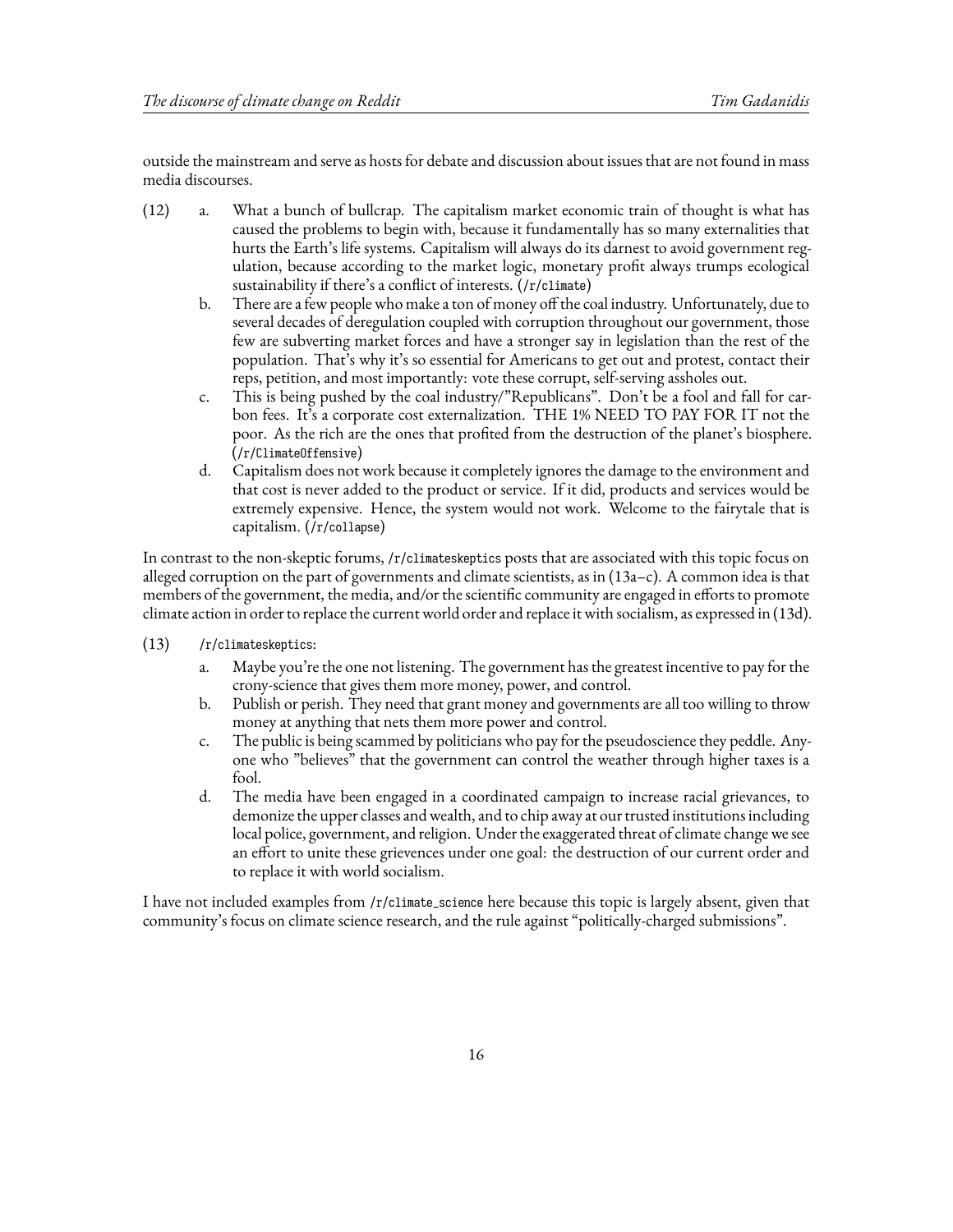<span id="page-16-0"></span>

| ClimateOffensive climate collapse climateskeptics climate_science |                            |        |        |
|-------------------------------------------------------------------|----------------------------|--------|--------|
|                                                                   | $0.0357$ $0.0313$ $0.0276$ | 0.0185 | 0.0107 |

Table 3: Mean comment probabilities for *Economics and markets*

#### **5.1.4 CO2 emissions and reduction policies**

The top eight keywords for the "carbon reduction policies" are *carbon*, *emission*, *tax*, *green*, *reduce*, *policy*, *new*, and *cut*.

This topic involves discussion around  $CO<sub>2</sub>$  emissions and policies intended to reduce them. As shown in Table [4,](#page-17-0)  $/r$ /climate and  $/r$ /Climate0ffensive have the highest mean comment probabilities for this topic. On both of these subreddits, there is a great deal of discussion about whether or not carbon taxes are effective or not, and whether or not more drastic action is possible or needs to be taken. These discussions frequently center around pragmatic considerations, such as whether voters will approve a given policy or whether a given policy is more drastic than necessary, as well as frequent invocations of science and scientists. For instance, (14a), invoking 'science', argues that carbon taxes are insufficient because the price for carbon would need to be much higher than voters have been willing to accept. (14b) also invokes science when arguing in favour of carbon taxation.

- (14) a. All we need is a carbon tax? That would mean the carbon tax in the hundreds of dollars per ton that science says we need, then. How can that happen when voters have firmly slapped down even \$15 per ton carbon taxes? Carbon taxes are good, but I'm afraid we need much, much more. /r/climate
	- b. Well, like a lot of scientists, I've looked at the numbers. We can't afford not to tax carbon. (/r/climate)

Comments about carbon reduction policies are also often framed in terms of their relationship to capitalism and alternative economic systems, such as socialism. For instance, (15a) uses a capitalism vs. socialism frame, arguing the Green New Deal is popular among DSA (Democratic Socialists of America) members, but that climate change can be addressed within capitalism; and (15b) argues that capitalism and sustainability are incompatible.

- (15) a. The green new deal is great at getting DSA people excited, but it's bad at fighting climate change. We don't need to tear down capitalism, we need to tax and eliminate carbon emissions. (/r/climate)
	- b. But they don't really care about avoiding the pollution. They care about avoiding the tax. These companies have been avoiding taxes for decades, and this is nothing new. Some might play fair and take carbon reducing steps- and, again, I must state that I *do*support carbon pricing, for that aspect - but the majority will find other ways around it. More to the point, they will find ways of repealing it before too long. Carbon pricing is a good first step, but without direct democratic involvement in the economic processes which impact our environment, it's just a bandaid, a stop-gap measure which doesn't actually change anything meaningfully. Capitalism is not compatible with a sustainable future. (/r/ClimateOffensive)

On /r/collapse, carbon emissions and reduction are frequently discussed in the context of having children and overpopulation (16a–b), though this is sometimes challenged (16c). Where policies like carbon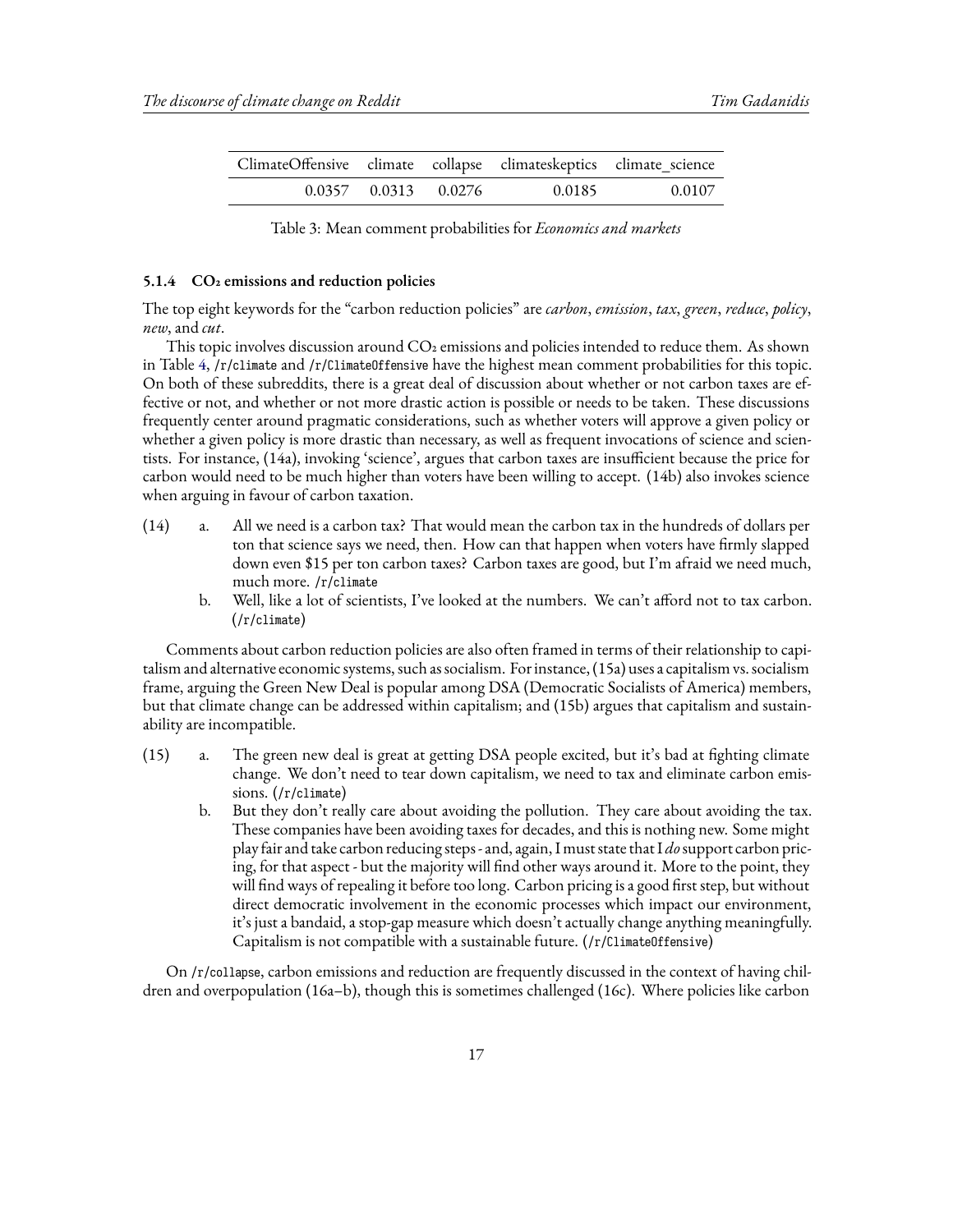taxation and the Green New Deal are discussed, they are frequently dismissed out of hand (16d–e).

- (16) a. ABORTION IS GREEN. https://youtu.be/YkgDhDa4HHo?t=27 (/r/collapse)
	- b. Going vegan in a developed country would have a minimal impact on limiting your carbon footprint. By far the greatest choice you can make as a human in order to reduce emissions is to not have children, then reducing or entirely eliminating flying and driving, the rest of the things you can do are relatively minor in comparison. (/r/collapse)
	- c. It's scientifically poor to blame the world's problems on overpopulation alone, without calling out certain countries for massively disproportionate per-capita consumption. "Racist" is not the best term IMHO, but there is a problem here. But, as usual, these threads devolve into name-calling and finger-pointing - which is the exact behaviour that got us here. To actually solve our problems, many countries need to control birth rates, most countries need to reduce pollution, and most developed countries need to reduce per-capita consumption (a few developed nations require very significant reductions). (/r/collapse)
	- d. I think an effective tax on carbon emissions or enviromental damage in general would make most businesses unprofitable, so it would never be approved. (/r/collapse)
	- e. What has the green new deal actually accomplished? (/r/collapse)

Unsurprisingly, /r/climateskeptics users generally take a dim view of carbon reduction strategies. However, they respond to these proposals in a variety of ways. For instance, (17a) uses mockery, responding to a since-removed submission from a non-skeptic entitled "You assholes are preventing us from saving the planet" by telling them to kill themselves in order to reduce their carbon footprint. In response to a user asking what climate scientists would gain from hiding data, (17b) attaches carbon mitigation policies to a conspiracy to implement "radical ideas". Some comments, such as  $(17c)$ , dispute that  $CO<sub>2</sub>$  is a problem in the first place, arguing that it is good for plants, for example. (This narrative can be traced to think tanks espousing climate change denial, such as the UK's Global Warming Policy Foundation, e.g., Goklany [2015](#page-43-17).)

- (17) a. Kill yourself so your future carbon footprint will be around net zero. If you refuse to kill yourself now you're not saving the planet. Hypocrit commie. (/r/climateskeptics)
	- b. Using the big scare and pushing people to adopt more radical ideas (socialism for example, or the green new deal, so on) (/r/climateskeptics)
	- c. carbon dioxide desperatly needed. to double carbon dioxide in the atmosphere would be best for plants. (/r/climateskeptics)

<span id="page-17-0"></span>

|       | climate ClimateOffensive climate_science climateskeptics collapse |        |                   |
|-------|-------------------------------------------------------------------|--------|-------------------|
| 0.031 | 0.0303                                                            | 0.0207 | $0.0149$ $0.0123$ |

Table 4: Mean comment probabilities for *CO2 emissions and reduction policies*

### **5.1.5 Food and agriculture**

The top eight keywords for the "food and agriculture" topic are *food*, *grow*, *population*, *eat*, *meat*, *animal*, *feed*, and *plant*. This topic involves discussion around growing food, meat consumption, and veganism.

Comments highly associated with this topic can be largely grouped into two categories: growing one's own food, and the environmental impacts of eating meat. The former is very commonly found on /r/col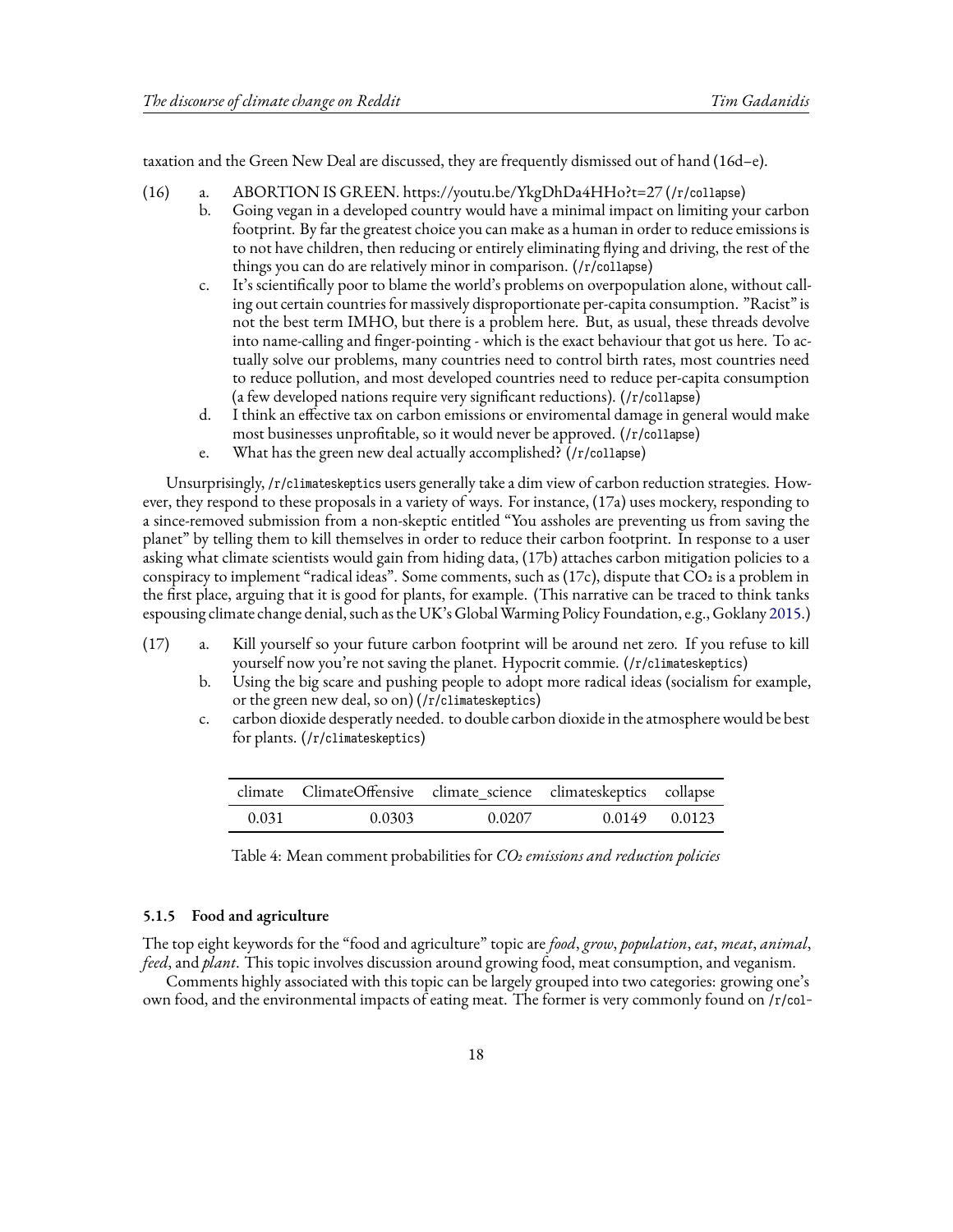lapse: users discuss sustainable food-growing practices, intended to help them survive after the collapse of society (18a–c).

- (18) a. One should not confuse growing tomatoes with growing calories. Tomatoes are an addition of flavor with a number of different glutamates. One will need to be growing/acquiring sufficient calories every day. (/r/collapse)
	- b. I can only grow food on my balcony. ;( (/r/collapse)
	- c. I suggest substituting pork for beef as much as you can, and incorporate some legumes and tofu into your diet. Pork is cheaper, less taxing on your system, and requires less land to grow. Pigs are omnivorous, meaning their feed is generally less expensive, whereas cows need to graze on grass, which requires lots of land. (/r/collapse)

Discussion of meat-eating and veganism is found across subreddits. For example, users on /r/climate and /r/ClimateOffensive advocate reduction in meat consumption as a means of reducing carbon emissions (19a, b). These discourses are also present on /r/collapse, but the tenor of these comments is often more critical. For example, (19c) dismisses potential positive impacts of veganism unless the food is grown independently. Users on /r/climateskeptics often oppose veganism explicitly, as in (19d), which claims that plant-based diets lead to nutrient deficiencies and cannot be digested properly, and (19e), which mocks the animal-welfare basis of veganism by extending consciousness to vegetables. Note that (19d) also associates vegans with antifa (anti-fascists); this serves to conflate the two categories into one group of left-of-centre enemies.

- (19) a. More taxes on meat/dairy products should be implemented too. Animal agriculture/factory farming is a bigger threat to our environment than burning fossil fuels. (/r/climate)
	- b. Today there are so many meat alternatives, it's easier than ever to not eat meat. It's arguably the easiest thing you can do to make the most dramatic impact towards lowering your carbon footprint. (/r/ClimateOffensive)
	- c. Vegans? Unless you're growing your own food, you're contributing just as much as everyone else. (/r/collapse)
	- d. Not to mention eating a plant based diet heavily degenerates human cells. That's partly why antifa vegans are so stupid and aggressive: B12, A and trace mineral deficiency. We have evolved eating meat. Animal fat is life. (Plus we can't even digest plant foods, the fiber is just there to make us shit. And our intestines cannot extract nutrients from plants either, facts) (/r/climateskeptics)
	- e. I don't think vegetables want to be eaten either. This food chain idea is awful. We should just stop eating and be done with it. (/r/climateskeptics)

| ClimateOffensive collapse climate climate_science climateskeptics |             |       |       |
|-------------------------------------------------------------------|-------------|-------|-------|
| 0.036                                                             | 0.029 0.021 | 0.015 | 0.013 |

Table 5: Mean comment probabilities for *Food and agriculture*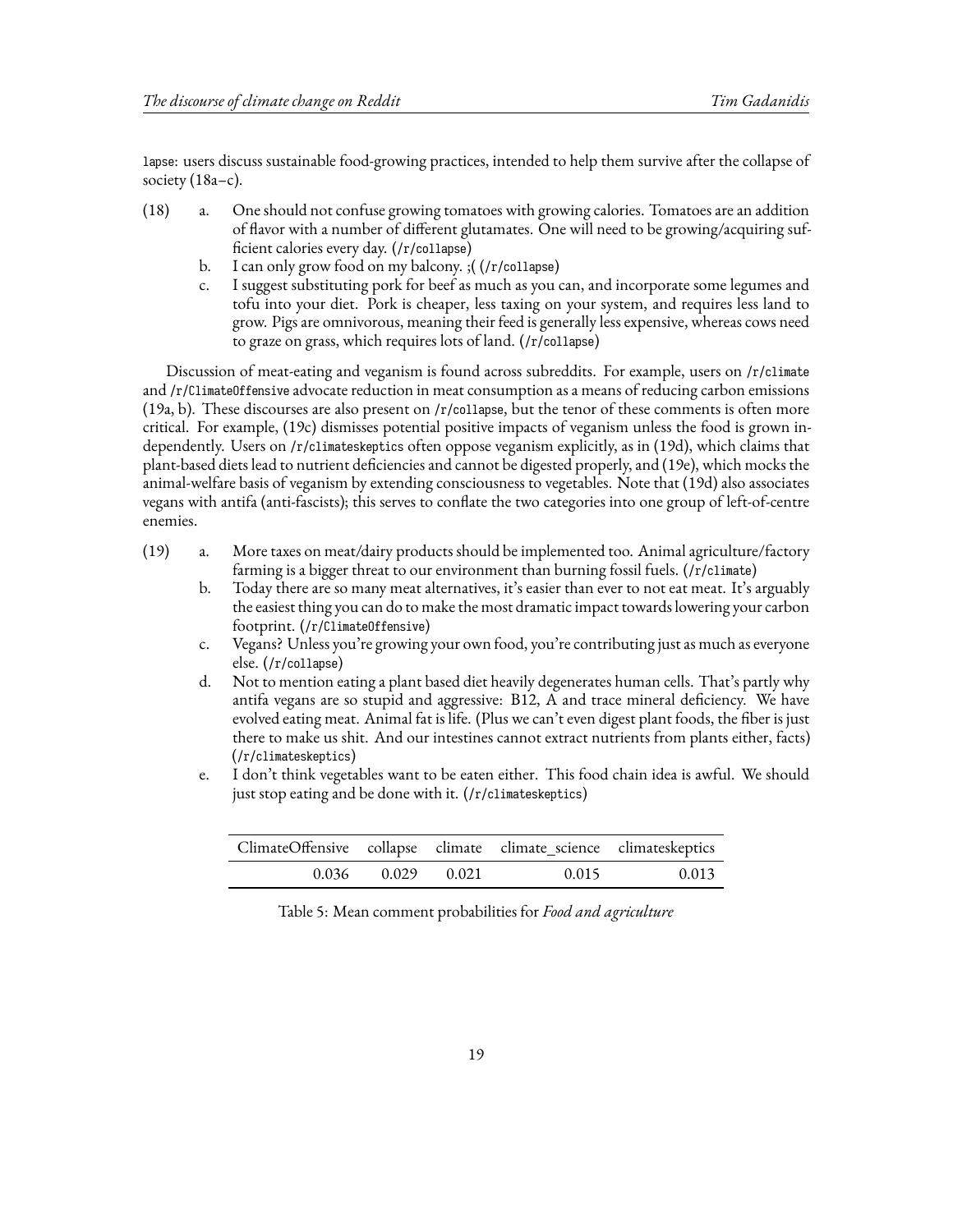#### **5.1.6 Collapse of society**

The top eight keywords for the "collapse of society" topic are *collapse*, *society*, *species*, *rate*, *population*, *civilization*, *decline*, and *bear*. Unsurprisingly, comments associated with this topic are most prevalent on /r/collapse (Table [6](#page-20-0)), although collapse-related discussion occurs to some degree in all five communities.

Discourse about collapse is largely fatalistic, with a number of comments framing it as an inevitability (20a–c). In fact, in (20b, c), collapse of the environment is presupposed (embedded in a structure such that it's not cancellable by negating the matrix sentence).

- (20) a. In my view I don't think there's any "stopping" a collapse of our current population/resource consumption – we're already in overshoot, and the carrying capacity of the planet will decline along with runaway carbon feedback loops and the continuation of the sixth mass extinction. However, I don't think we'll go totally extinct either – we'll probably adapt, albeit in much smaller numbers, with greater difficulty, and with a much lower standard of living. (/r/collapse)
	- b. This is precisely my line of thinking on why collapse will happen "sooner than expected". Once everyone realizes environmental collapse in inevitable within their lifetime, societal collapse will occur - at least a decade prior to environmental. And if a critical mass of people understand that, then it'll come sooner. (/r/collapse)
	- c. It's only avoidable under a social philosophy where growth/improvement is not a goal. Only when there is no push to increase population, increase resources, increase \*safety and security\*, and improve the "future" for ones "progeny". If humanity could come to a philosophy that avoids all of that, then I believe collapse \*would\* have been avoidable. (/r/collapse)

Discourse about the /r/collapse community itself appears in the other four subreddits, as well. The opinions expressed in these comments is largely polarized. Some comments, as in (21a), invite other potentially receptive users to visit and engage with /r/collapse. A large number of comments, especially on /r/ climate\_science, denounce /r/collapse and its users for being unscientific and/or expressing more certainty about impending collapse than is warranted (21b–d). /r/ClimateOffensive comments typically criticize /r/ collapse from the perspective that its "ideology of inaction" (21e) is counterproductive. Comments on /r/climateskeptics cite /r/collapse as an example of the consequences of climate change alarmism.

- (21) a. Welcome to the dark side, friend! /r/collapse awaits (/r/climate)
	- b. What is up with you /r/collapse posters and your absolute certainty of the future? You seem far more certain than 99% of the scientists who actually study all of these things. I've learned to spot people like you with about 80% accuracy just from the wording you use. (/r/climate)
	- c. /r/collapse is a cesspool or non-scientific hyperbole that verges more on climate fan fiction than climate science. Most of the commenters take all of the worst case scenarios, inflate them, and combine them, without any consideration of the assumptions, probability, or uncertainty associated with the projections. What bothers me most about that subreddit is that they all think they know \*better\* than scientists and that a person who reads internet blogs in their free time has a more comprehensive understanding of the climate change problem than someone who's worked on it. We might all have specialities within science but we still have to write textbooks and review papers, teach introductory classes, give public lectures, collaborate with people outside our field of expertise, listen to other scientists at conferences, etc. (/r/climate\_science)
	- d. Don't read either /r/collapse or skeptic blogs. There's nothing of substance in either. Just read the excellent material at places like NASA, Carbonbrief, and RealClimate.org. These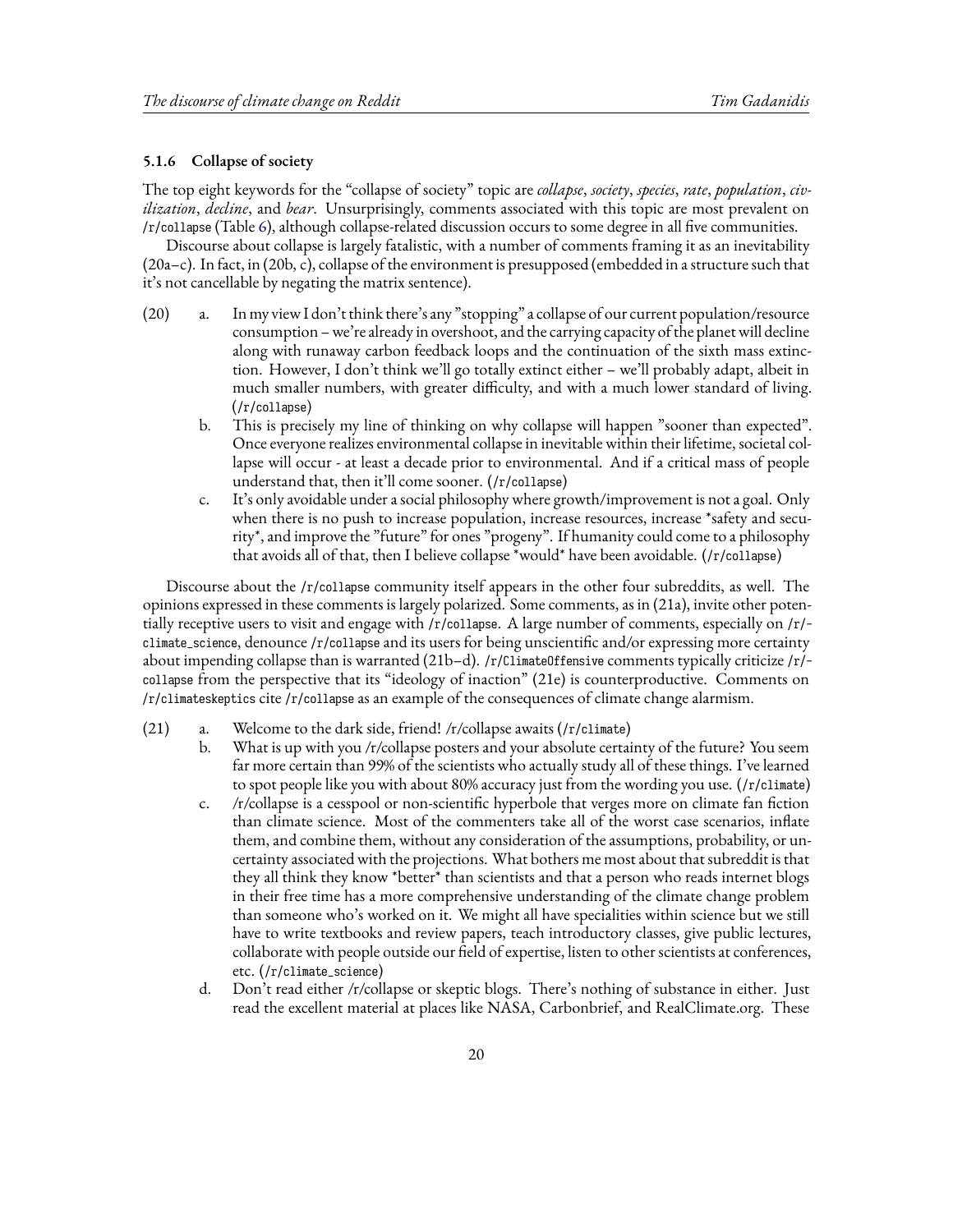are written / vetted by actual scientists and have high production value. (/r/climate\_science)

- e. I spent a good amount of time on r/collapse before making this sub, so I'm really glad that we're having this discussion to counter them. In everything we do we need to be the antir/collapse, because an ideology of inaction is dangerous both to our climate and to the mental health of those subscribing to it. The only way to know if our fight is futile is to throw everything at it. (/r/ClimateOffensive)
- f. Seeing the den of despair and madness that is r/collapse , I would think that true warmist believers wallowing in depression and suicidal thoughts are the ones needing psychiatric studies and, most urgently, help. (/r/climate\_skeptics)

<span id="page-20-0"></span>

|       |                 | collapse climate_science climate ClimateOffensive climateskeptics |       |
|-------|-----------------|-------------------------------------------------------------------|-------|
| 0.026 | $0.017$ $0.014$ | 0.01                                                              | 0.009 |

| Table 6: Mean comment probabilities for Collapse of society |
|-------------------------------------------------------------|
|-------------------------------------------------------------|

#### **5.1.7 Nation states and geopolitics**

The top eight keywords for the "nation states and geopolitics" topic are *country*, *china*, *america*, *weather*, *day*, *europe*, *australia*, and *india*. Comments associated with this topic are found across all five subreddits. A common theme in these comments is discussion of the Global South vs. the Global North, as well as related equity and justice issues. For example, (22a) argues that China and India have no reason to stop using fossil fuels unless compensated by countries that have been emitting fossil fuels since the industrial revolution. Along the same lines, (22b) points out that imperialist states had previously exploited African nations, arguing they should be compensated for not extracting resources. In contrast, (22c) states that Asian countries are *more* responsible than 'Western' nations for pollution, and thus should not be "let off the hook" for it.

- (22) a. The huge developing countries like China and India would love to stop building new fossil fuel power plants. As long as the developed countries directly pay them for the cost of building renewables. Since they've been emitting their share since the industrial evolution. No pay. No play. Let's not pretend the world works in an utopian way. (/r/climate)
	- b. Here's how the west can help, give money to those African nations you had previously exploited for not extracting resources. (/r/ClimateOffensive)
	- c. Western nations are all contributing to a less polluted world. Asian economies don't give 2 fucks. The idiots at Davos wants to keep penalizing the West and let Asia of the hook. (/r/climateskeptics)

Another common topic area where nation states are commonly invoked is overpopulation. There is ongoing debate over whether states in the Global South with growing populations are a cause of the climate crisis, or whether increased global populations are sustainable. For example, (23a) states that improvements in the quality of life of people in the Global South and are not sustainable given their population levels, whereas (23b) argues that it is racist to focus on countries in (e.g.) sub-Saharan Africa when people living in the US consume far more per capita. (23c) makes a similar point by ironically voicing a "rich kid" who blames China and Africa for climate change while enjoying luxury entertainment products and fast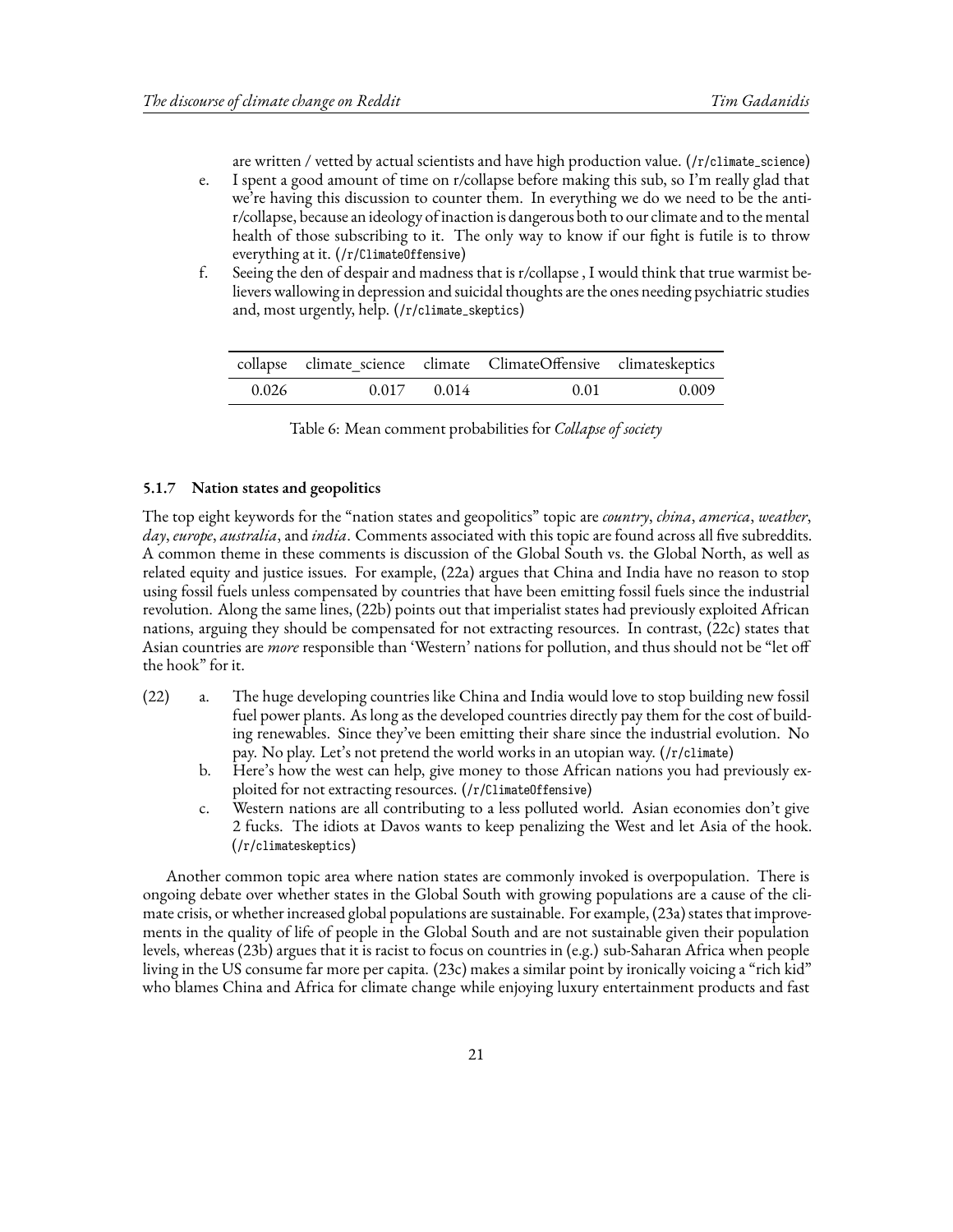food. Note the use of overt *th*-stopping ("dem") when taking on the voice of the "rich kid", which helps distinguish the comment-writer's voice from the voice they are satirizing.

- (23) a. So sure if you want the majority of African/Indian/Chinese etc people to live a life of abject poverty forever. Then yes, those countries aren't overpopulated. But if they want/desire to improve their circumstances without doing untold damage to the environment then they are very overpopulated.
	- b. This is a racist talking point. A person living in the United States is going to consume 53 times more in their lifetime as someone in sub Saharan Africa. Your focusing your anger on there being, to put it lightly, too many brown people, when in reality that's not the cause of the problem at all, and hardly a contributor to the problem. This is eco-fascism, and it's wrong (/r/ClimateOffensive)
	- c. Rich kids dont wanna hear the truth. It is the fault of china and dem blacks in Africa as long as i have my ps4 and kfc (/r/collapse)

|                 |       | collapse climate climateskeptics ClimateOffensive climate_science |       |
|-----------------|-------|-------------------------------------------------------------------|-------|
| $0.023$ $0.019$ | 0.017 | 0.016                                                             | 0.011 |

| Table 7: Mean comment probabilities for Nation states and geopolitics |  |  |  |
|-----------------------------------------------------------------------|--|--|--|
|-----------------------------------------------------------------------|--|--|--|

#### **5.1.8 Greenhouse effect**

The top eight keywords for the "greenhouse effect" topic are*co2*,*effect*, *atmosphere*, *increase*, *gas*, *greenhouse*, *temperature*, and *water*. This topic is associated with discussion about the mechanics of the greenhouse effect—that is, how  $CO<sub>2</sub>$  in the atmosphere contributes to warming of the Earth. As is clear from Table [8,](#page-22-0) comments associated with this topic are most prevalent in /r/climate\_science and /r/climateskeptics.

Unsurprisingly, while both of these subreddits discuss the greenhouse effect and how it works, the goals of doing so are different. Comments in /r/climateskeptics about the greenhouse effect frequently dispute it, as in (24), which draws an analogy between the Earth and Mars, whose atmosphere is almost entirely  $CO<sub>2</sub>$ but is much colder than the Earth.This is actually because Mars is farther from the Sun. Other comments endorse some aspects of the greenhouse effect, but dispute others, such as (24b), which claims that the warming effect of CO2 diminishes as it becomes more concentrated in the atmosphere. Note that while the comment overall disputes the IPCC view on climate change, it deploys scientific terminology/jargon to do so (*logarithmic*, *ppm*,*GHG*). Comments from/r/climate\_science (24c, d) are written in a similar style, but generally endorse the IPCC view.

- (24) a. You know what other planet has a high atmospheric co2 concentration? Mars. About 96%. And guess what, it's not hot there. (/r/climateskeptics)
	- b. But CO2s "warming abilities" if you want to call it that, diminish in a logarithmic fashion, so that most of it's warming abilities occur far below 100ppm, which we surpassed millions if not billions of years ago. As CO2 continues to increase, we can expect a very quickly diminishing impact to the planet from it's warming abilities. The more CO2 levels increase, the less impact it has, until it has none whatsoever. If CO2 could somehow overpower water vapor as a GHG, deserts wouldn't get as cold at night like they do. The reason they do is a lack of water vapor, not CO2. (/r/climateskeptics)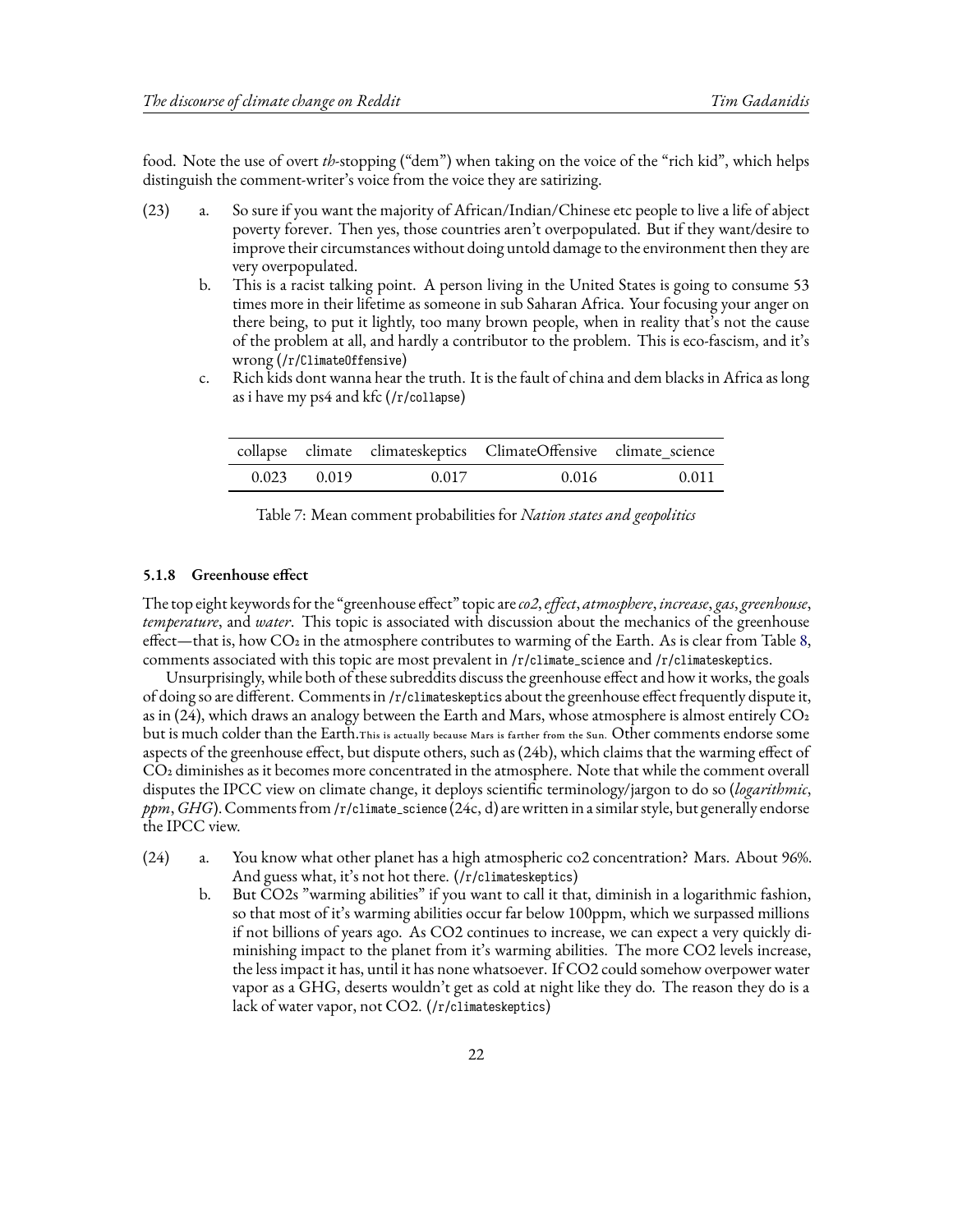- c. One of the fingerprints of climate change is that all of the increases in atmospheric CO2 are increases in C12 as oppose to C13. The 12 and 13 refer to atomic weight and are called isotopes - C13 is what plants use; therefore, what animals eat, therefore all the carbon we eat, therefore all the CO2 we exhale. C12 is the type of carbon found in fossil fuels. The observed increase in atmospheric CO2 is from 280 ppm to 415 ppm all of that C12. (/r/climate\_science)
- d. Don't forget that carbon dioxide is only one of the factors that determines the global temperature average, so we can't extrapolate that easily. You also need to account for the velocity of change: even if we do trigger a feedback loop, it's not a huge deal if only produces say 1% of its effect over the century. (/r/climate\_science)

<span id="page-22-0"></span>

|       |                 | climate_science climateskeptics climate ClimateOffensive collapse |                      |
|-------|-----------------|-------------------------------------------------------------------|----------------------|
| 0.041 | $0.035$ $0.017$ |                                                                   | $0.012 \qquad 0.011$ |

| Table 8: Mean comment probabilities for Greenhouse effect |  |
|-----------------------------------------------------------|--|
|-----------------------------------------------------------|--|

#### **5.1.9 Increasing and rising**

The top eight keywords for the "increasing/rising" topic are *level*, *rise*, *sea*, *expect*, *increase*, *faster*, *rate*, and *high*. This topic is interesting because rather than being focused around a set of concrete concepts, like*food* or *carbon*, it is focused around the abstract concept of *increasing*. There are a number of aspects of climate change that are increasing and thus collected under this topic: atmospheric CO<sub>2</sub> levels, CO<sub>2</sub> emission rates, global temperatures, sea levels, and so on. This topic is unsurprisingly associated with comments discussing increasing phenomena:

- (25) a. I just had a quick look at the link you posted. And clicked on the time series plots. These plots are of ice extent in End of December and beginning of January. This is the lead up to the maximum ice extent. I would expect The Ice to increase as the plots show. But as the years advance from 2015 to 2019, the yearly lines travel down the plot showing that there is less ice every year. Is this plot what you got? (/r/climate\_science)
	- b. If it is expanding at a rate of x4 every 6 years, then it will be melting 16x's faster by 2031? How bad will that be? (/r/climate)
	- c. I disagree with the study that "The restoration of trees remains among the most effective strategies for climate change mitigation." We \*have\* restored our forests, and yet atmospheric CO2 and CH4 levels are increasing at accelerating rates. (/r/ClimateOffensive)
	- d. Yes, sea levels are rising, but that's not really new or extraordinary. When humans first arrived in North America about 15k years ago, sea levels were 450 feet lower and Boston was under a mile of ice. None of that warming was the result of humans. (/r/climateskeptics)

On /r/collapse, the phrase "faster than expected" has become a meme, apparently playing on the frequency with which negative climate-change news articles contain it. The term is "memeified" to the extent that users overtly comment on it (26a, b), make plays of words using it (26c, d), post comments with it as the only content (26e, f), suffix it with the trademark symbol (26g), and abbreviate it to FTE (26h). This appears to be a tool for the construction of ironic distance. While many /r/collapse comments express worry about the impending collapse of society, others express (ironic) excitement about collapse and the concomitant consequences (27) (note the use of exclamation marks to convey sarcasm/irony).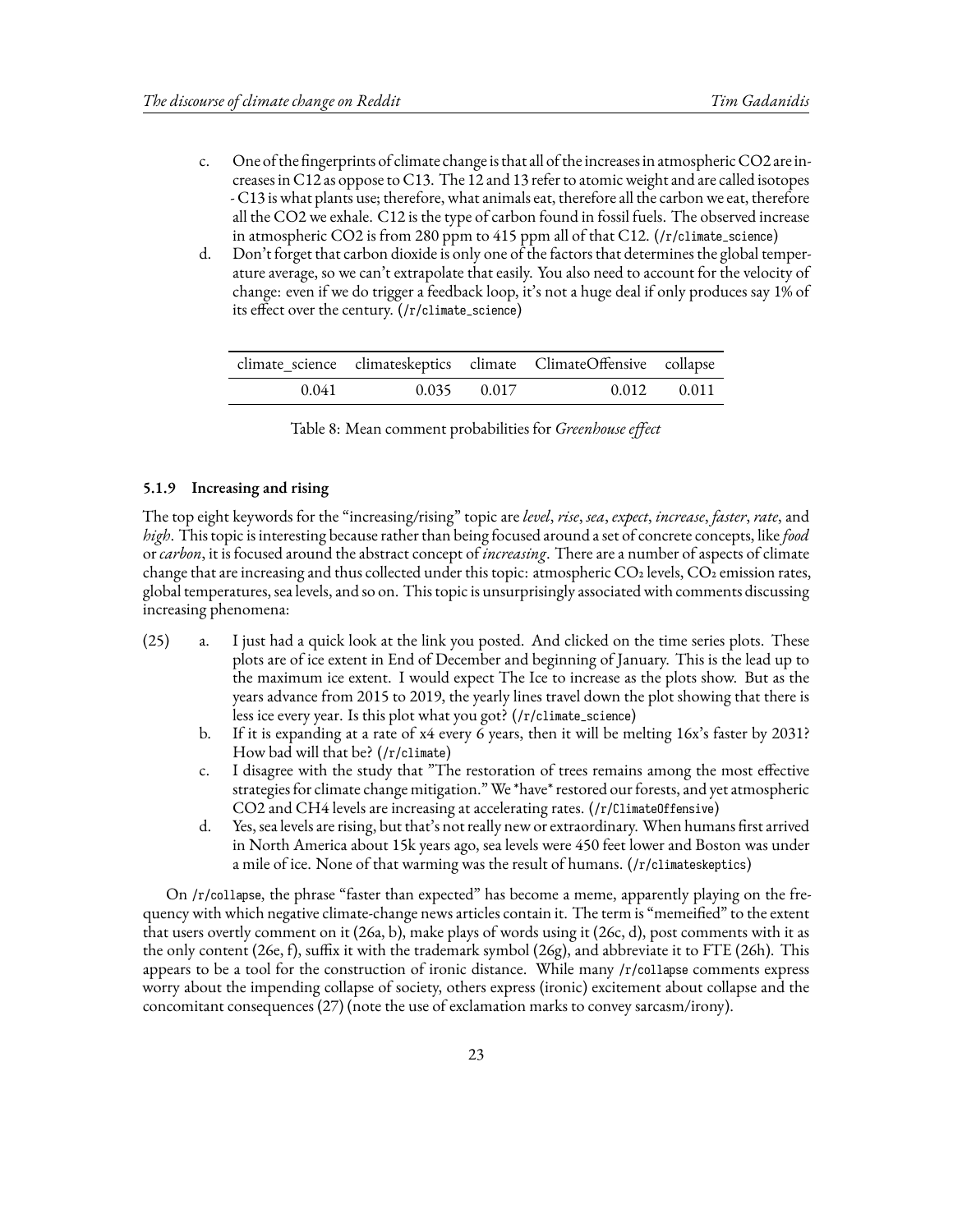- (26) a. "faster than expected". Quickly becoming my least favorite set of words (/r/collapse)
	- b. ["faster than expected"] has become a low-effort "meme" on here; tired of seeing it, no matter how *obviously* true it is. (/r/collapse)
	- c. Faster than (Faster than expected) (/r/collapse)
	- d. Yea, I came after 10 seconds, babe. You know, now everything in the world happens *faster than expected*. (/r/collapse)
	- e. Faster than expected (/r/collapse)
	- f. Faster. Than. Expected. (/r/collapse)
	- g. Faster Than Expected™ (/r/collapse)
	- h. Convergence as expected. FTE but nonetheless expected. (/r/collapse)
- (27) a. Fuck yeah. Chicago is going to be a paradise when all of that pesky arctic ice melts… can't wait! (/r/collapse)
	- b. I'm not sad. I'm just excited to kick off the great dying!!!!!!!!!!!!!!!!!!!!!!!
	- c. A three-way tie! And all the competitors finished faster than expected!

Comments associated with this topic on /r/climateskeptics are primarily dismissive of it. Note the use of the explicit sarcasm marker "/s" in (28b).

- (28) a. Wait … what? What "sea-level rise unfolding much faster than expected"? We were told in 1988 that the Maldives would be underwater in 30 years (2018). They aren't. Not even close. In 1988 there were 1196 islands in the Maldives, today there are only … (you guessed it) 1196 remaining with zero evidence that they are going away anytime soon.
	- b. Sea levels are 50 feet higher, temperatures are 20C higher and oceans are acidic enough to instantly dissolve metal. Yep, the predictions were spot-on. /s

|       |                         | climate_science climateskeptics climate collapse ClimateOffensive |
|-------|-------------------------|-------------------------------------------------------------------|
| 0.018 | $0.017$ $0.015$ $0.013$ | 0.009                                                             |

Table 9: Mean comment probabilities for *Increasing and rising*

### **5.1.10 Problems and solutions**

The top eight keywords for the "problems and solutions" topic are *problem*, *solution*, *issue*, *fix*, *solve*, *need*, *be*, and *address*. The comments associated with this topic have to do with discussion of various issues that are framed as problems (not limited to climate change itself), and discussion of potential solutions.

Many comments associated with these topic are directly related to climate change, its consequences, and potential solutions:

- (29) a. While planting trees is an actual real form of geoengineering that doesn't mean it is a practical solution to climate change. It's certainly part of the solution but it is by no means The Solution. (/r/climate)
	- b. I would say overpopulation (and overcomsumption) is one of the main drivers of our current miserable predicament. (/r/collapse)
	- c. Can someone explain to me why if CO2 emission is the problem why isn't our goal for "tolerable climate" stated in CO2 directly like 410PPM? Why are the goals stated in temperature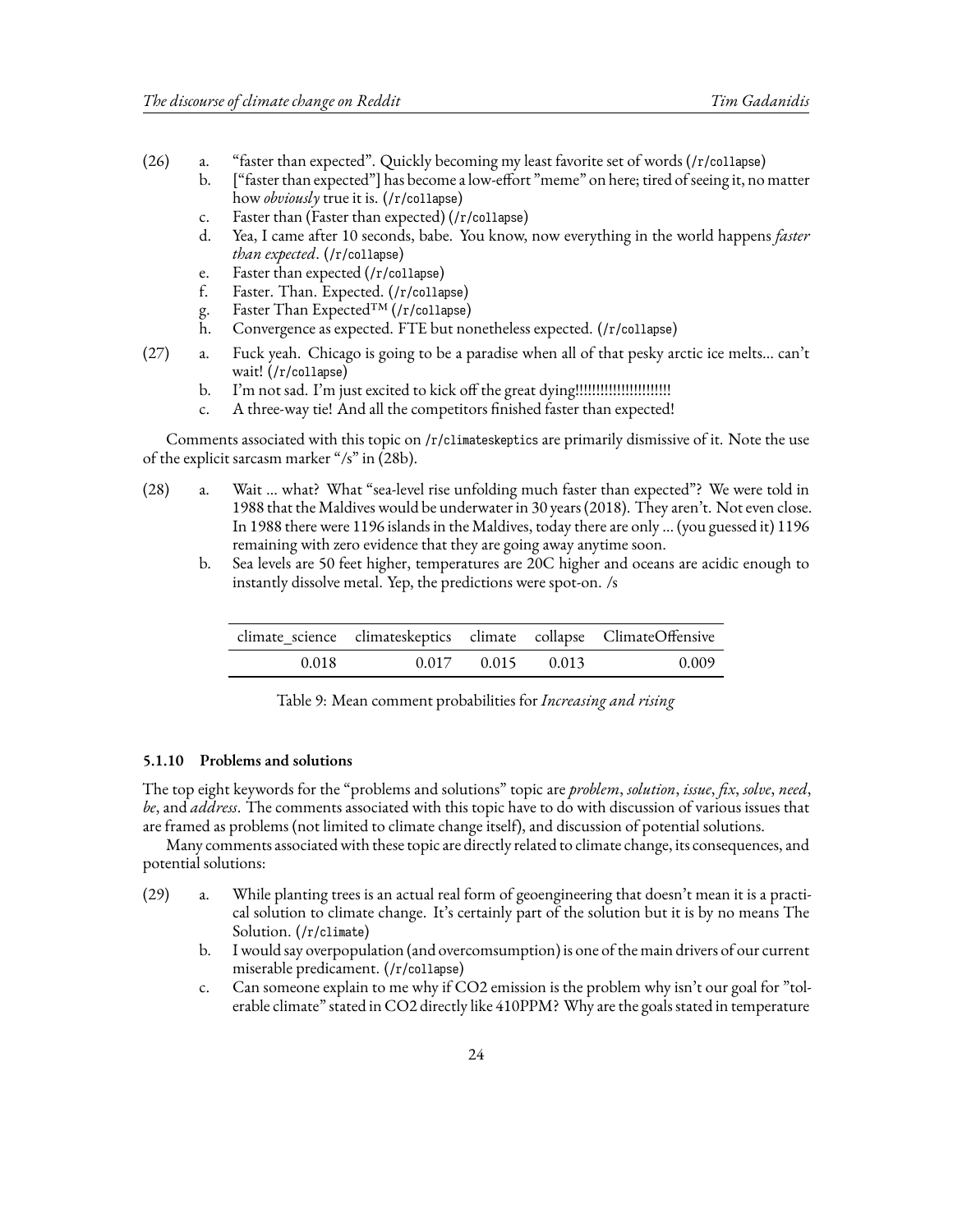#### units of 2C? (/r/climate\_science)

It is useful to compare which issues each community frames as problems, as well as what solutions they propose. Aside from discussing climate change itself as a problem, many posts associated with this topic in  $/r$ /ClimateOffensive frame the problem of climate change in terms of wealth inequality (30a) and capitalism (30b). On this framing, climate change is viewed as a symptom of the capitalist economic system rather than as an isolated issue. An opposing frame avoids assigning blame to capitalism or corporations, centering the discussion solely around potential solutions (30c). This is the frame officially "endorsed" by the moderators of the community, via the following statement in the sidebar: "We're not here to talk about why it's happening, how bad it is, or who to blame."

- (30) a. The existence of massively concentrated wealth is literally at the root of the problem (/r/ClimateOffensive)
	- b. No need to apologize. Politicians and denial groups being paid by large companies are in fact the problem. And they are only complicit actors in the larger systemic problem that is capitalism. (/r/ClimateOffensive)
	- c. We need to seriously reform or replace capitalism entirely to solve our various ecological crises. It's a system based upon infinitely increasing production and consumption; inherently contradictory with our limited resources. It won't be "another commodity" but another economic system entirely which saves us. (/r/ClimateOffensive)
	- d. Everyone on earth is to blame, we have all had a hand in it. I just personally think the blame needs to stop and instead we need to work on solutions instead of placing blame (/r/ClimateOffensive)

On /r/climateskeptics, a common theme is the rejection of problems identified by activists and mainstream scientists. For example, (31a), discussing nuclear power, refers to the issue of transitioning to green energy as "a problem they need to have", implying that the problem was invented for some ulterior reason. This theme is echoed by (31b). Another common theme is the idea that activists and mainstream scientists' actions are counterproductive, as in (31), which suggests that they create more problems than they solve.

- $(31)$  a. It solves a problem they need to have.  $(f/c$ limateskeptics)
	- b. create the problem create the solution, thats how they seem to keep themselves relevant (/r/climateskeptics)
	- c. I'd settle for them fixing more problems than they create. (/r/climateskeptics)

On /r/collapse, many comments dismiss the possibility of solutions entirely. I found a number of comments along the lines of (32a), which flatly state that there is no solution for the climate crisis. Humour is also a common strategy, as in (32b), which jokes about the idea of towing the US ("it") outside the environment in order to avoid the crisis. As with /r/ClimateOffensive, blame is frequently placed on the rich and on the system that allowed them to become rich, as in (32c), which asserts that collapse cannot be averted without dealing with the 'elite', and in (32d), which states that overpopulation would not be a problem if it was not possible for a small number of people to hoard resources.

- (32) a. There is no solution. (/r/collapse)
	- b. We towed it outside the environment, thus solving the problem once and for all. (/r/collapse)
	- c. to solve the problem of collapse we must solve the problem of the rapacious, amoral elite. (/r/collapse)
	- d. Overpopulation is not an issue if we disallow resources to be hoarded by the few. But at our current societal structures yes overpopulation will be an issue. (/r/collapse)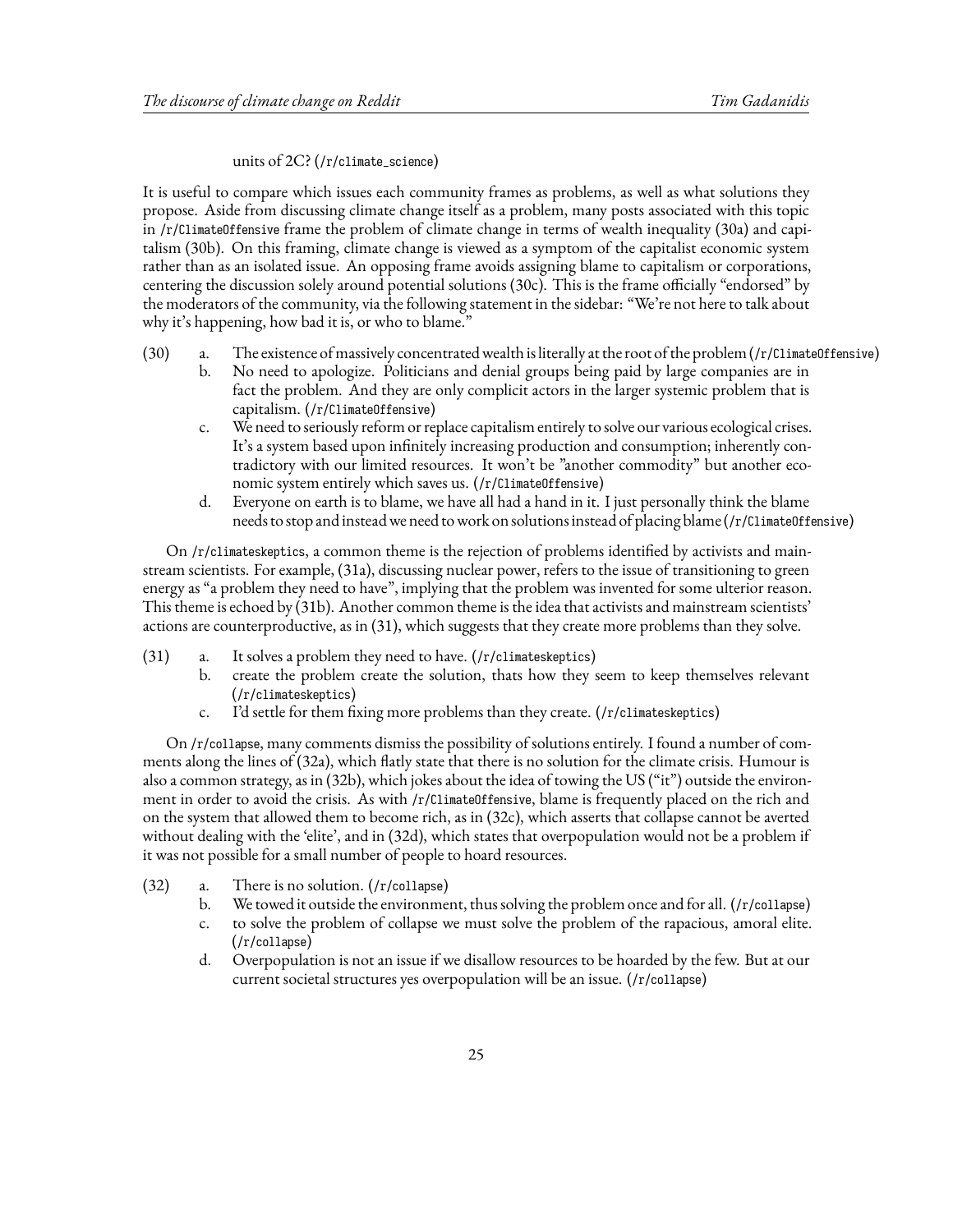| ClimateOffensive climate collapse climateskeptics climate_science |             |       |       |
|-------------------------------------------------------------------|-------------|-------|-------|
| 0.019                                                             | 0.019 0.016 | 0.013 | 0.013 |

Table 10: Mean comment probabilities for *Problems and solutions*

### <span id="page-25-1"></span>**5.2 Principal components analysis**

The LDA model resulted in a large number of topics that are taken to explain the variation in the data. Although it is possible to interpret each topic individually, it is complicated to manually identify correlations between these individual topics, which is necessary to get a better idea of how communities relate to one another in terms of the topics they use or don't use. To simplify this process, I conducted a principal components analysis (PCA), which is a dimensionality reduction technique that seeks to explain observed variation using a smaller number of underlying components.

The data used for the PCA was a 5-by-50 dataframe, containing mean probabilities for each topic per subreddit. The mean probabilities were used rather than raw comment probabilities because individual comments tend to score highly on only one topic, so it is not possible to identify correlations between topics using individual comment scores. (As a simple diagnostic, there are no correlations greater than |0.1| between any two topics when using the individual comment scores.)

The first two components of the PCA explained about 80% of the variance in the data. Each subreddit is plotted based on its scores for these two components in Figure [1.](#page-25-0)

<span id="page-25-0"></span>

Figure 1: Principal components analysis

The first component ("PC1" in Figure [1\)](#page-25-0) seems to correspond to discourse about data and science: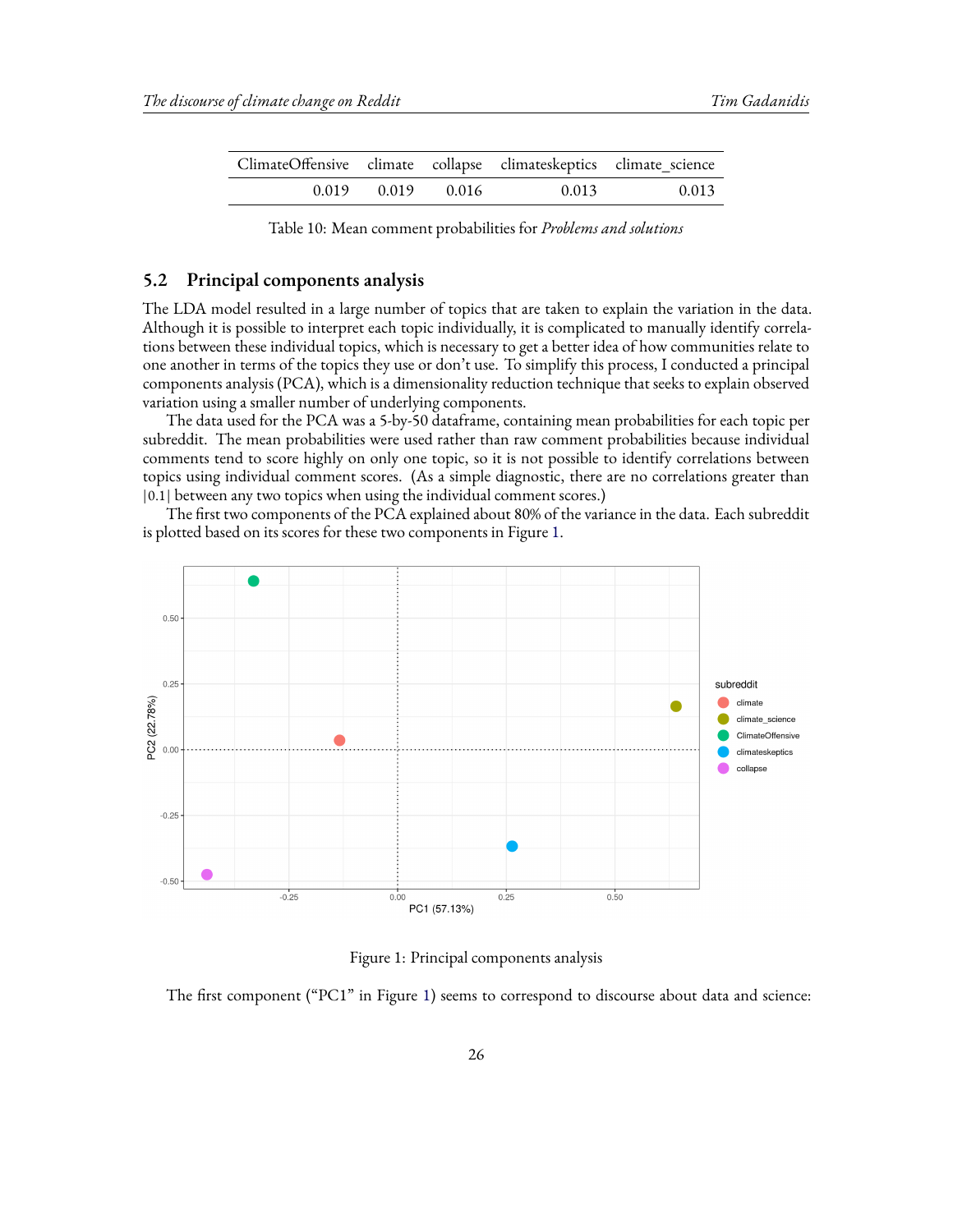some of the topics with high scores for this component include*facts, evidence and arguments*, *global warming*, *greenhouse effect*, *increasing and rising*, and *climate science/skepticism*; and some of the comments with low scores for this component include *problems and solutions*and *CO2 emissions and reduction policies*. The second component ("PC2") seems to correspond to discourse about solutions and activism: some of the topics with high scores for this component include*energy*, *CO2 emissions and reduction policies*, *individual action*, and *problems and solutions*; and some of the comments with low scores for this component include *collapse of society* and *increasing and rising*. Figure [1](#page-25-0) shows how each subreddit scores on these two components.

Unsurprisingly, scores for PC1 (data/science discourse) are highest for /r/climate\_science, followed by /r/climateskeptics. /r/climate is near zero, and /r/collapse and /r/ClimateOffensive have negative scores for this component. The high score for /r/climateskeptics is in line with observations above that /r/climateskeptics frequently employs scientific discourse despite its ideological position against mainstream climate science. Scores for PC2 (activism) are highest for /r/ClimateOffensive, followed by /r/climate\_science. /r/climate is near zero, and /r/collapse and /r/climateskeptics both have relatively strong negative scores for this component. This component differentiates /r/ClimateOffensive from /r/collapse: both discuss science infrequently, but /r/ClimateOffensive is dedicated to activist discourses whereas the nihilistic stance associated with /r/collapse disdains activism and individual action as futile. /r/climate, as a general-purpose climate change discussion forum, is close to zero on both axes.

### **5.3 Discussion**

As outlined in [§5.1](#page-12-1), the Reddit climate corpus contains a wide variety of topics. The same topic is often discussed in different ways in different communities. For instance, in most of the communities examined here, the "food and agriculture" topic centers on veganism and the environmental effects of eating meat, but on /r/collapse, the topic is mostly associated with sustainable food growing practices. Similarly, in most communities, the "economics and markets" topic centers on discussion and debate on the extent to which capitalism and wealth inequality impact climate change. However, on /r/climateskeptics, the topic is mostly associated with accusations of government corruption, perverse financial incentives for publishing research showing that the planet is warming, and conspiracies on the part of the media and elite in order to institute socialism/communism. The same broad discourse topics are being recruited for different rhetorical and/or political ends in different communities. Latent Dirichlet allocation is a useful tool for examining this process because it allows us to automatically learn these topics and automatically score the data on these topics.

Many of the topics examined here, such as capitalism and wealth inequality as root causes of climate change, as well as the potential for societal collapse, have not been identified as topics of discussion in previous work on climate-change discourse (e.g., Boykoff, [2008](#page-42-0); Boykoff & Boykoff, [2004](#page-43-1); Grundmann & Krishnamurthy, [2010](#page-43-3)). This speaks to a difference between institutional and non-institutional climate discourses: institutional discourses, such as those found in broadsheet and tabloid newspapers, take the dominant social and economic systems in which they are situated for granted, in line with Fukuyama's([2006](#page-43-18)) 'end of history' thesis. Herman and Chomsky([2010](#page-43-19)) outline a number of reasons for this phenomenon, including ownership and profit motive of media corporations, political and economic desires of advertisers, and flak from elected officials. While some of these pressures can be argued to apply to Reddit as well, Reddit only hosts the content that is found on the site, which is created by unpaid users with no financial incentive to endorse institutional views. The non-institutional nature of discourse on Reddit makes it a useful case study for examining how individuals with no (apparent) institutional power discuss climate change, with the caveat that these findings are not necessarily representative of the general public, only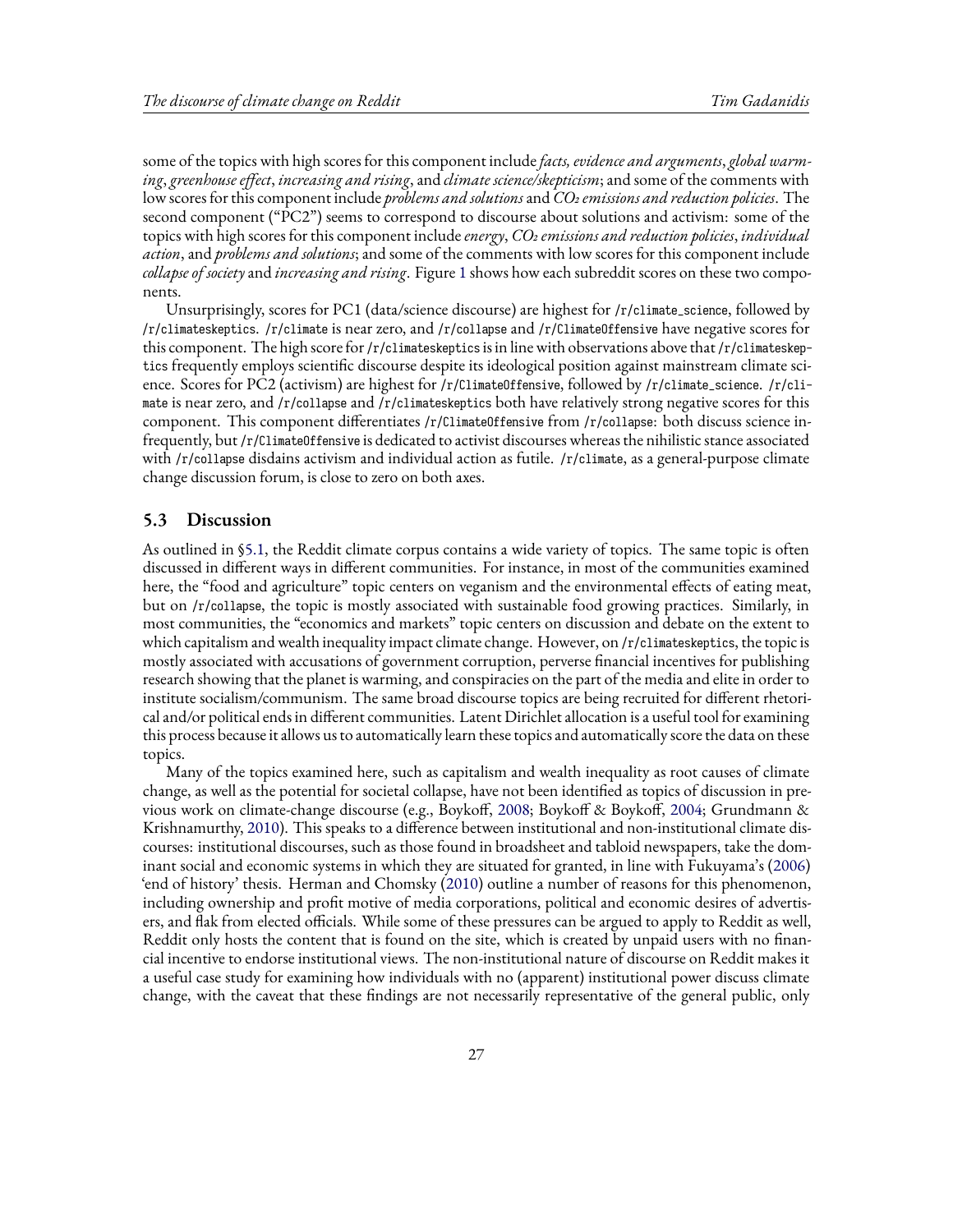of Reddit users interested in climate change. Future work should investigate climate-change discourse on large 'default' subreddits which users are automatically enrolled in when registering, which would provide data on how users who do not deliberately seek out climate change communities behave.

While there are no direct personnel or financial links between powerful institutions and these communities, there are remarkable similarities in discourse strategy and ideology between /r/climateskeptics and think tanks that promote climate skepticism. This analysis found that /r/climateskeptics had high average topic probabilities for a number of topics related to the science of climate change, including the greenhouse effect and global warming, as well as the topic associated with evidence and argumentation. Moreover, in the first component of the principal components analysis (§[5.2\)](#page-25-1), which I take to represent science discourse, it scores the second-highest, after /r/climate\_science. As noted throughout the previous subsection, comments on /r/climateskeptics commonly employ scientific terminology and jargon in service of climateskeptic arguments. There are parallels here with Taylor-Neu's([2019](#page-44-7)) analysis of the Nongovernmental International Panel on Climate Change (NIPCC) as a parasite of the Intergovernmental Panel on Climate Change (IPCC). Taylor-Neu([2019](#page-44-7)) describes how, by mimicking the IPCC's scientific discourse style, the NIPCC "mine[s] scientific authority while undermining scientific consensus regarding anthropogenic climate change". I return to this idea in the general discussion ([§7](#page-33-0)).

## <span id="page-27-0"></span>**6 Classification**

In this section, I discuss the results of unsupervised binary classification, a set of machine learning models that, given a set of training data that is labelled as one of two categories, attempt to determine which category unseen data belongs to.

Classification is a suitable complement to the LDA analysis reported in [§5](#page-12-0) because LDA focuses on identifying commonalities between groups of the data based on model-generated categories. This sheds light on general topics discussed in these communities (and the transformed data can be used to identify which communities feature these topics more or less frequently), but the output includes a number of topics like *CO2 emissions* whch are frequently discussed in all five communities. While the output can be used to pull out high-scoring comments for each topic from different communities (which can be used for qualitative comparisons, such as what was done in§[5\)](#page-12-0), it does not lend itself to direct quantitative comparisons between communities. In contrast, classification directly compares text data from two communities, filtering out features that are common between the two communities and focusing in on what is different. This provides a solid foundation for a comparative analysis which can be further supplemented with qualitative observation.

The classification method used in this paper is as follows. Each classifier is applied to a set of comments from two subreddits. The data is split into two sets, with 20% of the comments from each subreddit in the 'training' set and the other 80% in the 'test' set. Prior to running the model, each document is transformed into a vector of each word's  $TF - IDF$  score. The  $TF - IDF$  vector transformation aims to represent words based on how frequent they are in a given document, offset by how frequent they are in the corpus as a whole. To calculate this score, we take the product of the word's term frequency  $(TF)$  and inverse document frequency  $(IDF)$ :

> $TF(w) = \frac{\text{number of times } w \text{ appears in this document}}{1 - \frac{1}{2} \cdot \frac{1}{2} \cdot \frac{1}{2} \cdot \frac{1}{2} \cdot \frac{1}{2} \cdot \frac{1}{2}}$ total number of words in the document  $IDF(w) = log_e \left( \frac{\text{total number of documents}}{\text{number of documents containing } w} \right)$ number of documents containing *w*  $TF - IDF(w) = TF(w) \cdot IDF(w)$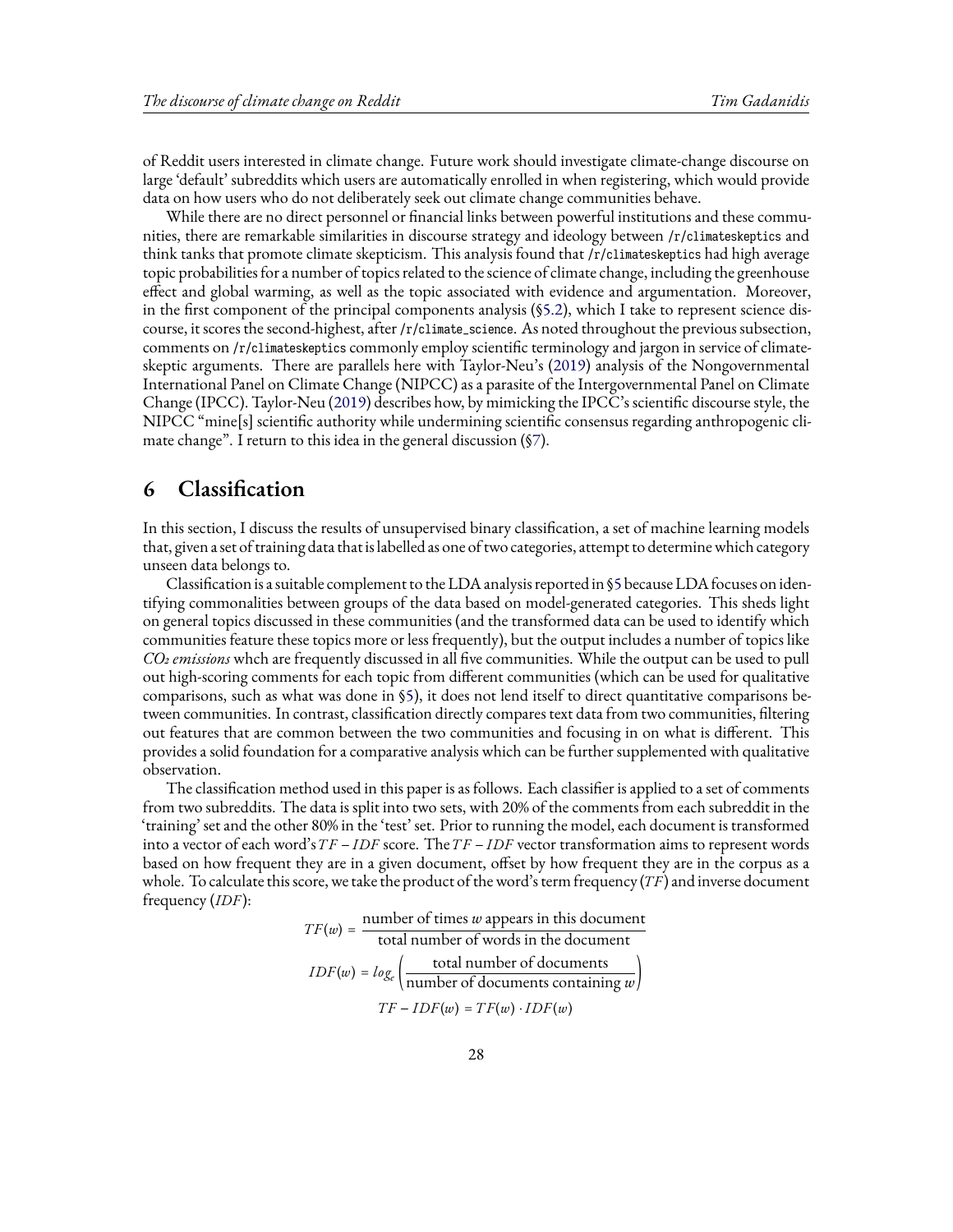The model uses this vectorized data and analyzes the comments in the training set to determine which lexical items are most distinctive of each subreddit. It then uses those results to predict which comments in the test set belong to which subreddit.

Using the scikit-learn (Pedregosa et al., [2011b\)](#page-44-8) logistic regression classifier, I fit 10 classifiers in total, one for each possible pairing of the five subreddits. While multi-label classification (i.e., a classifier with more than two possible predicted values) is possible in principle, I used pairwise classification to keep the models simple and to facilitate interpretation. The quality of each classifier varied depending on the size of the two datasets (for instance, because there is less data for /r/climate\_science, models were generally less successful at identifying posts from that community), but all models performed above baseline (50% accuracy).

Below, I summarize the results of each classifier in turn, first comparing /r/climate to each of the other four subreddits, then comparing /r/climateskeptics to the remaining three subreddits, then /r/ClimateOffensive to the remaining two subreddits, then /r/climate\_science to /r/collapse. The full results of all 10 classifiers are available in Appendix [A.](#page-44-9) In many cases, there was overlap between the features associated with a given subreddit in different classifiers. For instance, when comparing /r/climateskeptics to /r/climate, many of the same features are distinctive as when comparing /r/climateskeptics to /r/ClimateOffensive. For that reason, I discuss the results of classification in a broad, summative way here, referring to specific models where relevant.

### **6.1 Political content**

In several of the classifier models (/r/climate and /r/climateskeptics, for example) a number of the most important features have to do with politics. For /r/climate, most of these have to do with US electoral politics, with features such as *republicans*, *bernie*, *candidate*, *election*, *trump*, and *lobby*. Electoral methods are frequently discussed as a way to achieve action against climate change.

- (33) /r/climate:
	- a. Republicans are ignoring the Human-Caused Climate Change elephant in the room, kicking the can down the road until it explodes. Then it will cost us, not just financially but socially and politically.
	- b. Vote for candidates that will address climate change and donate to their campaigns. (Like Bernie Sanders). You can't address climate change without addressing social justice. They're linked, so people are going to have to deal with it.
	- c. Lobbying isn't going to convince republicans. The only hope is winning the senate.

For /r/climateskeptics, the important political features have to do with leftist ideology, such as *leftist*, *left*, and *communist*.

- (34) /r/climateskeptics
	- a. If you look at any of these "green" groups closely and read their manifestos on their websites, you'll see they are actually literal socialist communists.
	- b. Why is it that these same money-grabbing Leftists who are screaming "climate change" are the same ones who were screaming that the Earth was about to have a "new ice age" back in the 70s?

In conjunction with terms like *narrative* and *agenda*, these terms are used to allege that anthropogenic climate change is manufactured or distorted in order to promote left-wing politics.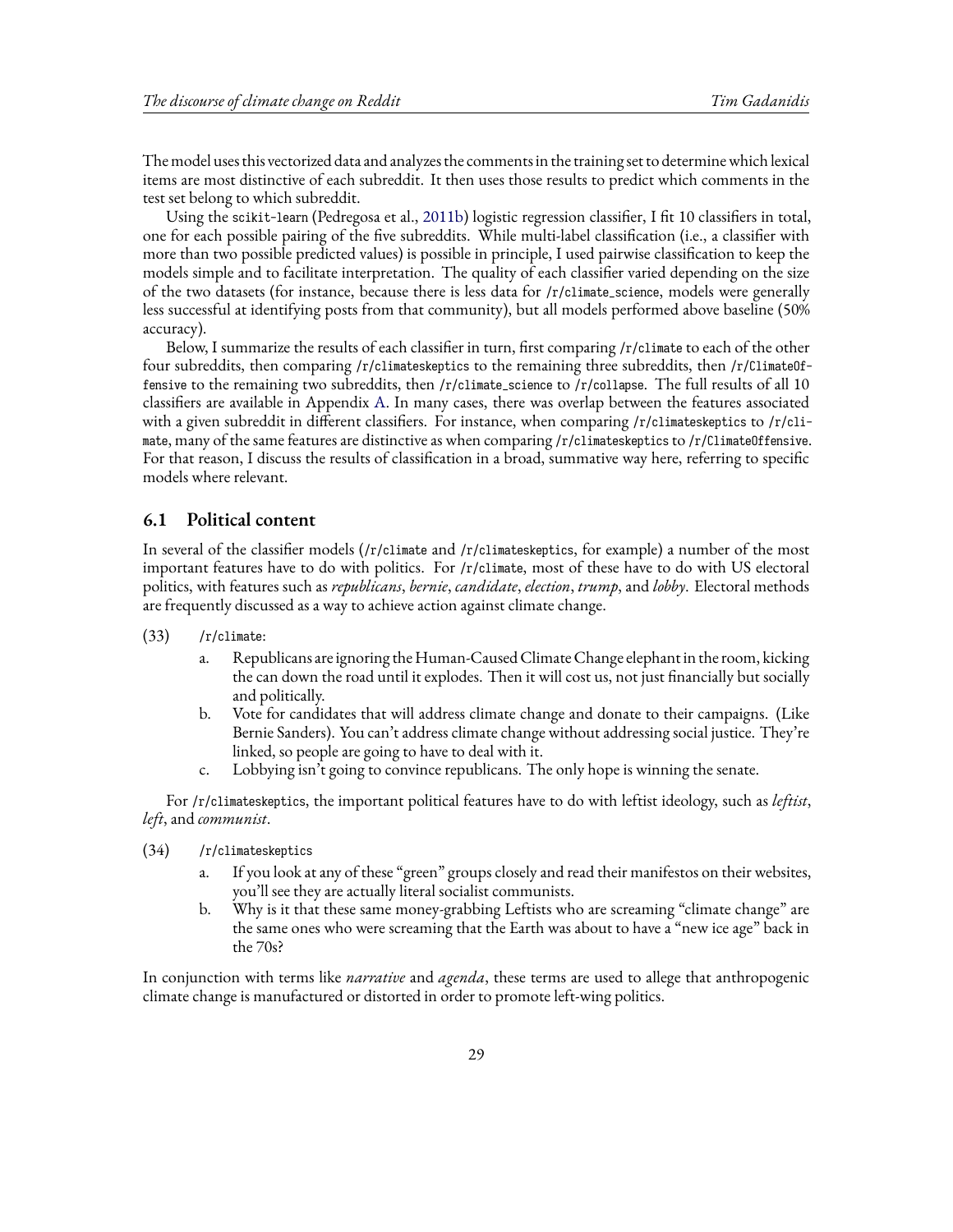#### (35) /r/climateskeptics

- a. Thank you once again Tony for exposing how NOAA and NASA are deliberately corrupting data to push their communist agenda.
- b. 'Uncollegial' means not going along with the leftist narrative that has no basis in reality.

In contrast to /r/climate's heavy focus on electoral politics, /r/ClimateOffensive also includes a number of terms related to non-electoral activism and fundraising. For example, *ecosia* refers to a search engine that donates ad revenue to tree-planting initiatives, *strike* refers to worldwide climate strikes that took place starting in 2019, and *ccl* stands for Citizens' Climate Lobby, an organization that trains and organizes volunteers to lobby their elected representatives on climate-change related issues. Important features from /r/ClimateOffensive have to do with effects and consequences of climate change, such as *scenario*, *disaster*, *flood*, *weather*, *civilization*, and *melt*, as well as U.S. electoral politics (*trump*).

#### **6.2 Skeptic shibboleths**

A number of the features that distinguish /r/climateskeptics across classifiers are shibboleths of the climate skeptic/denialist movement. For example, *CAGW* ("catastrophic anthropogenic global warming") is a term used exclusively by skeptics (it does not appear a single time in any of the other subcorpora) to refer to anthropogenic climate change, with the addition of the term "catastrophic" serving to reorient the debate from the original denialist question (whether or not humans cause climate change) to the current skeptic question (whether or not human-caused climate change will be as bad as mainstream scientists say). The use of this term as shorthand for mainstream climate science serves several functions for skeptics beyond mere shortening. First, it is a convenient method of describing mainstream beliefs about climate science in a nominal way (rather than, e.g., a predicative way, such as a relative clause), as in (36a). This facilitates its use as a pejorative label which can modify other phrases, as in "CAGW scientists" in (36b), similar to the term *SJW* (Massanari & Chess, [2018](#page-43-20)). Also like SJW (Massanari & Chess, [2018](#page-43-20)), CAGW serves as an identity marker and linguistic gatekeeping tool, and is explicitly used as such in, e.g., (36c), wherein a user is admonished for not knowing what it stands for. Finally, the use of the initialism concretizes and officializes the concept, sharpening the distinction between the beliefs denoted by CAGW and ideals of science and the scientific method (e.g., in (36a), where the user states that "CAGW isn't even science").

- (36) a. Global warming hysteria has stolen attention, momentum and diverted billions of dollars in funding from far more serious local environmental issues where it was actually making a real difference. Yet all that money has yet to produce a CAGW computer model that makes predictions which match real-world measured observations. Until it does, by definition, CAGW isn't even science, it's merely a conjecture. I don't think we should impoverish millions of people in the developing world on an unproven conjecture.
	- b. The experiment resulted in a failure for CAGW scientists claiming that CO2 resonant IR is passed from CO2 molecule to CO2 molecule in the atmosphere.
	- c. CAGW is Catastrophic Anthropogenic Global Warming. If you don't know that then why are you here?

The rhetorical shift among skeptics away from outright denial and toward minimization is also evident in the distinction between the terms *denial*and *skeptic*/*skeptical*—the former is a strong feature for /r/climate, and the latter are strong features for /r/climateskeptics. Users on non-skeptic subreddits tend to describe the 'skeptic' position as *denial*, whereas /r/climateskeptics users reject this term, as in (37a), and frame it as skepticism. In (37b), a /r/climate user explicitly contests the use of the term 'skeptic' (in a news article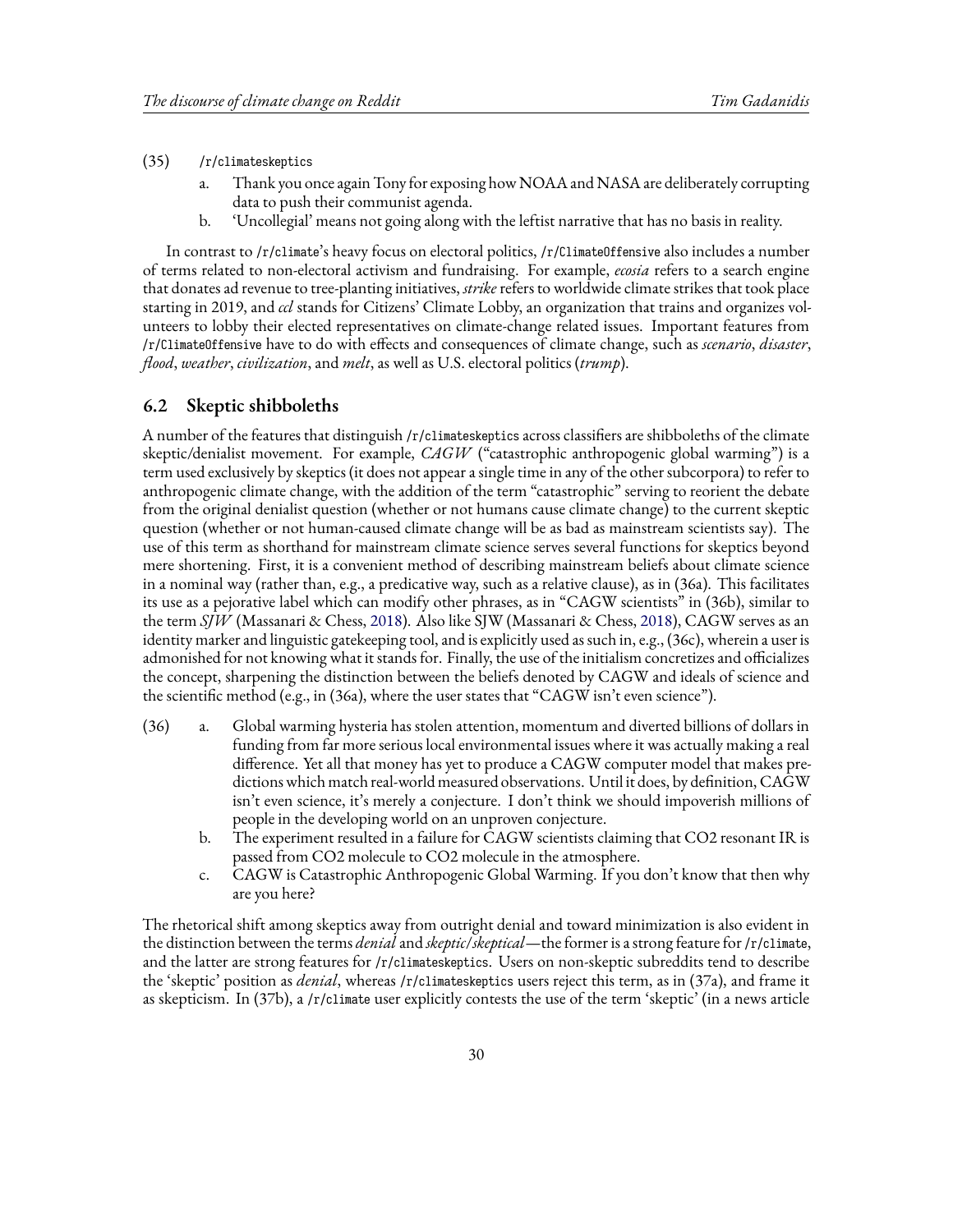headline) to refer to a Trump EPA appointee, and in (37c), a /r/climate user describes /r/climateskeptics users as deniers.

- (37) a. I'm a skeptic not a denier but l think you're right.
	- b. he isn't a fucking 'skeptic' he's a corrupt denier of blatantly obvious science bit difference (/r/climate)
	- c. A person really needs to take a short trip over to r/Climateskeptics to get a real pungent sniff of the deniers bullshit. I get such a kick of the ridiculously arrogant ignorance over there. (/r/climate)

The shift is also reflected in the label that /r/climateskeptics users predominantly assign to their political opponents, and the strongest feature by far in the classifier: *alarmist*. Rather than emphasizing belief in warming itself,<sup>4</sup> the label *alarmist* (and associated terms like *hysteria*) foregrounds (and disdains) the belief that warming is a cause for alarm.

Another climate-skeptic shibboleth is the number *97*, which is frequently invoked in reference to Cook et al.'s [\(2016\)](#page-43-12) finding that 97% of scientific papers expressing a position on anthropogenic global warming endorsed the scientific consensus. Several submissions to /r/climateskeptics over time time period analyzed involve refutations of Cook et al. [\(2016\)](#page-43-12) and similar studies. As stated in (38a), exposure to refutations of the 97% figure can serve as an entry point into the skeptic movement as a whole. References to the number 97 have developed meme/inside joke status on /r/climateskeptics, with some users referring to mainstream scientists as "the 97%" (38b) or joking about other things that 97% of scientists might believe (38c). As noted in§[4,](#page-6-0) 97% is ironically referred to in the /r/climateskeptics sidebar, reproduced in (38d).

- (38) a. The best thing to do I think, is have people look into the origin of the 97% number, that's used everywhere to justify CAGW. Since it's so ubiquitous, even a small crack of doubt regarding it's accuracy usually starts the house of cards falling. It's easy to debunk, there are many sites that have already done so, and is easily the biggest mistake the fraudsters made.
	- b. Is yet another scientist outside the 97% claiming data fudging, and that the issue is far more complicated than CO2 only.
	- c. If science just needs a consensus, then all scientists need to do is conspire to agree on something that benefits them to derail scientific progress. It's the perfect cover for scientific fraud, tyranny of the majority and other deleterious scenarios. What is the percentage of scientists who agree that scientific salaries and vacation days should be drastically increased to avoid burnout? I have to think it's up around 97% too. I'm sure the science is settled.
	- d. Around 97% of the people on here agree that CO2 causes warming, that there has been warming, and that humans have contributed to increased CO2 in the atmosphere.

### **6.3 The climate-science register**

Across classifiers (for example, when compared to /r/climate Table [14\)](#page-46-0), the most important features for /r/climate\_science are mostly climate-science terminology, such as *model*, *aerosol*, *paper*, *methane*, *ecs*, *data*, *science*, *uncertainty*, *carbon*, and *sequestration*. The distinctiveness of these climate-science features is unsurprising given that the subreddit is dedicated to climate science.

⁴Like in the term "warmist", a previous shibboleth of the climate denial movement which no longer appears to be commonly used.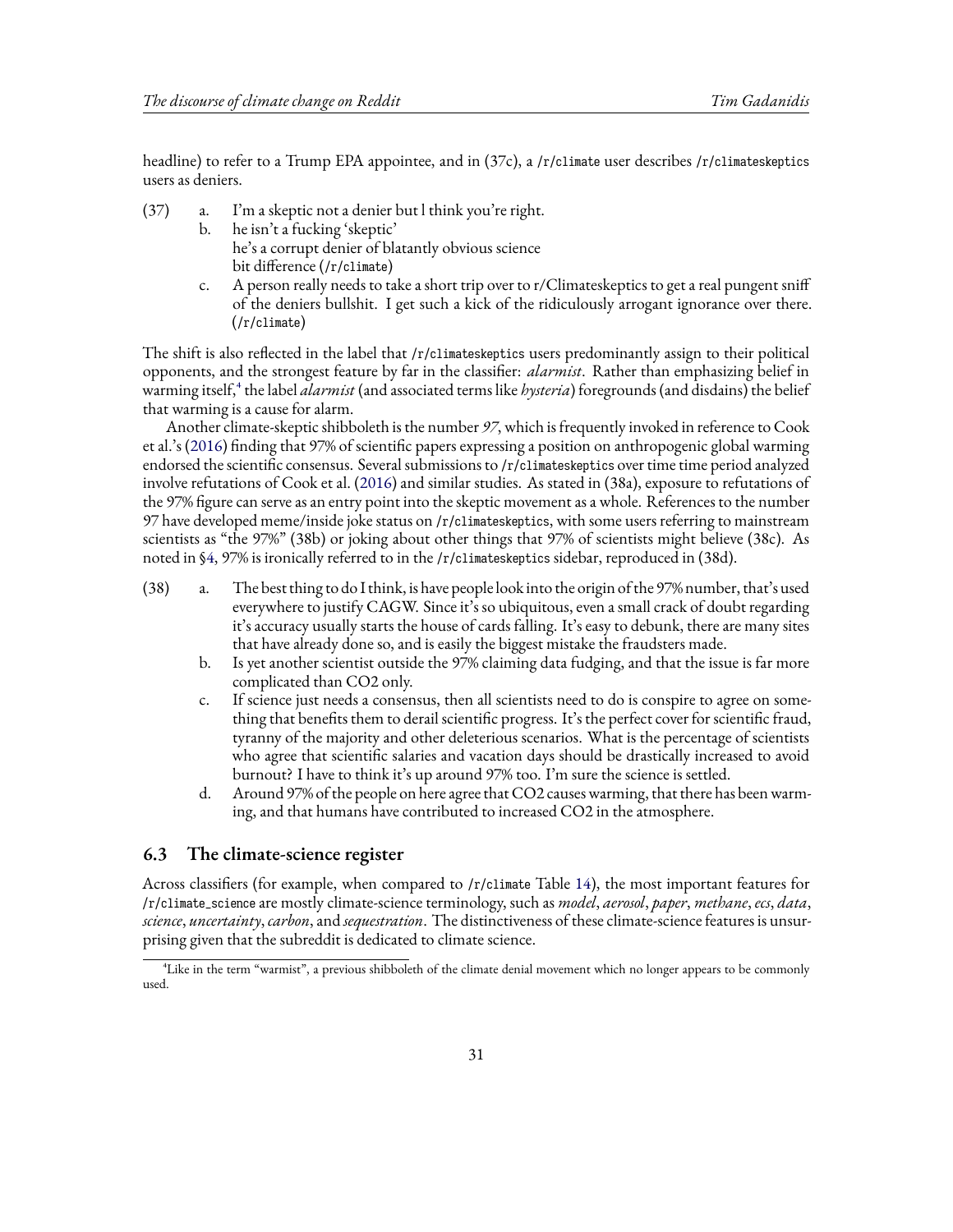However, the models also identify some formalisms that are not related directly to (climate) science, but index a scientific/academic discourse style, such as *essentially* (an adverb commonly used when giving a simplified explanation) and *and/or* (a conjunction used to specify the inclusive use of*or* rather than leaving it ambiguous between exclusive and inclusive). The interpretation of these terms as formalisms is supported by examples from the corpus that use them. For instance, (39a) uses *and/or*along with the intensifier *highly*, the count form of *feedback(s)* (which is climate-science jargon), and *suggests*, all of which index this formal register. Similarly, in (39b), *essentially* is used alongside *regarding*, *etc*, and formal climate-scientific terms like *aerosols* and *albedo*.

- (39) /r/climate\_science:
	- a. It means that the amount of warming is still highly uncertain, that if warming is being mitigated it may be by cloud feedbacks, and most importantly, that the error, uncertainty, and/or regional variances may explain the rate ofwarming more than the global average trends Rosenfeld suggests.
	- b. Regarding other pollutants such as aerosols, they affect clouds, which affect local climates. For example, aerosols from factories etc leave a slick of aerosol pollution. This increases the albedo (reflectance) of clouds by essentially changing how condensation works in the clouds.

The importance of these non-contentful features in predictingwhether a post comes from/r/climate\_science or not demonstrates the utility of classification in identifying not just a community's key content words, but aspects of its linguistic style, and how these aspects can index identity features like community membership (Silverstein, [2003\)](#page-44-5).

### **6.4 Discourse of collapse**

Many of the features that distinguish /r/collapse from the other subreddits are collapse-related terms that do not relate directly to climate change. This is due to /r/collapse's focus on impending collapse itself, rather than being specifically about climate change-related collapse. Terms like *ai*,*recession*, and *homeless* relate to other types of collapse or societal decay, such as an AI singularity, financial collapse, or the homelessness crisis. While the subreddit features a great deal of climate change discussion, /r/collapse users are interested in climate change not in and of itself, but in terms of its potential to lead to societal collapse.

The term *breed* derives from discussion of overpopulation, as in (40a). The use of the term *breed* reflects a tendency on /r/collapse to compare humans to non-human animals, as in (40b), and attribute the purported inevitability of collapse to humans' nature as animals, as in (40c). The term *breeder*, a term used frequently in the "childfree" community, also appears in the /r/collapse data, as in (40d). While overpopulation is discussed on /r/climate, the use of *breed* conveys negative affect, and terms like *have kids* or *have children* seem to be more frequently used, as in (41).

- (40) /r/collapse:
	- a. Malthus was right; humans will eat, breed and grow the population till we're taken out by starvation, pestilence and disease.
	- b. It's quite puzzling… why even breed in the first place? I guess people are really just animals: when the hormones dictate it, they just go and mate and breed.
	- c. The discovery and use of radio waves requires an intelligent species; evolution requires selfishness; couple the two and add in the fact that we're animals and have inherited the animal trait of using up whatever resource we find as quickly as possible.
	- d. I tell them often that I regret being born and yes I do call them breeders.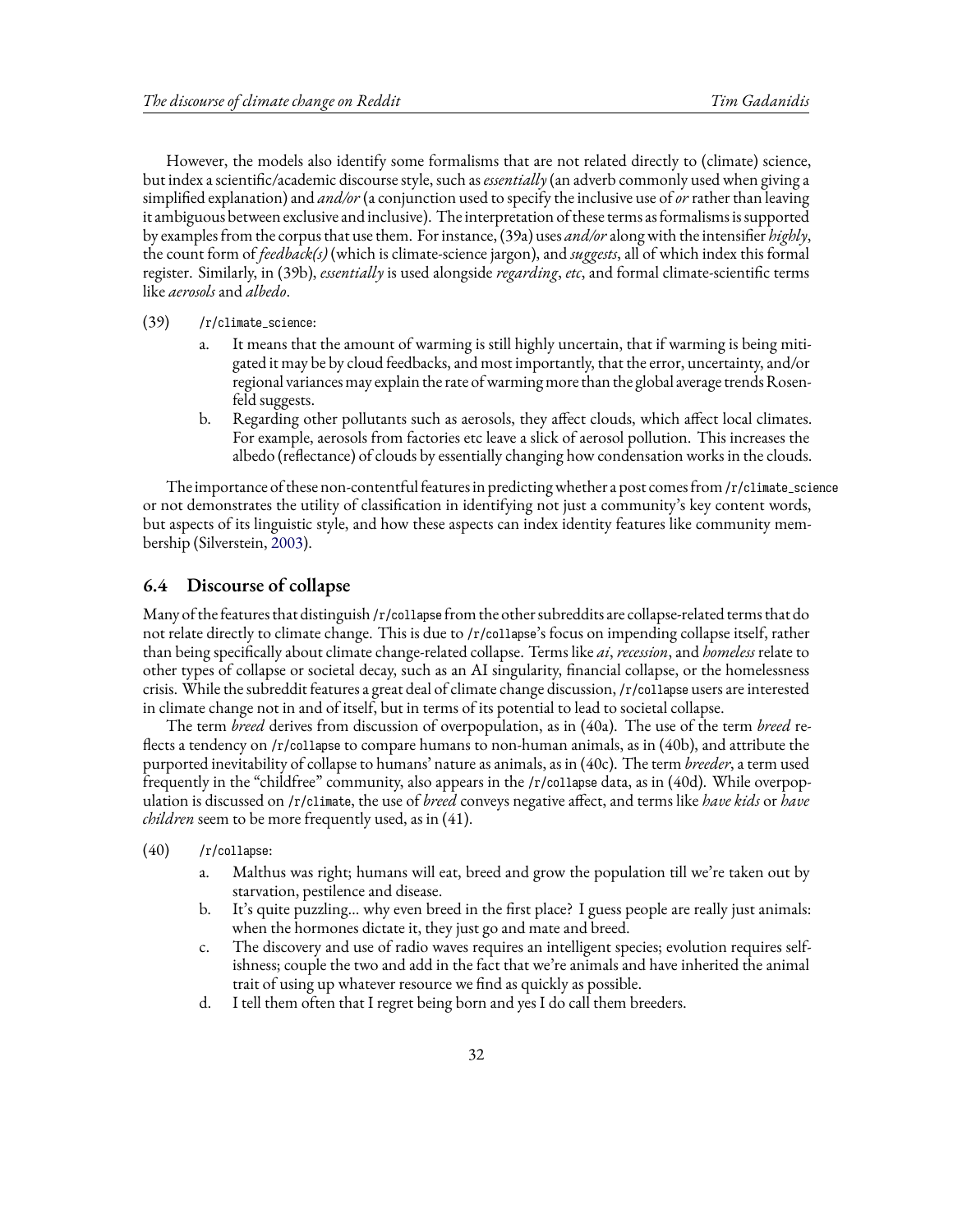- $(41)$  /r/climate:
	- a. I'm in my 50's. I decided 35 years ago I would not have kids because of the degradation of the environment and climate change. I have never regretted my decision, and in fact am incredibly grateful that is what I did. I cannot fathom people who have kids now, with all the data that is available about climate change; it's like they are sentencing their children.
	- b. No, I lost hope a while back. Decided not to have children. I wouldn't subject anyone to the horror that awaits this generation.

The final set of features to be discussed here are those relating to *prepping*, the "practice of anticipating and adaptating to impending conditions of calamity, ranging from low-level crises to extinction-level events" (Garrett, [2020\)](#page-43-21). Features related to prepping in the list of important features above include *garden*, *bunker*, and *permaculture* (sustainable practices of agriculture, construction, etc., emulating features of natural ecosystems). A primary goal of prepping for /r/collapse users is to become self-sufficient and thereby survive after the collapse of civilization:

- (42) /r/collapse:
	- a. Most people even here, refuse to give up animal products. Sustainable permaculture will be the rescue of whoever survived
	- b. Unless you have an underground bunker or under the sea station and rich, I don't see you surviving.
	- c. We moved to a off the beaten path homestead last year, and are in the process of setting up a permaculture residence. We also stock between 6 months and a year of shelf stable food, and a month+ of water at any given time. We have enough firearms to arm a significant portion of a company, and 15-20K rounds of ammunition. I also stock medical supplies and antibiotics (I have some EMT training from my days working in a chemical plant) and I'm an engineer who generally can build things from scratch and make broken things work again.

Some users also describe these practices as having mental health benefits:

- (43) /r/collapse
	- a. I feel you. I was depressed for about a year. Welcome to being "woke". Permaculture, stoicism helps, as does time.
	- b. Gardening is good for my soul and as long as there are worms, spiders, beetles, and all manner of insects in and around my plants, I feel like maybe collapse won't happen as soon as I fear that it will…

#### **6.5 Summary**

In computational applications, text classifiers are typically used for the purpose of distinguishing between two types of data (e.g., to identify hate speech, Burnap and Williams [2015](#page-43-22)). The goal of such classifiers is to develop an accurate model that can be then used to classify new data. The present analysis shows the utility of classifiers in cases where there is no new data, and the goal is not to extend the model to new data but to better understand the data that has been already collected. There are many benefits of being able to pick out the words that are most distinctive of a given community's discourse from a quantitative perspective. It allows us to identify the subtopics of climate change that different communities focus on, such as the emphasis on US electoral politics on /r/climate, and the emphasis on political narratives and ulterior agendae on /r/climateskeptics. It also enables the identification of community shibboleths (e.g., /r/climateskeptics's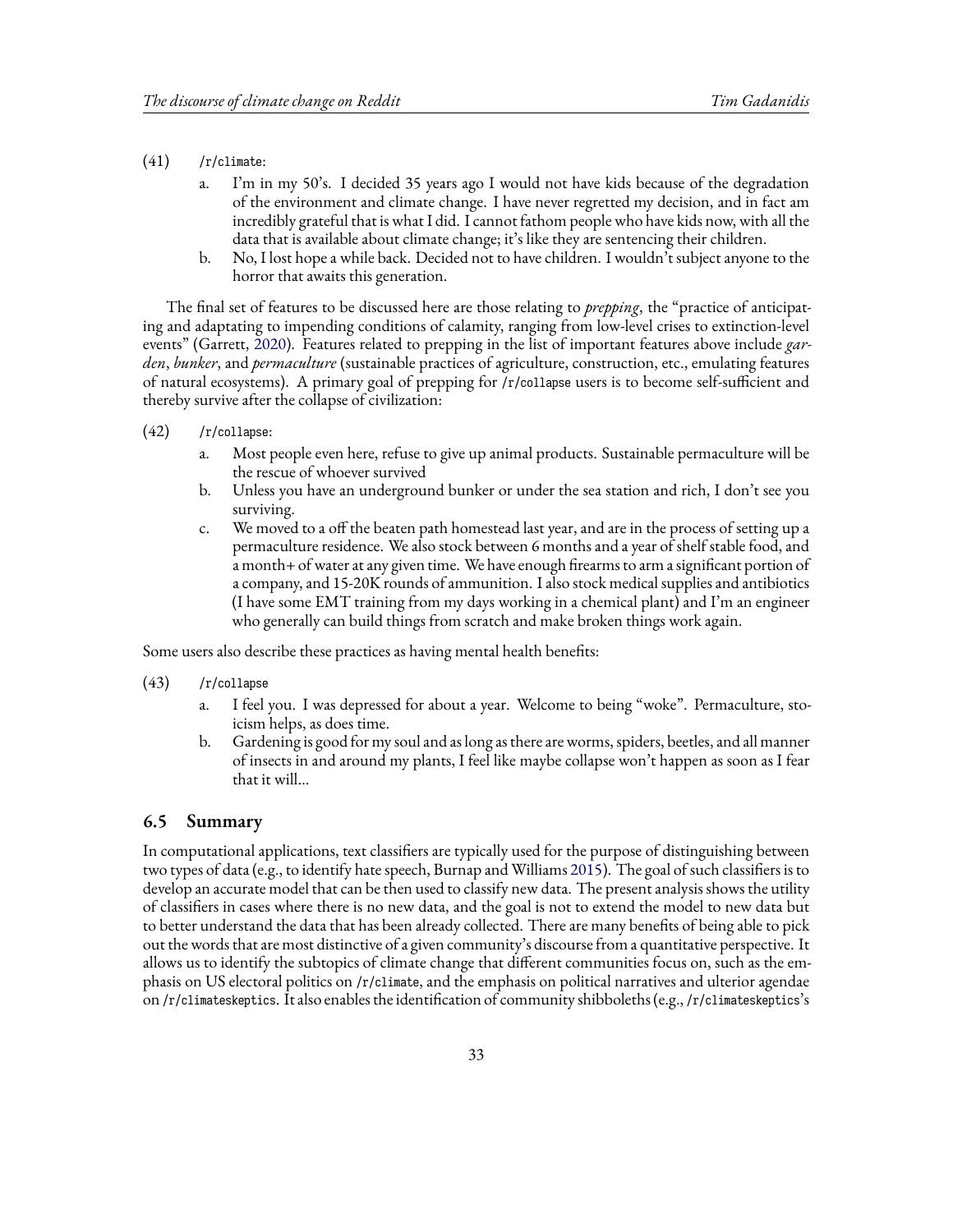*CAGW* and *97%*), which are of interest to the study of language and identity. In some cases, words that do not relate directly to the main content of discussion, like adverbs of degree or certainty and conjunctions, may also surface as distinctive features, as is the case with /r/climate\_science, where we identify *essentially*, *highly*, and *and/or* as distinctive. These features allow us to better understand the discourse style of a given community (e.g., given the subreddit they are distinctive of, I interpret the use of these formal terms as indexing a scientific or academic register).

Of course, there are a number of ways that these models could be extended. The classifiers used in the present study were trained using only single-word features, but it is also possible to use bigrams and trigrams to better detect distinctive multi-word phrases. It is also possible to move beyond automatically-learned word features and test, for example, whether use of different word classes (e.g., presence of pronouns of different persons/genders) or orthographic choices (e.g., amount of capitalization). For the present kind of exploratory work, it is useful to be able to process a large amount of data simply and quickly by using only word features, but a goal of future work will be to iterate on these models based on the results presented here.

Tying together the classifier results, the LDA results, and the qualitative observations that I have made throughout the paper, we have enough data available for a thorough and unified analysis of climate-change discourse in these Reddit communities. I take up this task in the following section.

## <span id="page-33-0"></span>**7 General discussion**

In this paper, I have attempted, using qualitative and quantitative methods, to give an overview of climate change-related discussion on five Reddit subforums: /r/climate, /r/climateskeptics, /r/ClimateOffensive, /r/ climate\_science, and /r/collapse. In this section, I aim to integrate the specific insights from these findings into more general themes.

### **7.1 The value of computational methods in critical discourse analysis**

This study aimed to integrate computational, quantitative tools into a qualitative critical discourse analysis framework. Throughout the paper, I have stressed the importance of the qualitative aspect when interpreting the computational results, but have not made the contribution of the computational aspect explicit.

A key virtue of the computational approach is that it expedites the process of analyzing large amounts of data, similarly to corpus-linguistic tools (Baker et al., [2008](#page-42-2)). Rather than manually processing a corpus containing thousands of comments from multiple different communities, I was able to identify broad patterns using computational models, then zero in on and analyze those patterns qualitatively by extracting individual comments. This is particularly useful for initial exploratory research, where little is known in advance and it is not immediately clear where to look for patterns.

The specific tools used in this study also revealed insights that may have been missed using a purely qualitative design. Because LDA is an unsupervised learning method (i.e., it attempts to associate comments with topics without using any human-generated labels or specifications), it enables the extraction and analysis of patterns that may not have been otherwise thought of as potential topics by the analyst (such as the *increasing and rising* topic, which is a 'topic' based around the abstract concept of increasing rather than around concrete objects). While classifiers are supervised in the sense that they attempt to solve problems with a 'correct' human-specified answer (which subreddit a given comment is from), the feature-generation process allows for the identification of distinctive words emergently—for example, I identified the skeptic shibboleth *CAGW* based on its emergence in /r/climateskeptics classifier models, rather than first identifying the word and then testing which communities it was associated with.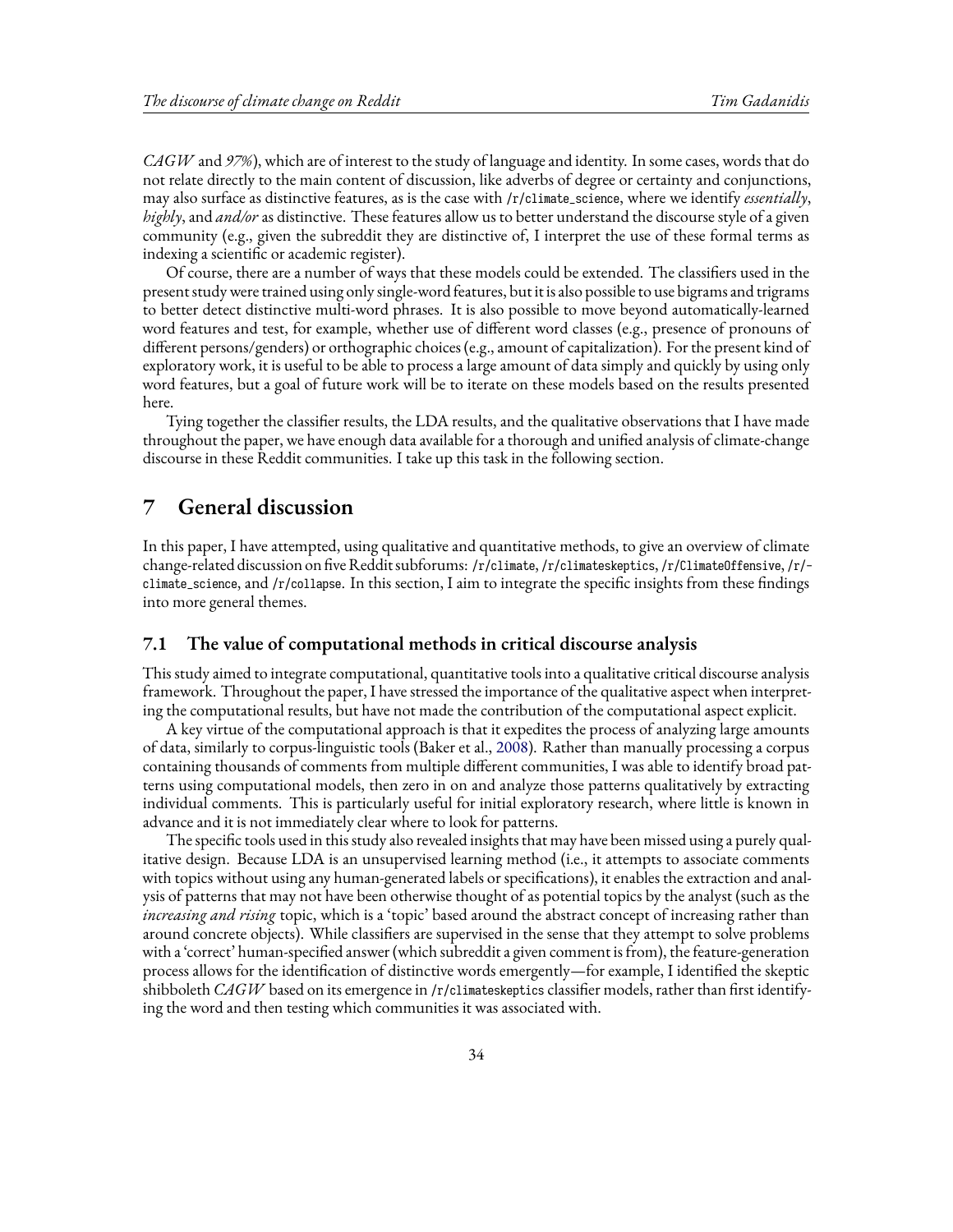### **7.2 Parasitism**

As noted in [§5](#page-12-0), /r/climate\_science and /r/climateskeptics, while being ideologically opposed, share some similarities in terms of discourse style and content. For instance, both communities make use of specialized scientific terminology, like *rebut*, *correlation*, *phenomenon*, *data*, and others; and both frequently discuss the physical mechanics of climate change (such as the greenhouse effect, global warming, and CO2 in the atmosphere). In [§5](#page-12-0), I drew a parallel with Taylor-Neu's([2019](#page-44-7)) analysis of the Nongovernmental International Panel on Climate Change (NIPCC) as a *parasite* of the Intergovernmental Panel on Climate Change: by mimicking the IPCC's discourse style, the NIPCC "mine[s] scientific authority while undermining scientific consensus regarding anthropogenic climate change". The scientific terminology serves as a Trojan horse, giving readers the impression that the propositions within are grounded in scientific research, while the actual content of the propositions undermines the scientific consensus on climate change.

As an illustrative example from the Reddit corpus, see (44), which contains two comments about the the concept of the *null hypothesis*. The first comment is from /r/climate\_science, and the second comment is from /r/climateskeptics, but the two comments are very similar in style, register and content. Both are structured as matter-of-fact explanations of the null hypothesis concept, and both make use of scientific jargon, yet (a) is invoked in support of the scientific consensus on climate change, and (b) is invoked in refutation of it.

- (44) a. Peer review is the only method of knowledge acquisition since the dawn of mankind that is predicated on the fundamental principle that everyone and everything can and should be disproved, and that parts of what we theorize which cannot be disproven should be taken as truth until better information and experimentation comes to light. It's called the null hypothesis, and it's the foundation of post-enlightenment scientific theory.
	- b. A given proposition is not considered to be more certain than maybe until its *null hypothesis* (opposing claim) has been found to be refuted by evidence. Even then, the proposition is only held to be provisionally true, subject to being refuted by future evidence.

Like the NIPCC, /r/climateskeptics is fundamentally citational. The community's discourse is centred in opposition to and criticism of the scientific consensus on climate change: a community dedicated to (per its sidebar) "seeing past hyperbole, alarmism and environmentalism driven politics" only makes sense in a context in which an alternate, disputed worldview, characterized here as "hyperbole, alarmism and environmentalism driven politics", exists. And like the NIPCC, /r/climateskeptics invokes ideals of 'real science' to draw favourable contrasts between their own views and the scientific consensus.

A crucial difference between the NIPCC and /r/climateskeptics is that the former is a corporate actor with a centrally-determined strategy, whereas the latter is a group of individuals who (presumably) are not on the same payroll,<sup>5</sup> and are not overtly affiliated with one another aside from being members of the same online discussion group. We can see this as an ecosystem in which right-wing think tanks as responsible for formulating skeptic arguments and talking points, and giving them a professional sheen; these talking points are then taken up, spread and popularized by individual online skeptics.

While we can analyze the NIPCC as a whole as an organization with a defined goal and a unified discourse strategy used in pursuit of that goal, it is difficult to say that this is the case for /r/climateskeptics. Instead, we can divide /r/climateskeptics broadly into two groups of discourses, one characterized by an professional, NIPCC-like scientific discourse style, and one characterized by extreme vitriol, as in (45).

<sup>&</sup>lt;sup>5</sup>It is certainly possible that some comments on climate subreddits are generated by paid users or bots, but such propaganda/disinformation campaigns typically involve the intermingling of both organic and orchestrated activity (Starbird, [2019\)](#page-44-10).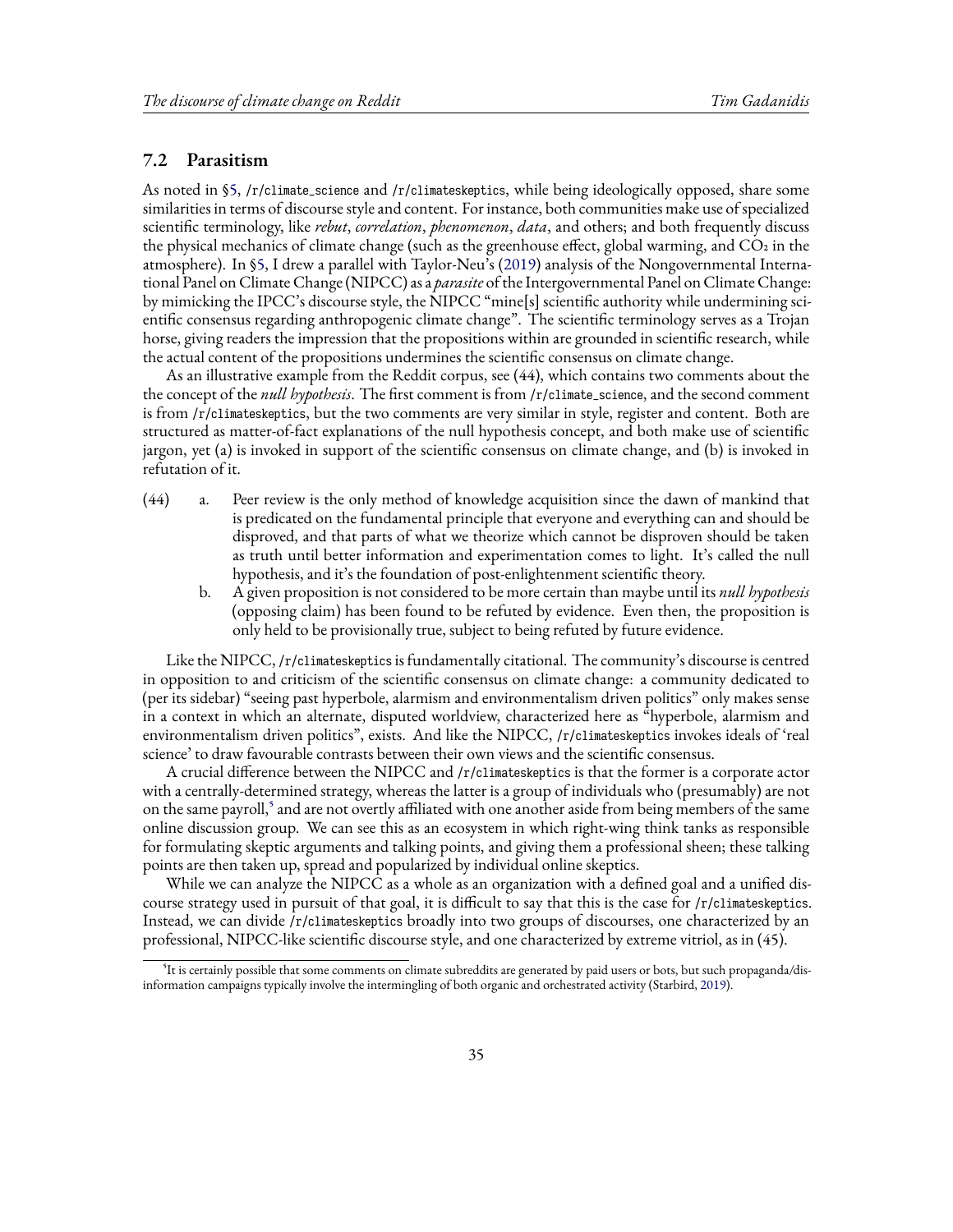(45) The people that wrote that study are fucking retarded and so are the leftists who support that insane Orwellian doublespeak.

Although /r/climateskeptics users are most likely not taking marching orders directly from the NIPCC and other skeptic think tanks, its scientific discourse style can be seen as deriving from the NIPCC and the broader set of right-wing, climate-skeptical organizations which have, "from the first, invoked a particular idea of capital 'S' science in order to offset and undermine unwelcome scientific findings" (Taylor-Neu, [2019](#page-44-7): 5). This use of scientific discourse on /r/climateskeptics facilitates their claims to ownership of 'real' science, which they frame as being based on skepticism and the scientific method. In the following subsection, I discuss this in greater detail.

### **7.3 The utility of the term 'skeptic'**

As shown in§[6,](#page-27-0) a key difference between /r/climateskeptics and non-skeptic communities is how they refer to skeptics themselves. Users on /r/climateskeptics make a point of referring to themselves as skeptics and not deniers, whereas they are referred to as deniers on, for example, /r/climate. These differences arise in the classifier models. Skeptics' avoidance of the term 'climate change denier' appears to be based on escaping the stigma attached to the concept of denial. For example, in (46), the term 'climate change denier' is compared to the term 'Holocaust denier':

(46) Using the phrase "climate change deniers" is akin to holocaust deniers. It's loaded and biased. (/r/climateskeptics)

In the same thread, a non-skeptic challenges this characterization:

(47) To say "oh we are only skeptics not deniers" is stupid, as you have proved yourself, as ur deniers also, just trying to sugar coat it because u know it sounds stupid to the regular person. Ur a denier not a skeptic, and that was the point of my last comment.

Skeptics' self-characterization as skeptics rather than deniers is generally challenged and rejected by nonskeptic users. For example, the terms *skeptic* and *skepticism* are frequently rendered in quotation marks, denaturalizing them and making their status as a self-ascribed label explicit:

- (48) a. I reckon climate change "skeptics" are successful in propaganda since the myths you just spouted just won't die. (/r/climate\_science)
	- b. OP is actually a 'skeptic' judging by trolling memes in recent history, perhaps he thinks that this subreddit is behind the Wikipedia page being deleted or something. (/r/climate\_science)
	- c. Denier, not skeptic. 'Climate skepticism' is a frame by Big Oil to put their climate denialism in better light. (/r/climate)
	- d. These assholes have gone beyond "skepticism" and are now committingwillful crimes against humanity and nature. (/r/climate)
	- e. Just so you know DocHarford will never answer these questions directly. Try and talk to him about the evidence for AGW, which is *directly* related to this conversation and he will never answer it. He's really good at making climate 'skepticism' look like that's not what it is. It drives me crazy. (/r/climatechange)

To disarm this type of criticism, /r/climateskeptics users commonly frame their views as being in line with an abstract or idealized notion of science, such as by invoking the scientific method or the importance of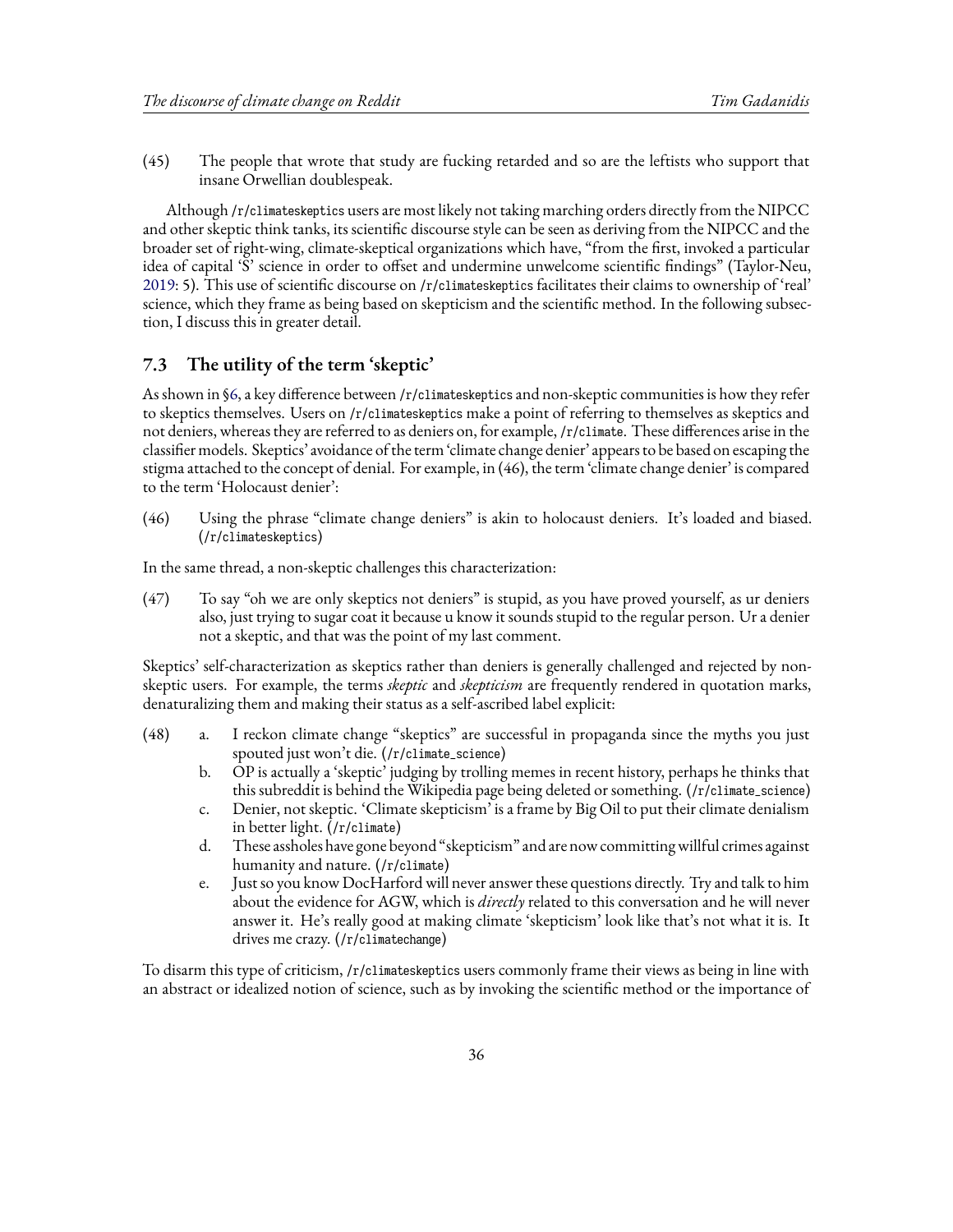examining all available evidence. For example, (49a) describes skepticism as being a fundamental component of the scientific method, and (49b) argues that the scientific method requires all evidence to be treated equally, and alleges that the "alarmist camp" favours some pieces of evidence over others. Notice the rhetorical reversal employed in (49b), where the commenter rejects the 'denier' label and instead applies it to their non-skeptic interlocutor.

- (49) /r/climateskeptics:
	- a. being sceptic about a topic is part of the scientific method.
	- b. The scientific method *requires* you to treat all evidence equally something the alarmist camp seems proud to deny making you and your "alarmist enemies of truth", the true science deniers.

Their opponents characterizing them as deniers is actually a source of humour for some /r/climateskeptics users, as in (50), where a user constructs an imaginary conversation between a hypothetical alarmist (italicized text) and a skeptic (plain text). The alarmist attempts to defeat the skeptic by accusing them of not believing in climate change, contrary to the scientific consensus. The skeptic responds by stating that they do actually believe in climate change, reducing the alarmist to incoherent screaming. In contrast to the skeptic, who is portrayed as calm and matter-of-fact, the alarmist stutters (*w-w-why*) and screams. The use of the French definite article *le* is an apparent reference to a dated Reddit meme([see here for more details\)](http://archive.is/3bw0c), potentially constructing the alarmist as out of touch or behind the curve. The all-caps *REE* attributed to the alarmist is meant to represent screaming or screeching, and is commonly used in alt-right depictions of their opponents to chracterize them as "incoherent and not worthy of engaging" (Jones, [2020](#page-43-23): 129).

(50) *W-w-why dont you believe in climate change? You think you are smarter than 97% of le scientist?* We never said climate change wasnt real. *REEEEEEEEEEEEEEEEE*

The "skeptic-not-denier" frame is problematic for those who are in favour of climate action because, as Biddle and Leuschner([2015](#page-42-8)) point out, dissent in science is commonly viewed as beneficial (and, in most cases, is). As they discuss in detail, however, dissent in science is not an inherent good, and can actually be epistemically detrimental. They define detrimental dissent as dissent which is based on low-quality research and which impedes scientific progress (such as by encouraging harassment of scientists).<sup>6</sup> Based on these criteria, we can identify /r/climateskeptics as a locus of primarily detrimental dissent. Most /r/climateskeptics posts are not based on high-quality scientific research. When research papers are cited, they typically come from right-wing think tanks such as the Global Warming Policy Foundation or the American Enterprise Institute rather than from peer-reviewed journals. And when mainstream scientists are discussed, it is frequently done with a great deal of vitriol. For example, Michael Mann, creator of the well-known "hockey stick graph" showing a steep increase in global temperatures concomitant with an increase in  $CO<sub>2</sub>$ emissions, is described as a corrupt idiot who is paid to forge data (51a–b), and mentions of Cook et al.'s ([2016](#page-43-12)) study on the 97% consensus behind anthropogenic global warming are met with ridicule.

- (51) a. It is difficult to tell at times how much Mann is an idiot and how much he is being payed off … to be an idiot.
	- b. Mickey Mann, you forged your faux-data and turn it into a surreal cartoon.
	- c. LOL! This is the John Cook & Dana Nuccitelli stupid 97% study that has been refuted at

⁶According to Biddle and Leuschner [\(2015\)](#page-42-8), low quality of research is not a sufficient condition on its own, because low-quality research can still generate productive discussion and contribute to the knowledge generation process.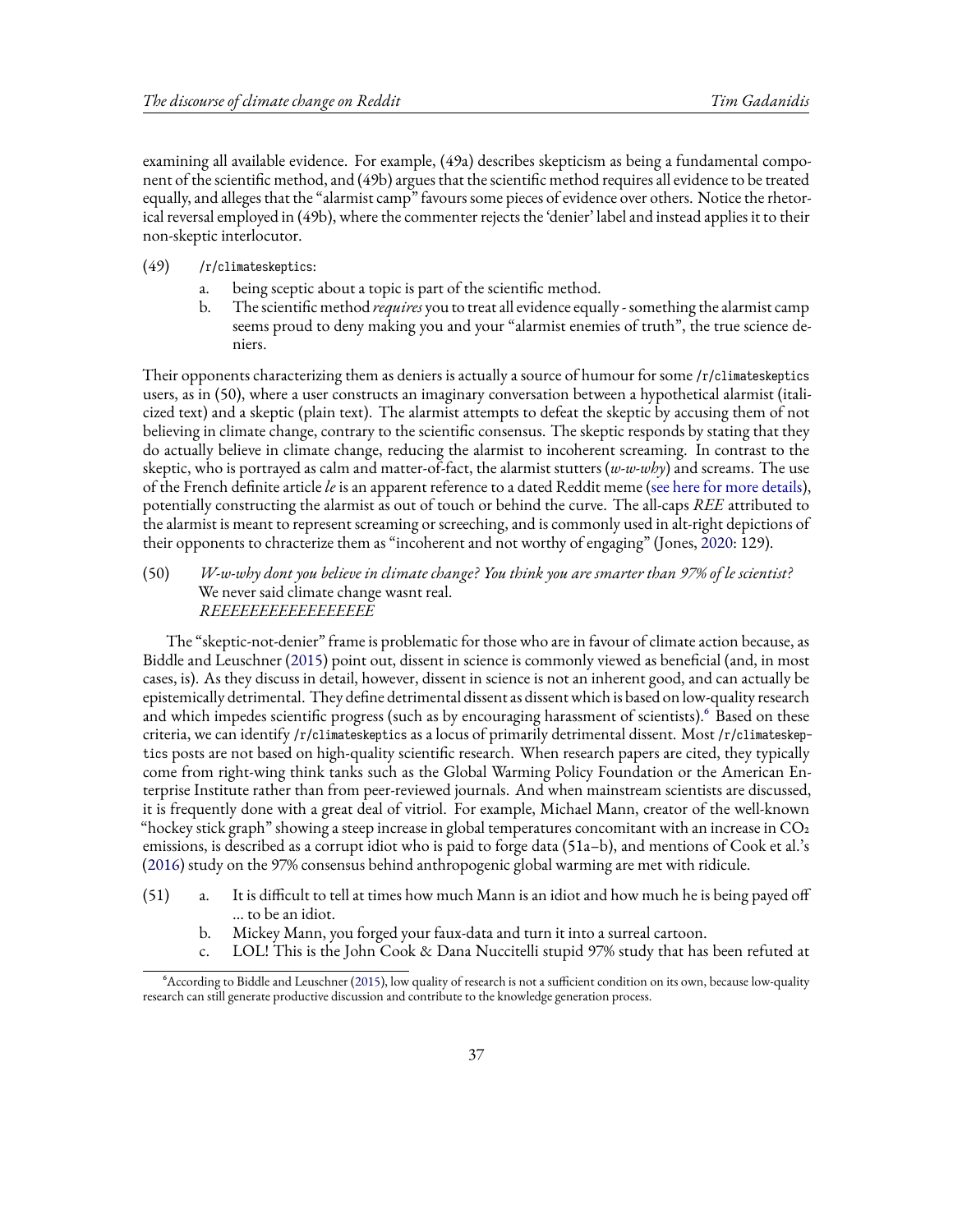least 97 times!

d. Only idiots reference Cook's flawed study.

The 'skeptic' frame thus serves as a way to launder this detrimental dissent as beneficial dissent, while simultaneously casting non-'skeptics' as anti-science for being unwilling to consider opposing viewpoints.

### <span id="page-37-0"></span>**7.4 Reflexive language and community focus**

Reflexive language (the use of language to communicate about the activity of using language, see also Lucy [1993](#page-43-24)) is common on /r/climateskeptics. Keywords associated with reflexive language that appear in the classifier results include *narrative* and *agenda*. These terms are used to characterize or label the intent, content, and manner of others' discourse moves, such as to describe a news article or public statement as a part of the "(alarmist) narrative" or the "(alarmist) agenda".

Labelling a statement or belief as (part of) a *narrative* impacts meaning: it implies that it is fictional and/or constructed, as opposed to real or natural. For instance, in (52), the user characterizes the proposition that coral bleaching was rare prior to recent warming and is a large-scale threat to Australia's Great Barrier Reef as a 'narrative':

(52) The real issue with your question is the phrase "large scale coral bleaching event". There is now this narrative that coral bleaching was unknown or rare until recent warming and is threatening the great barrier reef at "large scale." The evidence for this was what Peter Ridd contested, which got him booted from his university.

The use of the term 'narrative' here conveys the writer's belief that the proposition is untrue implicitly. This interpretation is supported by manual inspection of all instances of the term 'narrative' on /r/climateskeptics, which found no cases where 'narrative' was used with neutral or positive affect.

Labelling a statement or belief as (part of or in line with) an *agenda* has a similar effect: it implies that it is purposeful and deliberate, or in the service of an ulterior motive (which can be typically inferred to be sinister). An example is given in (53), where the user denounces the term 'climate change' because using it is in line with the "warmist agenda":

(53) This is a pretty good article overall, but the title is problematic, because to use the term 'climate change' is to follow the warmist agenda. Their current agenda is to confuse and to cover up.

This user polices the use of the term 'climate change' because it is understood to have discursive importance: it conveys alignment with a disfavourable agenda, as opposed to, for example, CAGW (catastrophic anthropogenic global warming).

Why are these terms distinctive of /r/climateskeptics in particular? We might expect that because climate change is a polarized topic, subject to a great deal of public debate, we would find similar uses of reflexive language on /r/climate and other subreddits. While these do exist (e.g., (54a)), they are less frequent and not exclusively negative (54b).

- (54) a. If you see this baloney "individual actions don't matter" narrative being spouted, call it out. Downvote it. Refute it.
	- b. He has massively shifted the narrative for this election, and even if he doesn't win, his contribution will have been invaluable.

One explanation has to do with the broad goals of each community. Communities like /r/climate\_science and /r/collapse are focused on processes and non-human objects, such as the findings of scientific research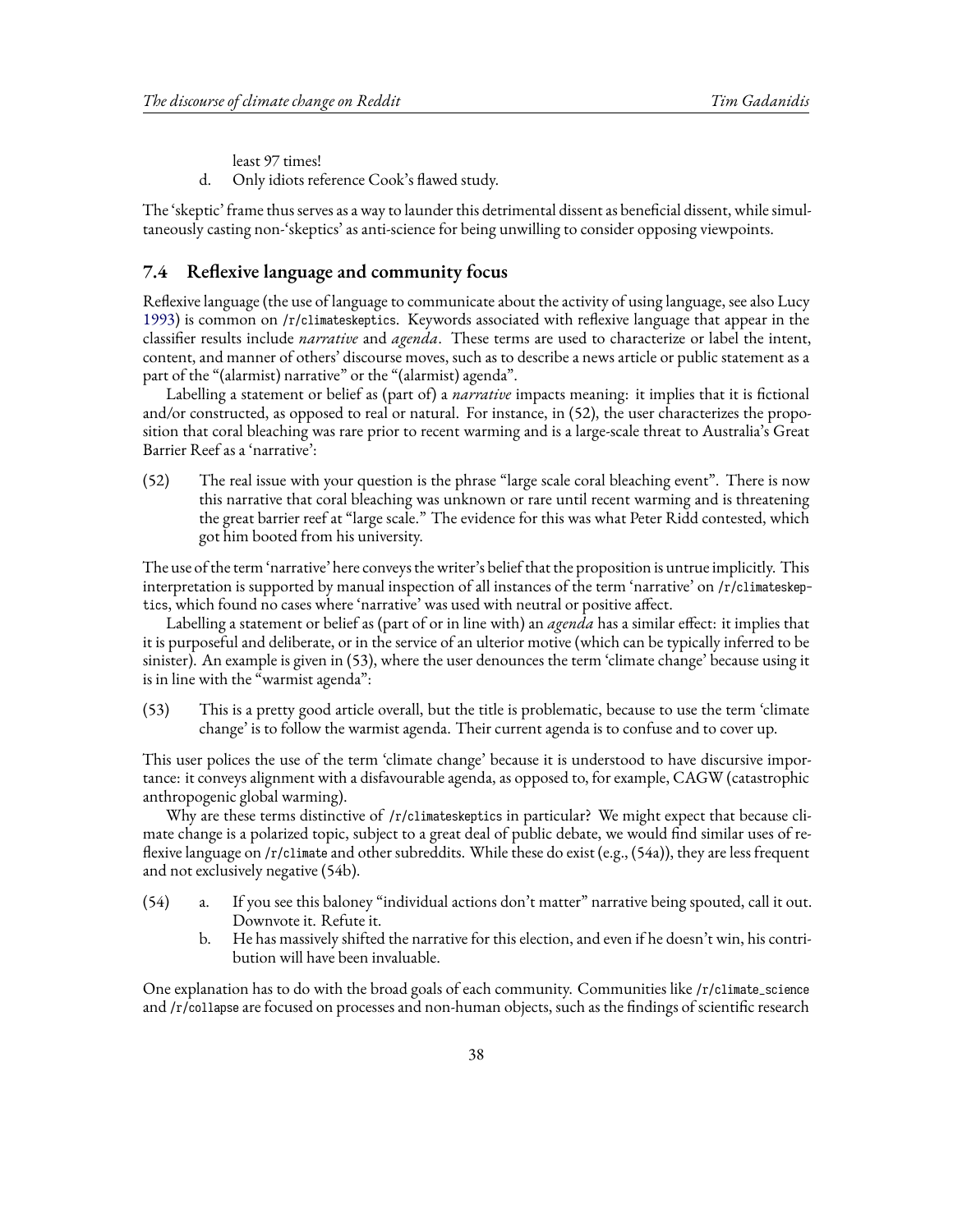and the possibility of societal collapse, respectively. In contrast to the other four communities, /r/climateskeptics, and the skeptic community more broadly, are constructed in opposition to other human beings ('alarmists') and, consequently, their speech. We can see this in the classifier results: the individual people *Mann* (a prominent climate scientist), (Al) *Gore*, and *Greta* (Thunberg) appear as important features, along with many terms that (pejoratively) describe human beings, such as *alarmist*, *leftist*, and *idiot*. We can thus describe the community of /r/climateskeptics as centred on antagonism, being devoted to dismantling the 'alarmist' view, and this appears to have an impact on the community's discourse.

### **7.5 Disdain for normal/ordinary people**

Disdain for ordinary people is a common thread across both /r/collapse and /r/climateskeptics, both of which are heterodox: /r/collapse frames climate change as much more severe than the mainstream consensus, while /r/climateskeptics frames it as much less severe than the mainstream consensus. On both subreddits, the term *normie* is used to pejoratively refer to 'normal' people. However, the views attributed to normies by the two subreddits differ. On /r/climateskeptics, normies are portrayed as gullible rubes who swallow "alarmist" talking points:

- (55) /r/climateskeptics:
	- a. droughts have not been increasing. This is a big fallacy commonly believed by normies. Also the only way alarmists have managed to predict more is with climate models. Water vapor does not leave the planet when evaporated! It has to come down again! Relative humidity is a thing!
	- b. i mean your average normie on the street. ask them about climate change, they believe it.
	- c. Sure we've contributed a bit to climate change, but as these normie fucks say that we are the sole cause of this earth going to shit, need to re-evaluate how big earth is and how little we are as a species.
	- d. hm, they always target the youngest generations. those with still pliable minds and full of idealism and illusions. antifa, deep green, sjw democrats, npc types. anyone who went through public education under common core. normies watching msm..

In (55d), normies are attributed leftist/idealist views, such as being "antifa" (anti-fascists), "SJWs" (socialjustice warriors) or "NPCs" (non-player characters, i.e., someone who behaves like a computer-controlled character in a video game rather than a real person).

In contrast, on /r/collapse, normies are portrayed as those who do not believe societal collapse is imminent:

- (56) /r/collapse:
	- a. Society is catered to normies. Most don't even consider collapse.
	- b. I would rather be happy and ignorant and just be a common normie with common sense than have great critical thinking abilities and externalize all the shittiness I see.
	- c. Well most people are not as aware of how bad the situation is as people on this sub are. Most of the people I talk to are normies. They don't realize that once system stability goes a lot of really crazy shit can happen.

Note that unlike /r/climateskeptics, /r/collapse depicts normies as being ignorant or blind, rather than being brainwashed.

While the inferences associated with the category *normie* differ across the two subreddits, in both cases,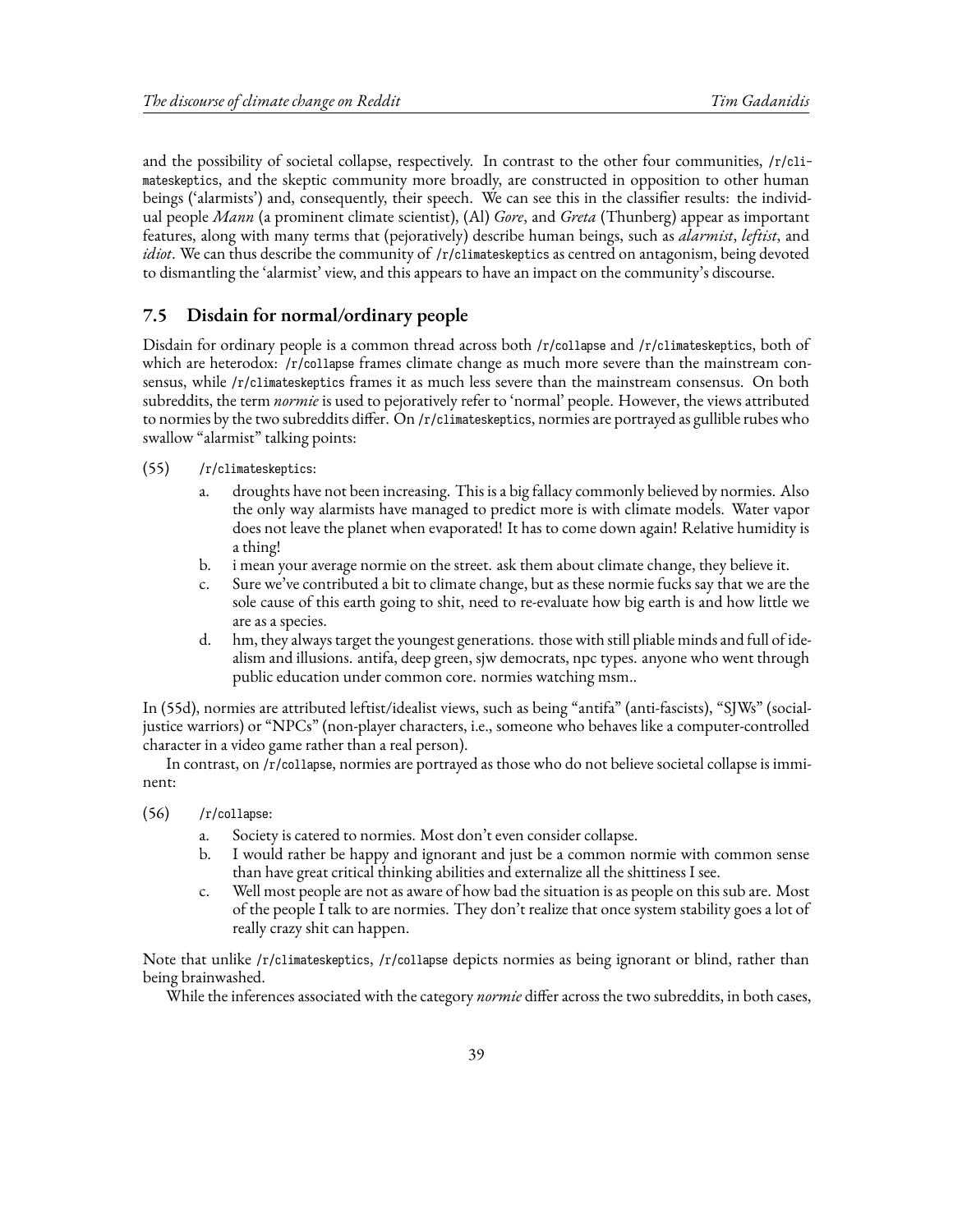the use of the insider-vs.-normie framing constructs the community members as more conscious and aware than the average person. As non-normies, they are members of a more exclusive group and are able to see the world more clearly. This is evoked using the 'pill' metaphor from the *Matrix* movies, in which the protagonist, Neo, is offered a choice between a red pill, which will reveal the painful truth, and the blue pill, which will allow him to remain in peaceful ignorance. The act of 'taking the red pill' is a cultural metaphor for the acquisition of a particular ideology (either belief in collapse or climate skepticism):

- (57) a. Exactly right. This sub is the red pill to the blue pill the financial interest running Reddit that just want everyone to see on r/aww and sports. (/r/collapse)
	- b. People only want to hear things that make them feel comfortable. If it's something that will make them uncomfortable, they will cover their ears, shut their eyes, and pretend they didn't hear it. The truth is not something that's meant to be pleasant in the first place, and that's why people are constantly in denial of it. But they can only run away from it for so long before it eventually comes back to bite them. This is another case of the red pill and blue pill dilemma. (/r/collapse)
	- c. Funny story, while talking to a friend of mine about global warming he brought up polar bears dying. I told there are more polar bears now than there has ever been. He calls bullshit and calls it propaganda. I told him to look it up. It was the biggest red pill I have ever seen anyone swallow. (/r/climateskeptics)
	- d. This was my "red pill" regarding the whole man made climate alarmism. They indeed minimise the sun's impact. That BS right here is what made me a sceptic and I continue to use this argument to educate people about this insanity. It works well! (/r/climateskeptics)

/r/collapse expands the cultural metaphor to include a nihilistic 'black pill', representing the belief that collapse is inevitable and there is nothing that can or should be done to avert it. However, it is mostly invoked by users who do *not* subscribe to it. Unlike the 'red pill', it does not evoke a contrast between /r/collapse users and non-users, but a contrast between different factions of /r/collapse users.

- (58) /r/collapse:
	- a. Ugh I hate the blackpillers on this sub. You need therapy not this subreddit.
	- b. I think they make a valid point, they aren't attacking people that are talking about how bad it is and we need to do something.....They are attacking the black pilled and edglord weirdos that will use this climate report to justify being uncaring about the world or doing anything.
	- c. I keep forgetting that we share this sub with a large group of the black pilled accelerationist's, cheerleaders for no effort and doom.

While intriguing, this pattern of membership categorization was not detected by any of the computational models (for example, "normie" is not one of the most important features when comparing /r/climateskeptics or /r/collapse and /r/climate). Further adapting the models (for example, manually adding a feature for presence of words like 'normie' or 'pill') to account for this and potentially detect this type of discourse would be a productive extension of this work.

### **7.6 Climate justice**

In contrast to mass-media discourses about climate change (Boykoff, [2008;](#page-42-0) Boykoff & Boykoff, [2004](#page-43-1); Grundmann & Krishnamurthy, [2010](#page-43-3)), discourse related to climate justice is discussed on several of the subforums included in the Reddit corpus. This includes discussion of justice and risk, attribution of re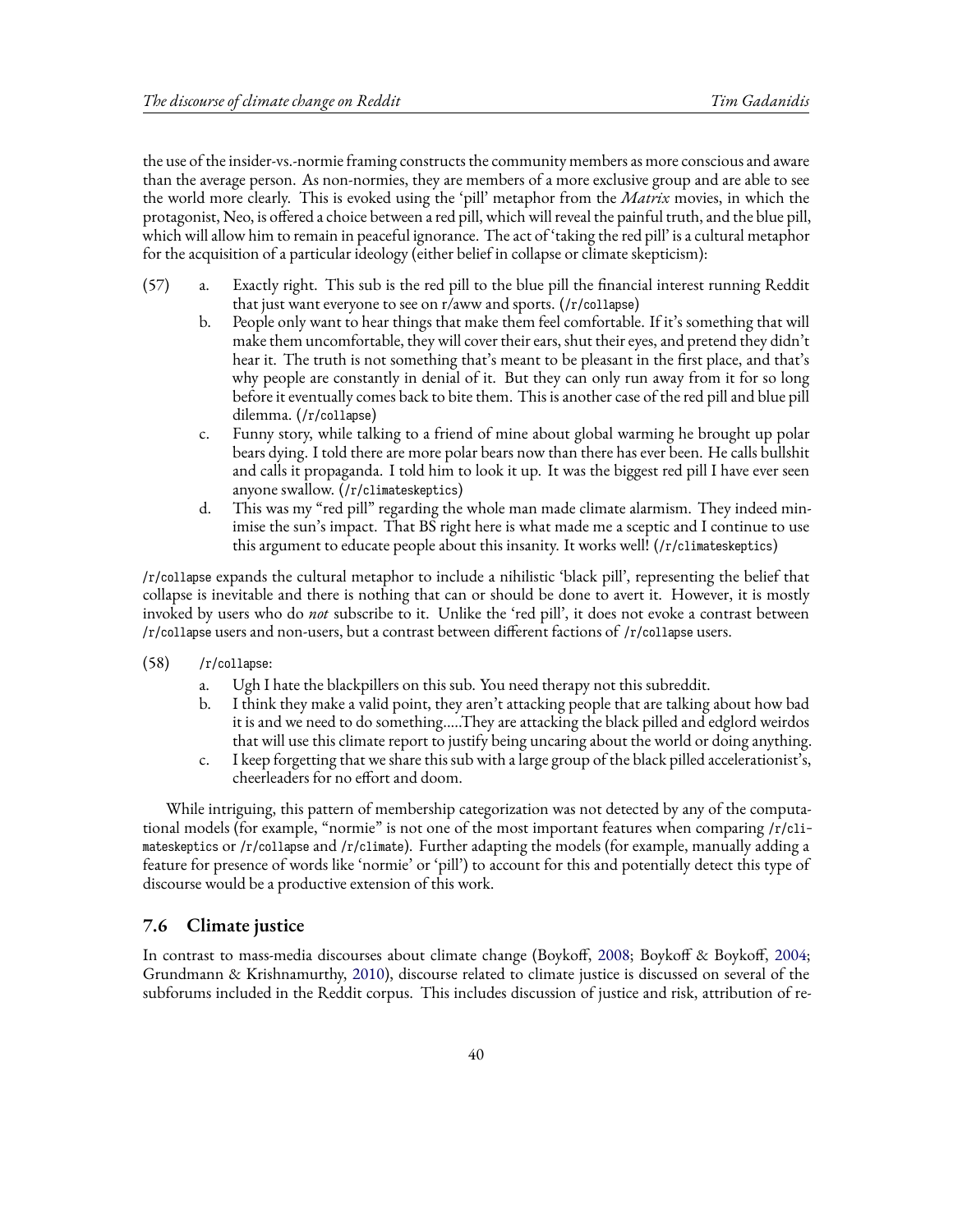sponsibility for the climate crisis (both to the capitalist economic system and to individual corporations, politicians, and lobbyists) and acknowledgement that while the industrial powers of North America and Europe are largely responsible for the climate crisis, the effects of climate change will be felt most acutely by those living in the Global South.

/r/collapse is a particularly rich site of discourse framed in this way, with frequent mentions of wealth and power inequalities:

- (59) /r/collapse:
	- a. Silly person, laws are only for the middle class and poor. The rich can do whatever they want with no consequences.
	- b. Real congress, on the other hand, is full of rich people trying to get richer, which sometimes requires them to lie about or be wilfully ignorant of facts which are inconvenient for their campaign donors. And the oil industry has a lot of congress critters in its pocket.
	- c. You talk about the gypsy lady raising six on a beggars income like its some noble thing, but its not. Its degrading, humiliating, and unjust. As a global society, we have the wealth, the technological knowhow, every available resource to guarantee everyone on the planet a decent standard of living but we choose not to.
	- d. The poor anywhere have always been the most vulnerable and least equipped. Feel-good anecdotes of plucky heroes who beat the odds doesn't diminish reality. When the floods are done in Bangladesh, it won't be the rich struggling with fever.
	- e. The global south will be (already is) hit first and worst by climate change, for the most part. Northern despots will easily be able to play off the bigoted sentiment they already rely on to justify murdering them.
	- f. Blaming it on "overpopulation" as if we all pollute and consume equally is yet another way for the global north to take a giant steaming shit on the global south.

(59a–c) highlight inequality and class struggle, assigning culpability for the climate crisis to the rich and the oil industry. (59d–e) explicitly points out that climate change is likely to have unequal impacts, with vulnerable communities (e.g., poor Bangladeshis) being at the greatest risk. (59f) foregrounds the injustice of blaming climate change on overpopulation in the Global South.

Similar sentiments are expressed in more mainstream subreddits as well, such as /r/climate:

- $(60)$  /r/climate:
	- a. It's people in the global south who will be affected first, and if there's anyone big western corporations don't care about…
	- b. The wealthy need to be held accountable for this, starting with the fossil fuel companies.
	- c. The poor and exploited will be first to suffer. The wealthy will be the last.

It is important to make note of these discourses because mass-media portrayals typically frame climate change as a physical or scientific phenomenon and discuss it in those terms, such as by reporting on Arctic ice extent and record global temperatures. This research shows that, while climate justice is largely absent from hegemonic depictions of climate change, it is present in online climate-change discussions. This is in spite of the fact that, in large part, the content which users are commenting on is drawn from mass-media sources. For example, (61) is a top-level comment (i.e., it forms the beginning of its own discussion thread) about a National Geographic article entitled "We have too many fossil-fuel power plants to meet climate goals". Although the article discusses China's and India's fossil fuel emissions, it does not touch on the relationship between 'developed' and 'developing' nations. This illustrates how the content of hegemonic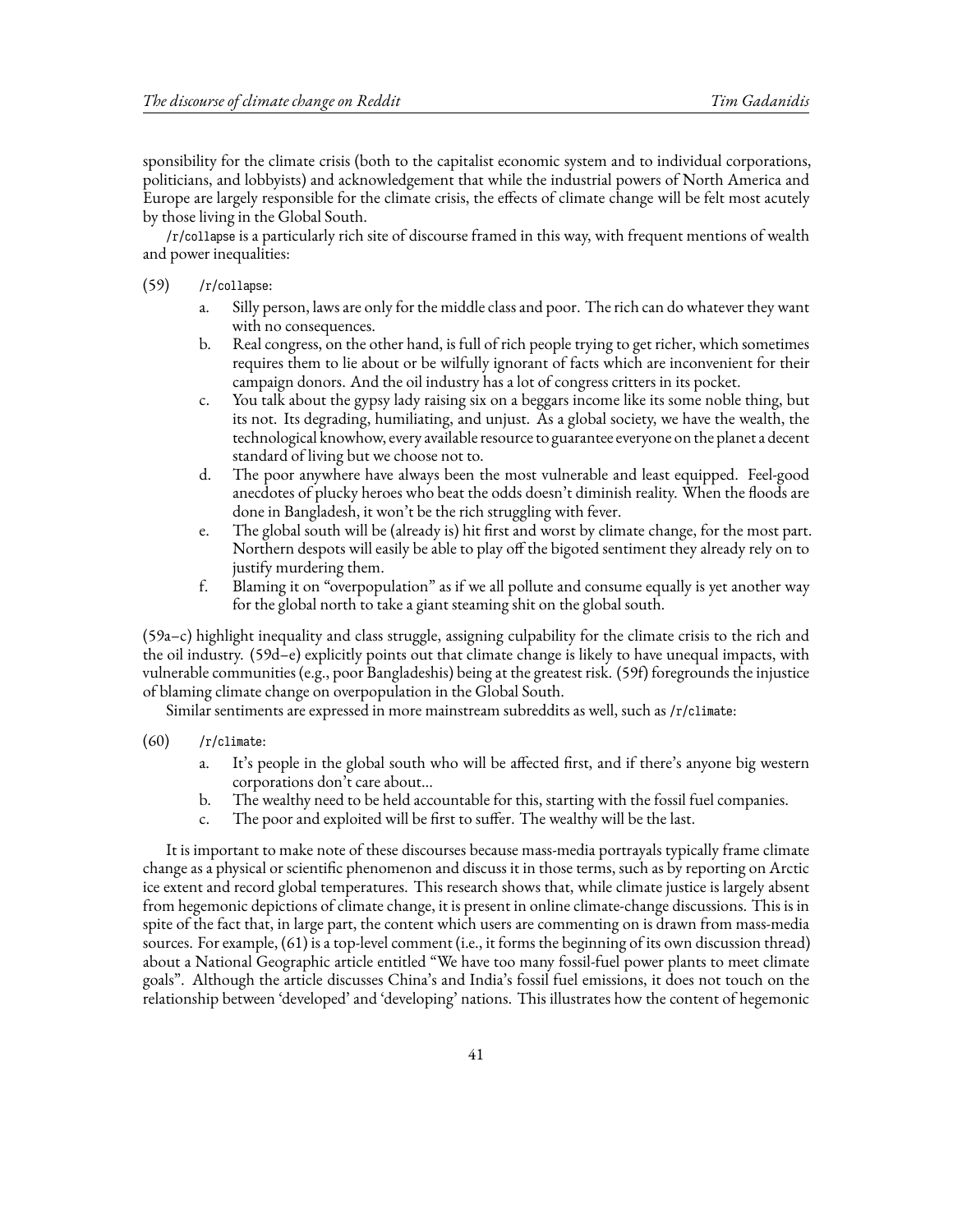media sources is reconstructed and reframed by online commenters as a means of expressing more critical views.

(61) The huge developing countries like China and India would love to stop building new fossil fuel power plants. As long as the developed countries directly pay them for the cost of building renewables. Since they've been emitting their share since the industrial evolution. No pay. No play. Let's not pretend the world works in an utopian way. /r/climate

These frames are not undisputed. Particularly on /r/climateskeptics, users challenge notions that, for example, Western nations are primarily responsible for environmental problems, or that they have a greater moral obligation to address the climate crisis:

(62) Western nations are all contributing to a less polluted world. Asian economies don't give 2 fucks. The idiots at Davos wants to keep penalizing theWest and let Asia of the hook. (/r/climateskeptics)

These frames are also disputed in non-skeptic communities. For instance, in the following example /r/ClimateOffensive, a user disaligns with another user's statement that the unsustainable nature of capitalism is responsible for the climate crisis, instead attributing it to human nature:

(63) I just don't understand people like you who constantly blame human nature on capitalism. It does not matter what system is developed if it is run by human beings, because human beings are inherently greedy and throughout all of time wealth has always transferred, either slowly or quickly, to the hands of the few in every system. The best we can do is regulate things until we have a strong AI running the entire world.

The presence of these contrasting views, even on a subreddit that we might expect to align with anti-capitalist sentiment, underscores the importance of nuance when discussing community stances or community ideologies. While it is the case that membership in a community implies acceptance of certain core beliefs (such as that climate change is or is not taking place, or that it is or is not anthropogenic or catastrophic), not all positions are shared between members. In fact, not all comments in a given community can even be assumed to be from members of that community. In /r/climateskeptics, for instance, a number of posts are from users who explicitly describe themselves as non-skeptics, seeking to debate or better understand the skeptic position. There is potential for interesting work here on how skeptics (for example) communicate their position when speaking to outsiders, as opposed to how they do so when speaking amongst themselves.

Because of the contrasting views held by users within a single subreddit, finding that a topic is frequently discussed in a given community, or that a word is frequently used, tells us little about the stances users take in relation to these objects of discussion. This makes it crucial to investigate the results of computational modelling qualitatively, looking at individual pieces of relevant data in context, in order to better understand how these patterns arise.

## <span id="page-41-0"></span>**8 Conclusion**

This study aimed to address the following questions: How is climate change constructed and framed by commenters on public forums? Which frames are dominant in each community, and how can we explain differences in which frames are commonly used in different communities? Are these findings consistent with mass media discourse on climate change, and if not, how and why do they differ?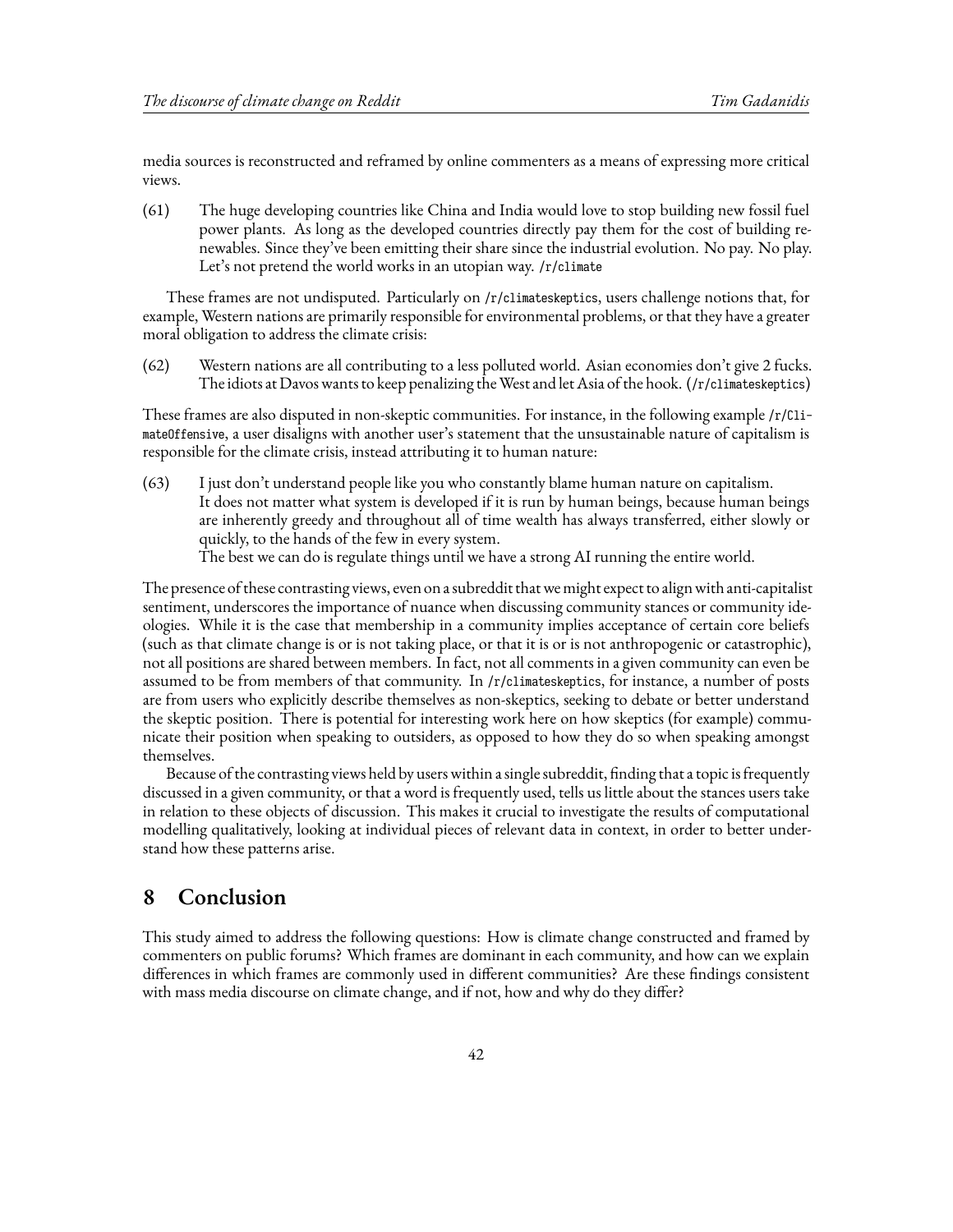Using a combination of quantitative computational and qualitative methods, I have laid out the key differences and commonalities between five Reddit climate change-related communities: /r/climate, /r/ClimateOffensive, /r/climateskeptics, /r/climate\_science, and /r/collapse, and shown that these correlate with the stated goals and shared viewpoints of each community. I have also shown that while many of the topics discussed and frames used match up with mass-media and institutional discourses (e.g., framing of climate change as a scientific issue), others do not (e.g., framing climate change as a social justice issue and discourse of societal collapse).

It is important to be cautious using climate change-dedicated online communities to draw conclusions about the general public. It is almost certain that members of /r/ClimateOffensive, for instance, are not representative of the general population of, say, the United States. As mentioned in§[5,](#page-12-0) this reason, it would be worthwhile to investigate how climate change is framed on larger, general-purpose subreddits, such as /r/news or /r/worldnews.

Nonetheless, this research contributes to our understanding of climate change discourse—for instance, how frames and discourse practices associated with well-funded corporate climate skeptic organizations are taken up and employed in casual online discussion forums like /r/climateskeptics. This has implications for attempts to address the issue of climate skepticism and to generate popular support for action on climate change. As Taylor-Neu [\(2019:](#page-44-7) 21) notes, a popular strategy for addressing climate skepticism and denial has been to "reaffirm scienticity" through Marches for Science and appeals to listen to scientists, but what is disputed by skeptics is not the value of science. In fact, as the present study and Taylor-Neu [\(2019](#page-44-7)) both show, climate skeptics actually assert the value of science quite emphatically. What they actually dispute is what counts as scientific, and what does not, and this should have implications for scientists' and activists' own discourse strategies.

## **References**

- <span id="page-42-7"></span>Alvaredo, F.,Atkinson,A. B., Piketty, T., & Saez, E. (2013). The top 1 percent in international and historical perspective. *Journal of Economic perspectives*, *27*(3), 3–20.
- <span id="page-42-3"></span>Ammari, T., Schoenebeck, S., & Romero, D. M. (2018). Pseudonymous parents: Comparing parenting roles and identities on the mommit and daddit subreddits. *Proceedings of the 2018 CHI Conference on Human Factors in Computing Systems*, 1–13.
- <span id="page-42-2"></span>Baker, P., Gabrielatos, C., Khosravinik, M., Krzyżanowski, M., McEnery, T., & Wodak, R. (2008). A useful methodological synergy? Combining critical discourse analysis and corpus linguistics to examine discourses of refugees and asylum seekers in the uk press. *Discourse & society*, *19*(3), 273–306.
- <span id="page-42-6"></span>Baumgartner, J., Zannettou, S., Keegan, B., Squire, M., & Blackburn, J. (2020). The Pushshift Reddit dataset. *Proceedings of the International AAAI Conference on Web and Social Media*, *14*, 830– 839.
- <span id="page-42-8"></span>Biddle, J. B., & Leuschner, A. (2015). Climate skepticism and the manufacture of doubt: Can dissent in science be epistemically detrimental? *European Journal for Philosophy of Science*, *5*(3), 261–278.
- <span id="page-42-4"></span>Blei, D. M., Ng, A. Y., & Jordan, M. I. (2003). Latent Dirichlet allocation. *Journal of Machine Learning Research*, *3*(Jan), 993–1022.
- <span id="page-42-5"></span>Boe, B. (2020). PRAW: Python Reddit API Wrapper.
- <span id="page-42-1"></span>Boykoff, M. T. (2007). Flogging a dead norm? Newspaper coverage of anthropogenic climate change in the United States and United Kingdom from 2003 to 2006. *Area 39*, *3*, 470–481.
- <span id="page-42-0"></span>Boykoff,M. T. (2008). The cultural politics of climate change discourse in UK tabloids. *Political Geography*, *27*.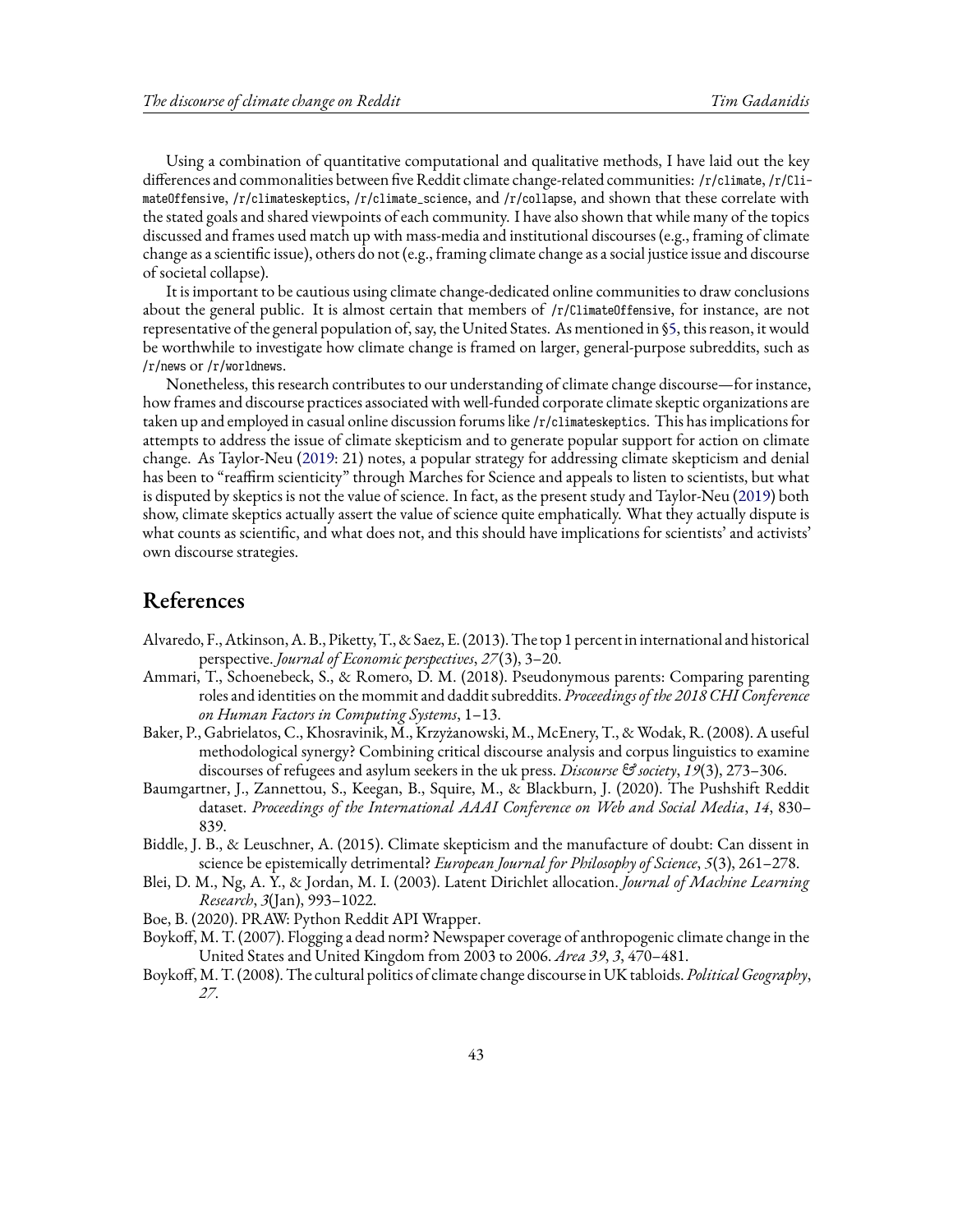<span id="page-43-1"></span>Boykoff, M. T., & Boykoff, J. M. (2004). Bias as balance: Global warming and the us prestige press. *Global environmental change*, *14*, 125–136.

<span id="page-43-2"></span>Brüggemann, M., & Engesser, S. (2017). Beyond false balance: How interpretive journalism shapes media coverage of climate change. *Global Environmental Change*, *42*, 58–67.

<span id="page-43-22"></span>Burnap, P., & Williams, M. L. (2015). Cyber hate speech on twitter: An application of machine classification and statistical modeling for policy and decision making. *Policy & Internet*, *7*(2), 223–242.

<span id="page-43-7"></span>Chancellor, S., Hu, A., & De Choudhury, M. (2018). Norms matter: Contrasting social support around behavior change in online weight loss communities. *Proceedings of the 2018 CHI Conference on Human Factors in Computing Systems*, 1–14.

- <span id="page-43-12"></span>Cook, J., Oreskes, N., Doran, P.T.,Anderegg,W. R.,Verheggen, B.,Maibach, E.W., Carlton, J. S., Lewandowsky, S., Skuce, A. G., Green, S. A., et al. (2016). Consensus on consensus: A synthesis of consensus estimates on human-caused global warming. *Environmental Research Letters*, *11*(4), 048002.
- <span id="page-43-9"></span>Eckert, P. (2008). Variation and the indexical field. *Journal of Sociolinguistics*, *12*(4), 453–476.
- <span id="page-43-5"></span>Farrell, J. (2015). Politics: Echo chambers and false certainty. *Nature Climate Change*, *5*(8), 719–720.
- <span id="page-43-16"></span>Fisher, M. (2009). *Capitalist realism: Is there no alternative?* John Hunt Publishing.
- <span id="page-43-18"></span>Fukuyama, F. (2006). *The end of history and the last man*. Simon; Schuster.
- <span id="page-43-21"></span>Garrett, B. (2020). Doomsday preppers and the architecture of dread. *Geoforum*.
- <span id="page-43-17"></span>Goklany, I. M. (2015). *Carbon dioxide: The good news*. The Global Warming Policy Foundation.
- <span id="page-43-3"></span>Grundmann, R., & Krishnamurthy, R. (2010). The discourse of climate change: A corpus-based approach. *Critical approaches to Discourse Analysis across Disciplines*, *4*(2), 113–133.
- <span id="page-43-19"></span>Herman, E. S., & Chomsky, N. (2010). *Manufacturing consent: The political economy of the mass media*. Random House.
- <span id="page-43-6"></span>Hogan, B., & Laviolette, J. (2019). Using platform signals for distinguishing discourses: The case of Men's Rights and Men's Liberation on Reddit.
- <span id="page-43-11"></span>Honnibal, M., & Montani, I. (2017). Spacy 2: Natural language understanding with bloom embeddings, convolutional neural networks and incremental parsing. *To appear*.
- <span id="page-43-14"></span>Jacques, P. J. (2012). A general theory of climate denial. *Global Environmental Politics*, *12*(2), 9–17.
- <span id="page-43-23"></span>Jones, B. L. (2020). Cyber creeps: The alt-right and the evolution of social media hatemakers. *Platforms, protests, and the challenge of networked democracy* (pp. 117–134). Springer.
- <span id="page-43-4"></span>Koteyko, N., Jaspal, R., & Nerlich, B. (2013). Climate change and 'climategate' in online reader comments: A mixed methods study. *The Geographical Journal*, *179*(1), 74–86.
- <span id="page-43-13"></span>Lewis, N., & Curry, J. (2018). The impact of recent forcing and ocean heat uptake data on estimates of climate sensitivity. *Journal of Climate*, *31*(15), 6051–6071.
- <span id="page-43-15"></span>Lockwood, M. (2018). Right-wing populism and the climate change agenda: Exploring the linkages. *Environmental Politics*, *27*(4), 712–732.
- <span id="page-43-24"></span>Lucy, J. A. (Ed.). (1993). *Reflexive language: Reported speech and metapragmatics*. Cambridge University Press.
- <span id="page-43-10"></span>Marx, D. (2020). PSAW: Python Pushshift.io API Wrapper.
- <span id="page-43-20"></span>Massanari, A. L., & Chess, S. (2018). Attack of the 50-foot social justice warrior: The discursive construction of sjw memes as the monstrous feminine. *Feminist Media Studies*, *18*(4), 525–542.
- <span id="page-43-0"></span>Masson-Delmotte, V., Zhai, P., Pörtner, H.-O., Roberts, D., Skea, J., Shukla, P. R., Pirani, A., Moufouma-Okia, W., Péan, C., Pidcock, R., et al. (2018). Global warming of 1.5 c. *An IPCC Special Report on the impacts of global warming of 1.5 C*, *1*.
- <span id="page-43-8"></span>Mikolov, T., Chen, K., Corrado, G., & Dean, J. (2013). Efficient estimation of word representations in vector space. *International Conference on Machine Learning*.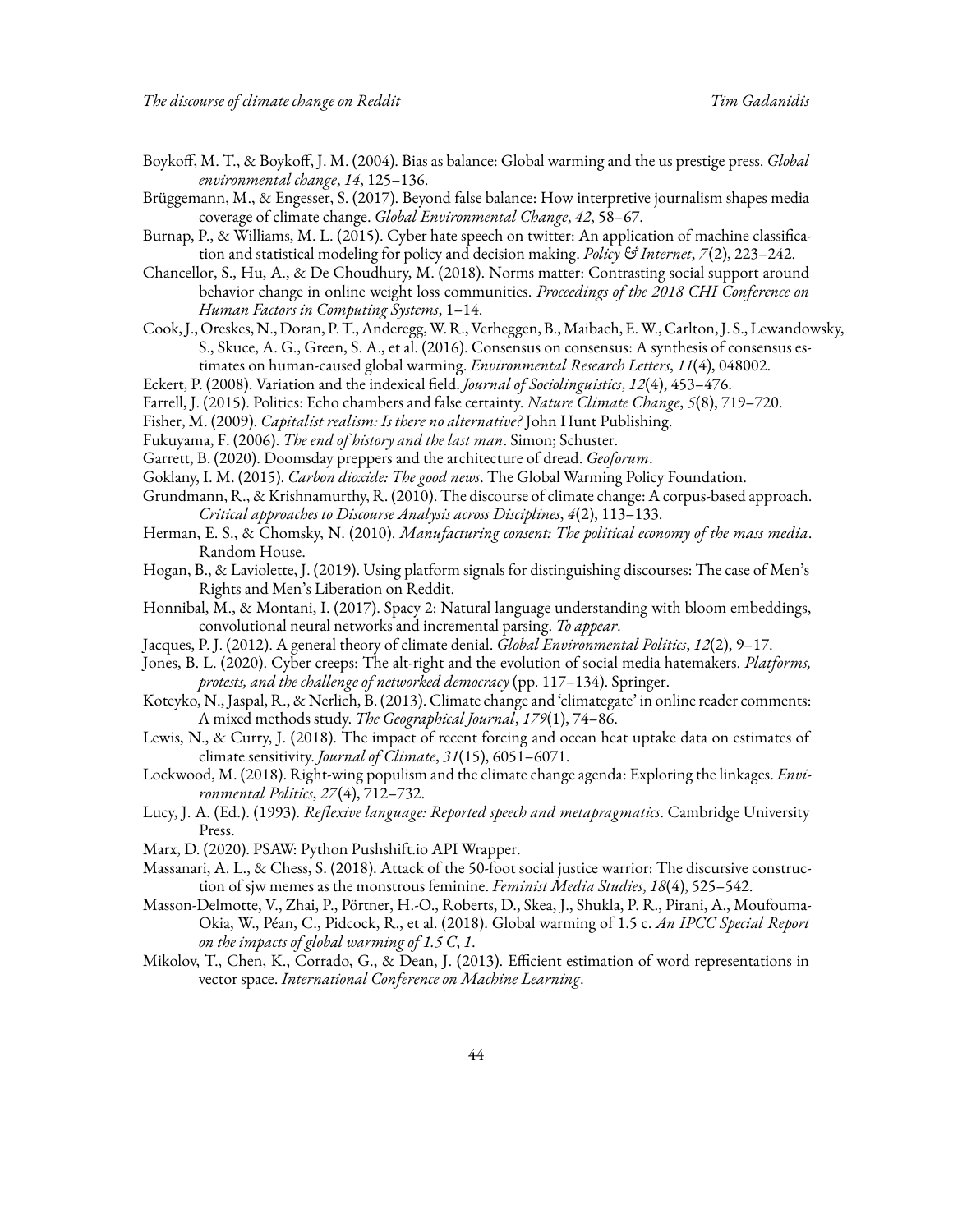- <span id="page-44-4"></span>Nishizaka, A. (2015). Facts and normative connections: Two different worldviews. *Research on Language and Social Interaction*, *48*(1), 26–31.
- <span id="page-44-3"></span>Pedregosa, F., Varoquaux, G., Gramfort, A., Michel, V., Thirion, B., Grisel, O., Blondel, M., Prettenhofer, P., Weiss, R., Dubourg, V., et al. (2011a). Scikit-learn: Machine learning in python. *Journal of Machine Learning Research*, *12*(Oct), 2825–2830.
- <span id="page-44-8"></span>Pedregosa, F., Varoquaux, G., Gramfort, A., Michel, V., Thirion, B., Grisel, O., Blondel, M., Prettenhofer, P., Weiss, R., Dubourg, V., et al. (2011b). Scikit-learn: Machine learning in python. *Journal of machine learning research*, *12*(Oct), 2825–2830.
- <span id="page-44-6"></span>Pollard, T. (2018). Alt-right transgressions in the age of trump. *Perspectives on global development and technology*, *17*(1-2), 76–88.
- <span id="page-44-5"></span>Silverstein, M. (2003). Indexical order and the dialectics of sociolinguistic life. *Language & communication*, *23*(3-4), 193–229.

<span id="page-44-10"></span>Starbird, K. (2019). Disinformation's spread: Bots, trolls and all of us. *Nature*, *571*(7766), 449–450.

<span id="page-44-2"></span>Strauss, S., & Feiz, P. (2014). *Discourse analysis: Putting our worlds into words*. Routledge.

<span id="page-44-1"></span>Sunstein, C. R. (2002). The law of group polarization. *Journal of political philosophy*, *10*(2), 175–195.

<span id="page-44-7"></span>Taylor-Neu, R. H. (2019). Parasites and post-truth climate. *Journal of Linguistic Anthropology*.

<span id="page-44-0"></span>Walter, S., Brüggemann, M., & Engesser, S. (2018). Echo chambers of denial: Explaining user comments on climate change. *Environmental Communication*, *12*(2), 204–217.

## <span id="page-44-9"></span>**A Full classifier results**

This appendix presents the results of the ten classifier models.

### **A.1 /r/climate vs. /r/climateskeptics**

|                 | precision recall f1-score support |      |      |       |
|-----------------|-----------------------------------|------|------|-------|
| climate         | 0.31                              | 0.68 | 0.43 | 3030  |
| climateskeptics | 0.92                              | 0.73 | 0.82 | 16469 |

|  |  | Table 11: Classification report for /r/climate vs. /r/climateskeptics |
|--|--|-----------------------------------------------------------------------|
|  |  |                                                                       |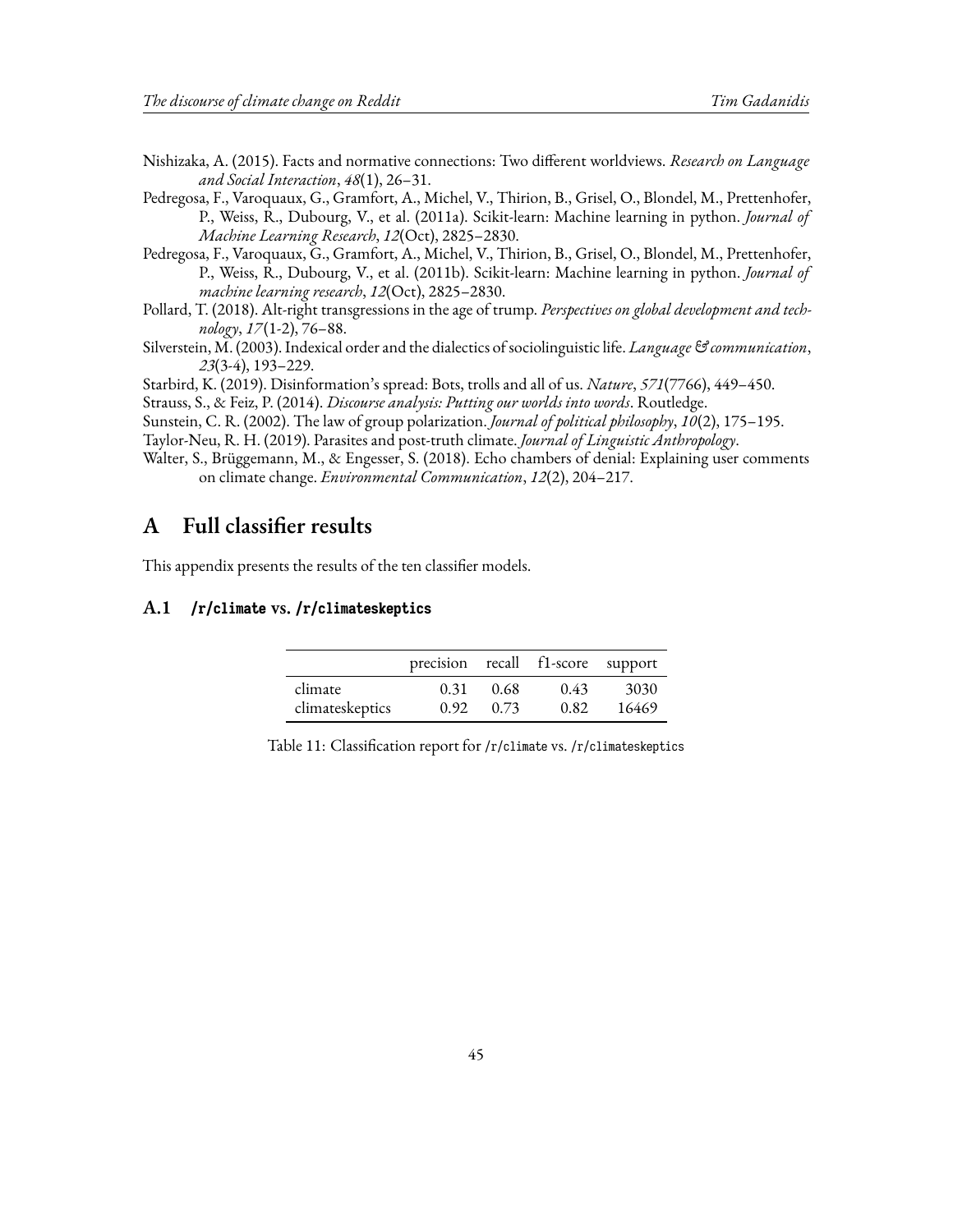|         | climate      |      | climateskeptics |  |
|---------|--------------|------|-----------------|--|
| $-3.46$ | action       | 9.03 | alarmist        |  |
| $-3.25$ | republicans  | 5.45 | skeptic         |  |
| $-3.25$ | denial       | 5.37 | alarmism        |  |
| $-3.24$ | consumption  | 4.65 | leftist         |  |
| $-3.08$ | join         | 4.16 | cult            |  |
| $-3.04$ | bernie       | 3.95 | 97              |  |
| $-2.89$ | candidate    | 3.89 | hysteria        |  |
| $-2.77$ | election     | 3.79 | left            |  |
| $-2.77$ | collapse     | 3.67 | $\cos^2$        |  |
| $-2.61$ | civilization | 3.61 | narrative       |  |
| $-2.61$ | transition   | 3.57 | heller          |  |
| $-2.51$ | republican   | 3.40 | vapor           |  |
| $-2.37$ | lobby        | 3.34 | communist       |  |
| $-2.36$ | scenario     | 3.32 | r               |  |
| $-2.29$ | trump        | 3.31 | cagw            |  |
| $-2.28$ | plan         | 3.31 | 1               |  |
| $-2.27$ | emission     | 3.22 | agw             |  |
| $-2.25$ | target       | 3.16 | skeptical       |  |
| $-2.24$ | agriculture  | 3.10 | sub             |  |
| $-2.15$ | chance       | 3.06 | alarm           |  |
| $-2.13$ | fast         | 3.01 | mm              |  |
| $-2.13$ | albedo       | 2.99 | agenda          |  |
| $-2.03$ | dry          | 2.96 | ecs             |  |
| $-2.01$ | wave         | 2.83 | ir              |  |
| $-1.98$ | humanity     | 2.80 | flat            |  |

Table 12: Most informative features for classifying /r/climate vs. /r/climateskeptics

## **A.2 /r/climate vs. /r/climate\_science**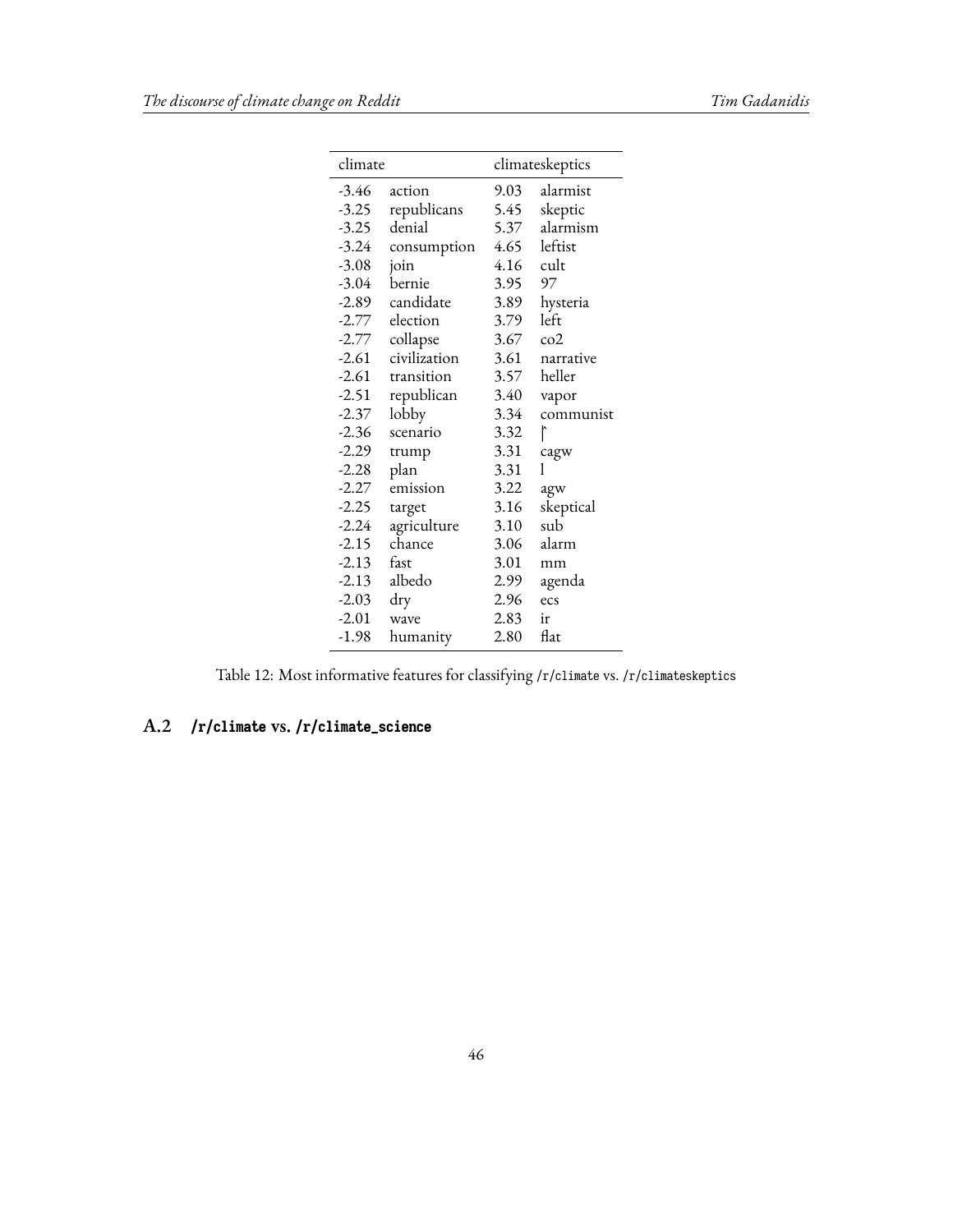|                 | precision recall f1-score support |      |      |      |
|-----------------|-----------------------------------|------|------|------|
| climate         | 0.92                              | 0.79 | 0.85 | 3005 |
| climate science | 0.35                              | 0.63 | 0.45 | 545  |

<span id="page-46-0"></span>Table 13: Classification report for /r/climate vs. /r/climate\_science

| climate |             |      | climate_science |
|---------|-------------|------|-----------------|
| -3.35   | trump       | 4.44 | model           |
| $-2.48$ | australia   | 3.84 | aerosol         |
| $-2.33$ | child       | 3.11 | rule            |
| $-2.25$ | effort      | 2.55 | paper           |
| $-2.21$ | taxis       | 2.51 | forcing         |
| $-2.18$ | protest     | 2.47 | remove          |
| $-2.17$ | tell        | 2.46 | scientist       |
| $-2.09$ | win         | 2.45 | methane         |
| $-2.08$ | leader      | 2.43 | sensitivity     |
| $-2.06$ | idiot       | 2.40 | ecs             |
| $-2.00$ | republicans | 2.32 | data            |
| $-1.98$ | care        | 2.29 | near            |
| -1.97   | country     | 2.21 | science         |
| -1.94   | vote        | 2.19 | mitigate        |
| $-1.90$ | tax         | 2.14 | uncertainty     |
| $-1.90$ | fund        | 2.09 | desert          |
| -1.88   | bernie      | 2.05 | sequestration   |
| $-1.88$ | speak       | 2.02 | mann            |
| -1.87   | cheap       | 1.97 | computer        |
| $-1.86$ | attack      | 1.96 | temperature     |
| $-1.86$ | election    | 1.94 | civilisation    |
| -1.85   | picture     | 1.94 | essentially     |
| $-1.84$ | truth       | 1.94 | carbon          |
| $-1.82$ | blame       | 1.93 | subreddit       |
| $-1.81$ | god         | 1.92 | and/or          |

Table 14: Most informative features for classifying /r/climate vs. /r/climate\_science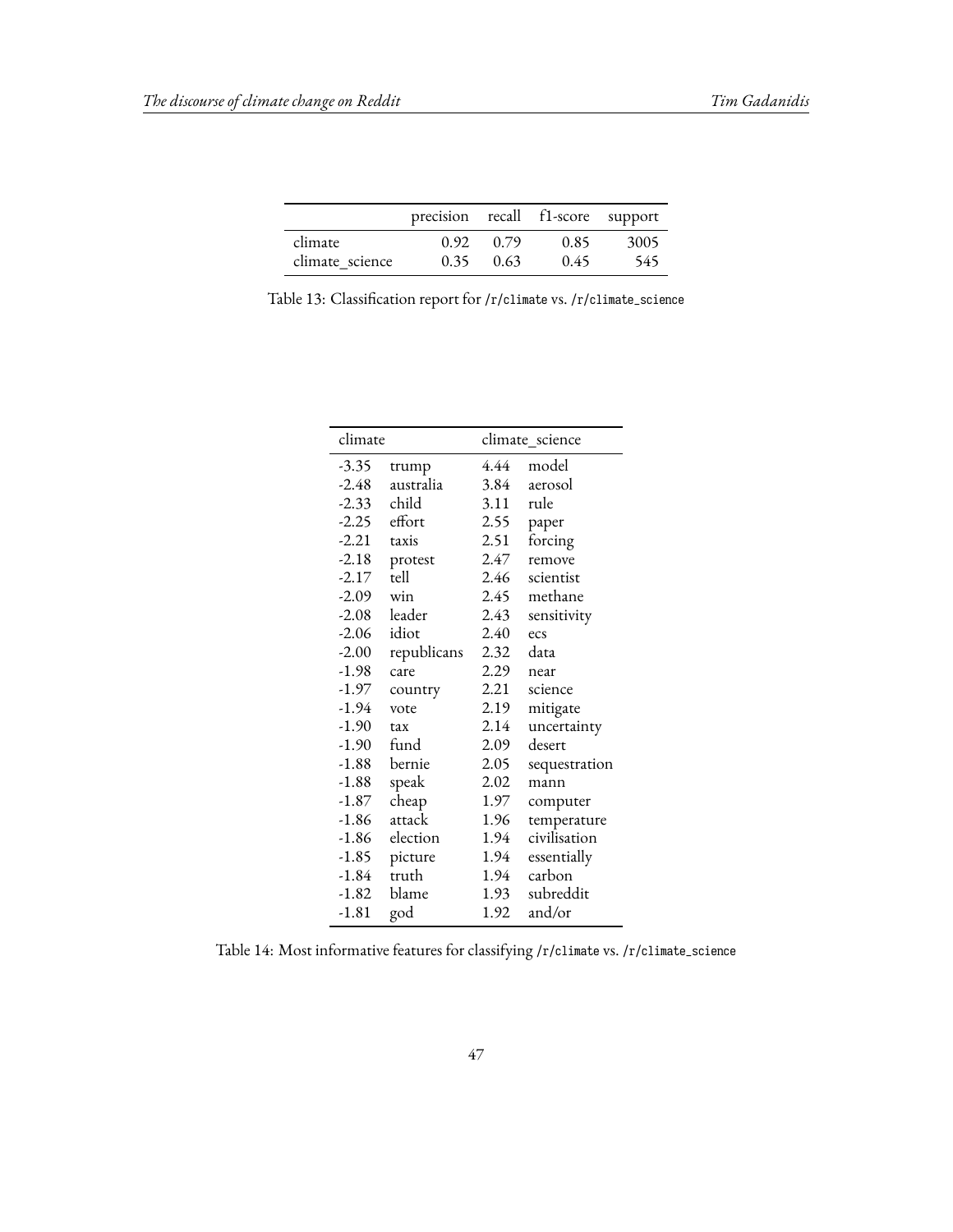## **A.3 /r/climate vs. /r/ClimateOffensive**

|                  | precision recall f1-score support |      |      |      |
|------------------|-----------------------------------|------|------|------|
| climate          | 0.53                              | 0.65 | 0.59 | 3016 |
| ClimateOffensive | 0.73                              | 0.63 | 0.68 | 4588 |

Table 15: Classification report for /r/climate vs. /r/ClimateOffensive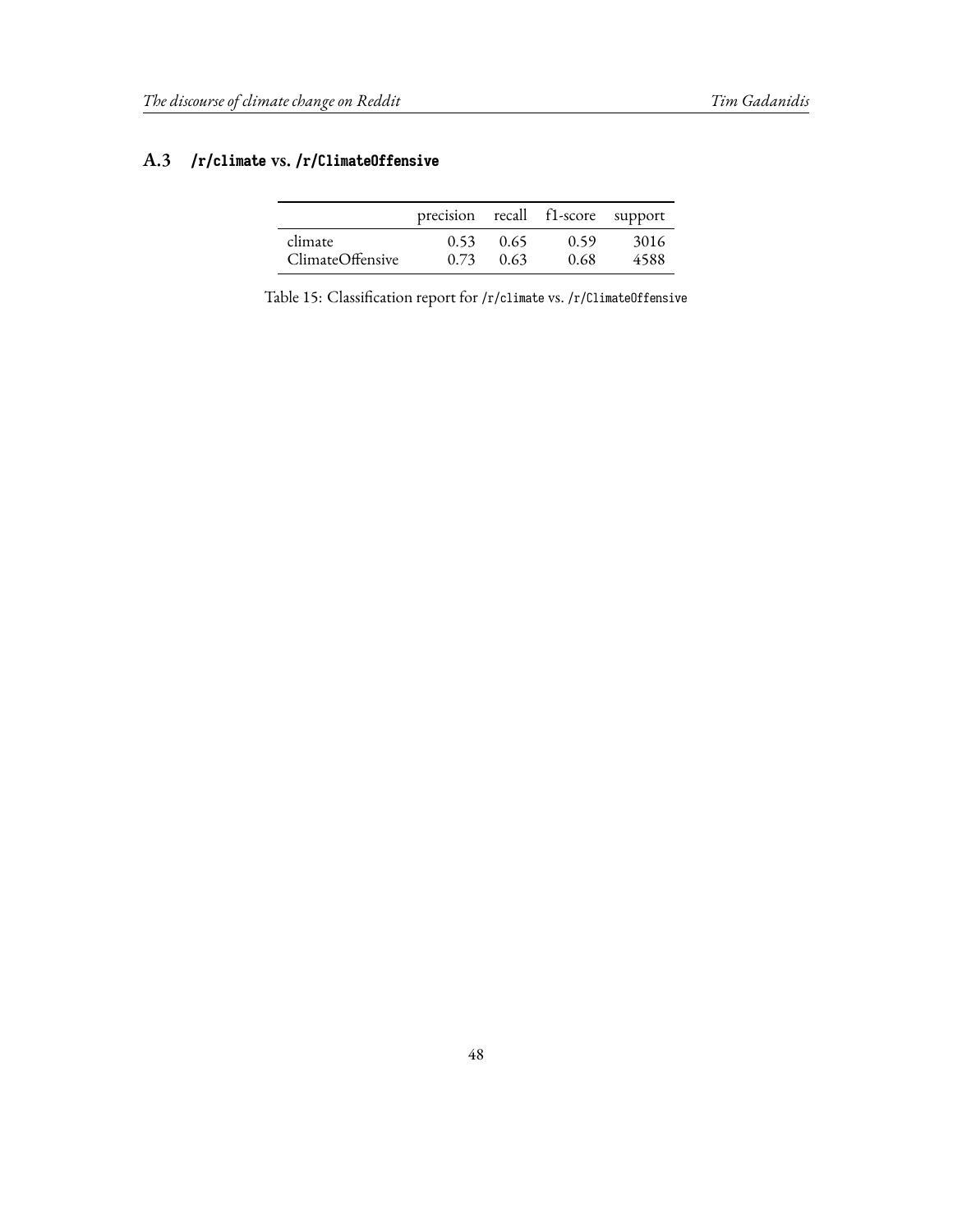| climate       |                       |      | ClimateOffensive            |
|---------------|-----------------------|------|-----------------------------|
| $-2.77$       | scenario              | 3.60 | ecosia                      |
|               | -2.70 civilization    | 2.92 | climateoffensive            |
|               | -2.69 insurance       | 2.78 | donate                      |
|               | -2.53 carbontax       | 2.59 | $\mathord{\upharpoonright}$ |
|               | -2.23 author          | 2.38 |                             |
| $-2.04$       | trump                 | 2.35 | strike                      |
| -1.95         | review                |      | 2.30 foundation             |
|               | -1.93 disaster        |      | 2.24 livestock              |
| -1.92         | flood                 | 2.20 | seaweed                     |
| -1.88         | season                | 2.19 | violate                     |
| $-1.76$       | fairly                | 2.09 | conservation                |
| -1.68         | percent               | 2.09 | palm                        |
| $-1.65$       | weather               | 2.09 | beef                        |
| $-1.61$       | moral                 | 2.08 | sub                         |
|               | -1.61 usual           | 2.06 | volunteer                   |
| $-1.55$ melt  |                       | 2.05 | plastic                     |
| $-1.52$ wall  |                       | 2.05 | bag                         |
|               | -1.52 decarbonization | 1.94 | root                        |
| $-1.52$ ride  |                       | 1.91 | ccl                         |
| $-1.52$ ice   |                       | 1.86 | ecological                  |
| $-1.50$ solar |                       | 1.86 | rule                        |
| $-1.50$ lie   |                       | 1.84 | milk                        |
|               | -1.49 human           | 1.83 | capitalism                  |
| $-1.48$       | atmospheric           | 1.80 | bike                        |
| -1.45         | foot                  | 1.79 | awesome                     |

Table 16: Most informative features for classifying /r/climate vs. /r/ClimateOffensive

## **A.4 /r/climate vs. /r/collapse**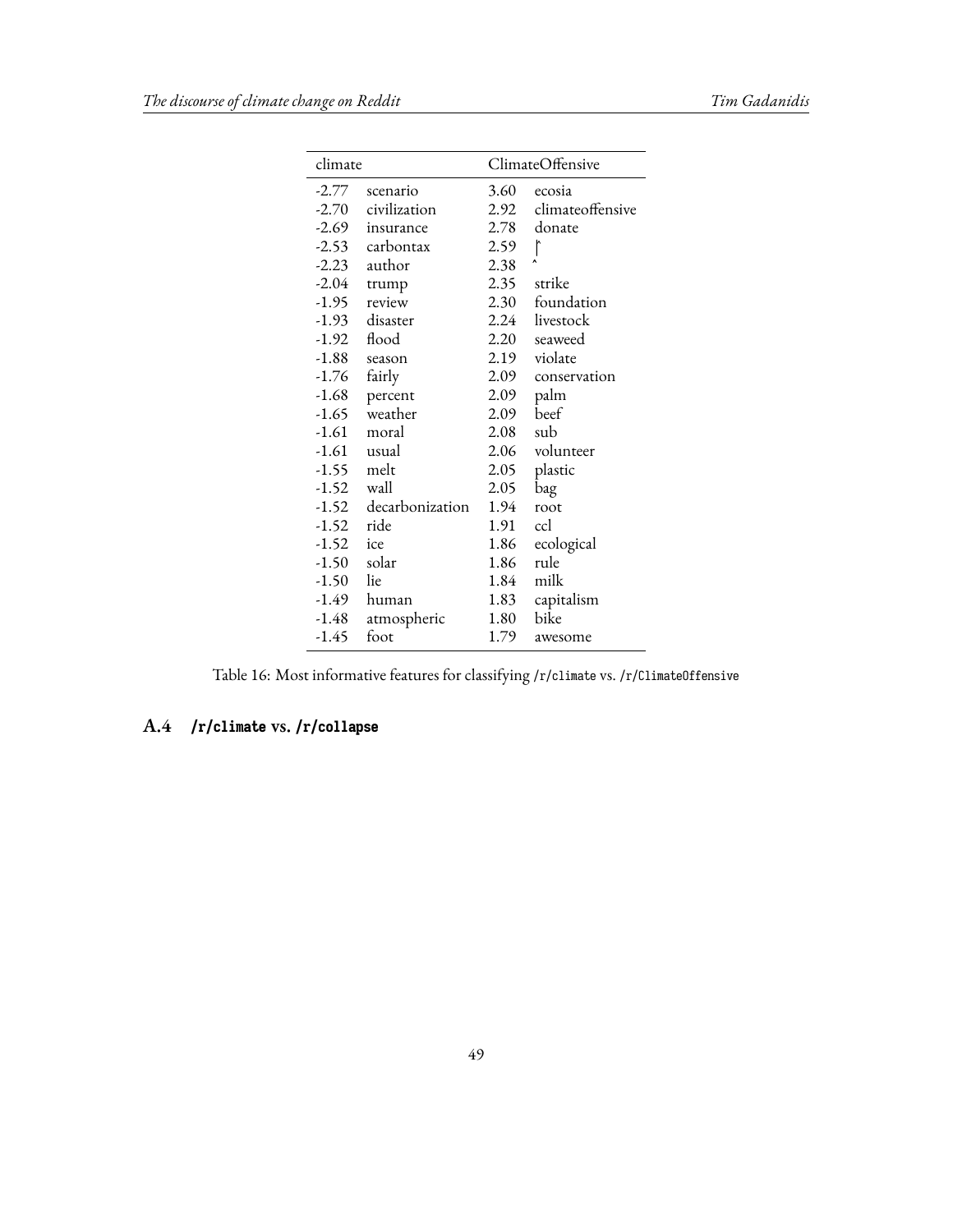|          | precision recall f1-score support |      |      |       |
|----------|-----------------------------------|------|------|-------|
| climate  | 0.20                              | 0.61 | 0.31 | 2961  |
| collapse | 0.95                              | 0.74 | 0.83 | 27366 |

Table 17: Classification report for /r/climate vs. /r/collapse

| climate |             | collapse |              |
|---------|-------------|----------|--------------|
| -4.42   | climate     | 4.77     | collapse     |
| $-3.04$ | fossil      | 3.98     | ai           |
| -2.82   | action      | 3.36     | recession    |
| $-2.50$ | science     | 3.20     | homeless     |
| $-2.38$ | republicans | 3.12     | breed        |
| -2.38   | candidate   | 3.08     | shit         |
| -2.37   | carbon      | 3.03     | medicine     |
| $-2.33$ | regulation  | 3.01     | universe     |
| $-2.33$ | campaign    | 2.95     | root         |
| $-2.28$ | adult       | 2.93     | fat          |
| $-2.21$ | ipcc        | 2.92     | drug         |
| $-2.16$ | republican  | 2.84     | garden       |
| $-2.16$ | renewable   | 2.76     | debt         |
| -2.15   | emission    | 2.73     | wife         |
| $-2.15$ | bernie      | 2.65     | fuck         |
| $-2.15$ | operate     | 2.62     | bunker       |
| $-2.07$ | election    | 2.61     | medical      |
| -1.94   | heating     | 2.51     | skill        |
| -1.94   | solar       | 2.48     | circumstance |
| -1.93   | involve     | 2.47     | permaculture |
| -1.93   | impact      | 2.45     | fucking      |
| $-1.90$ | temperature | 2.45     | elite        |
| $-1.89$ | tax         | 2.44     | forever      |
| $-1.86$ | policy      | 2.43     | filter       |
| $-1.84$ | worldwide   | 2.41     | slightly     |

Table 18: Most informative features for classifying /r/climate vs. /r/collapse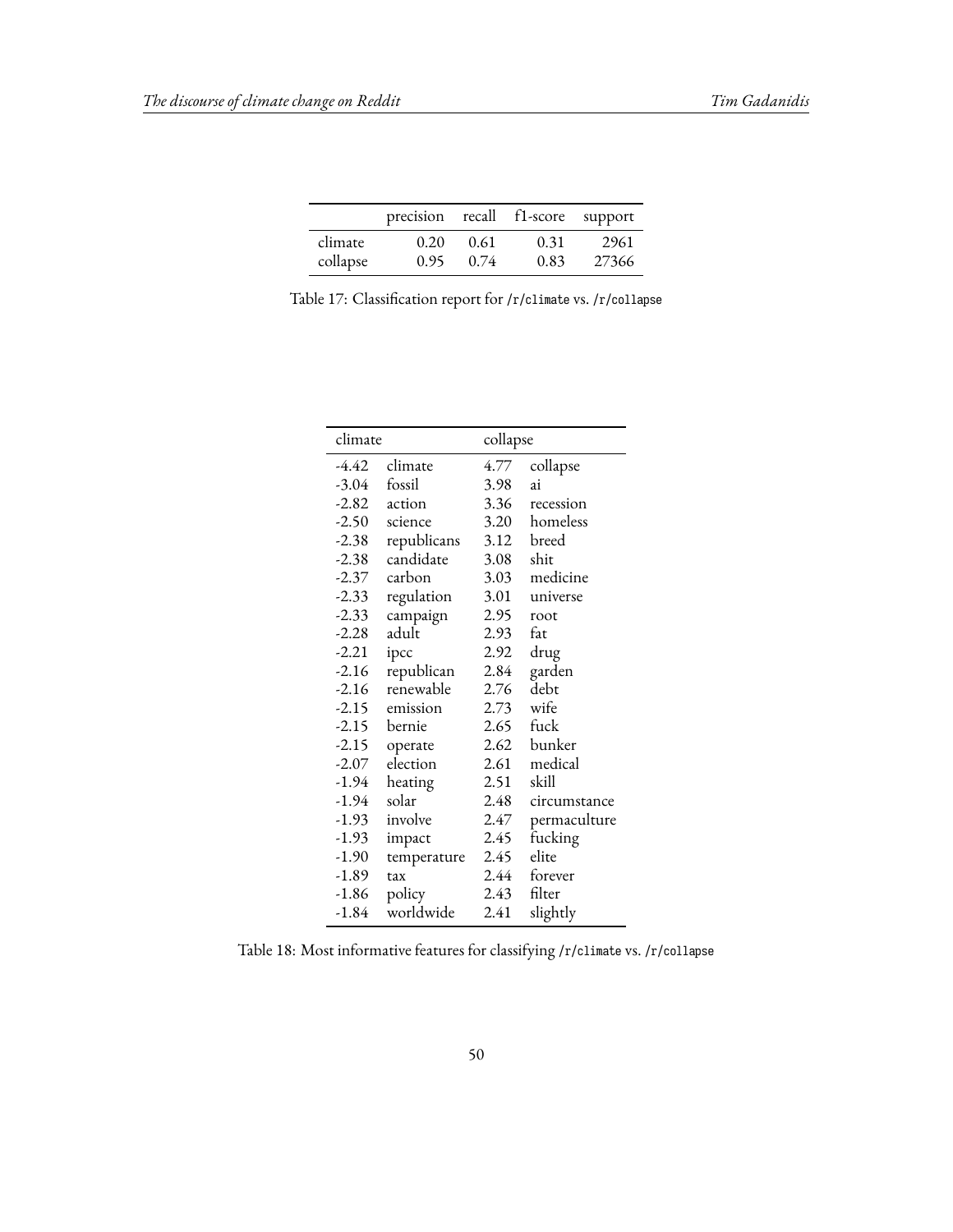## **A.5 /r/climateskeptics vs. /r/climate\_science**

|                 | precision recall f1-score support |      |      |       |
|-----------------|-----------------------------------|------|------|-------|
| climateskeptics | 0.99                              | 0.81 | 0.89 | 16443 |
| climate science | 0.10                              | 0.67 | 0.18 | 551   |

Table 19: Classification report for /r/climateskeptics vs. /r/climate\_science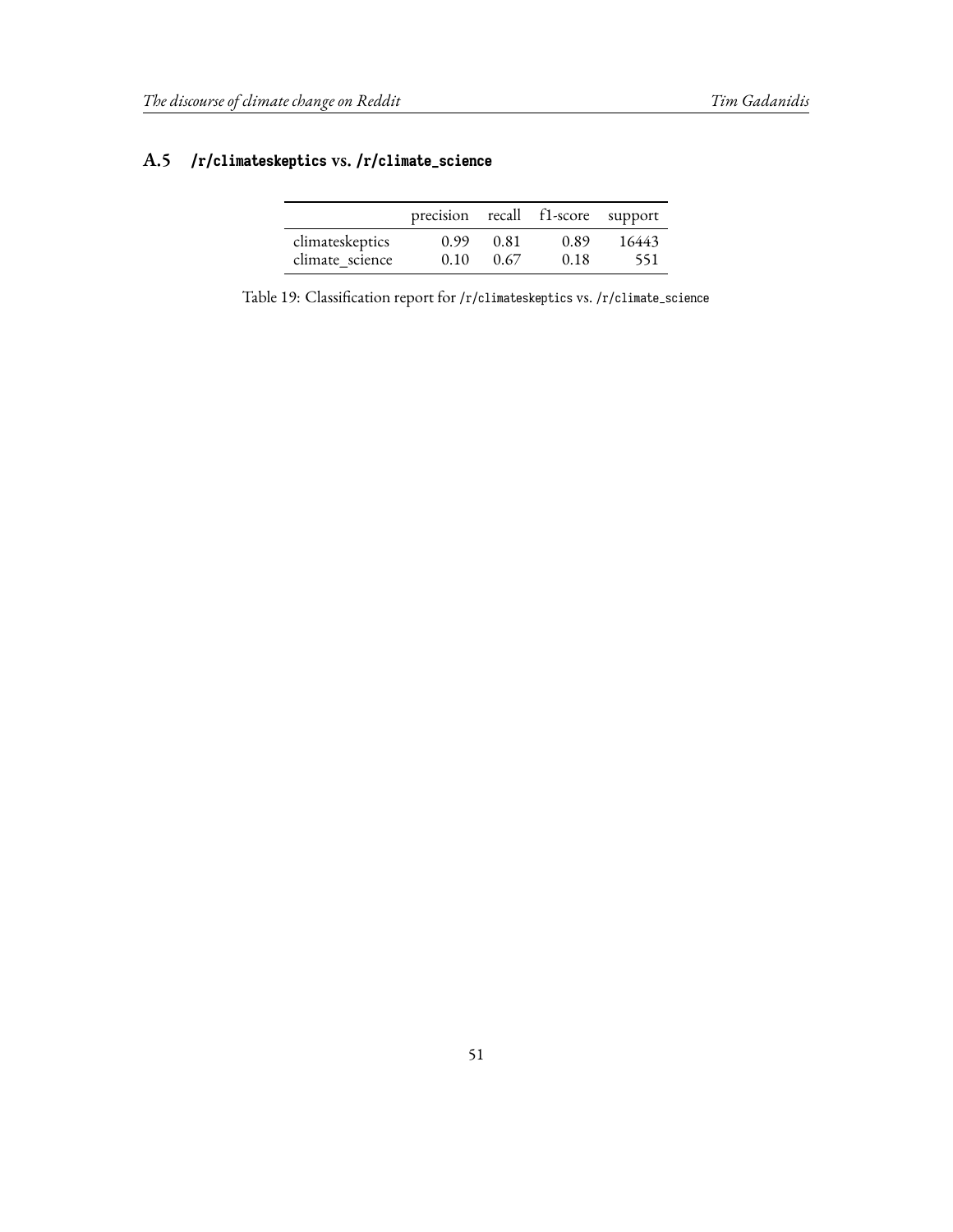| climateskeptics |            |      | climate_science |
|-----------------|------------|------|-----------------|
| $-10.16$        | alarmist   | 6.00 | aerosol         |
| $-5.13$         | china      | 5.57 | collapse        |
| -4.61           | winter     | 4.53 | permafrost      |
| -4.57           | idiot      | 4.01 | carbon          |
| $-4.37$         | picture    | 3.98 | methane         |
| $-4.23$         | law        | 3.85 | sensitivity     |
| $-4.17$         | leftist    | 3.81 | denial          |
| $-4.16$         | bias       | 3.71 | extent          |
| $-4.16$         | cult       | 3.51 | remove          |
| $-4.12$         | left       | 3.50 | depend          |
| $-4.06$         | gore       | 3.48 | recommend       |
| $-4.04$         | taxis      | 3.48 | local           |
| $-4.00$         | battery    | 3.47 | essentially     |
| $-3.95$         | narrative  | 3.34 | globally        |
| $-3.94$         | 97         | 3.30 | desert          |
| $-3.93$         | fake       | 3.19 | rule            |
| $-3.93$         | bullshit   | 3.16 | particularly    |
| $-3.89$         | protest    | 3.13 | release         |
| $-3.86$         | middle     | 3.10 | failure         |
| $-3.82$         | trump      | 3.08 | uncertainty     |
| $-3.82$         | speech     | 3.07 | track           |
| $-3.82$         | funny      | 3.01 | glaciation      |
| $-3.78$         | adjustment | 2.97 | summary         |
| $-3.76$         | alarm      | 2.96 | feedback        |
| $-3.75$         | attack     | 2.95 | impact          |

Table 20: Most informative features for classifying /r/climateskeptics vs. /r/climate\_science

## **A.6 /r/climateskeptics vs. /r/ClimateOffensive**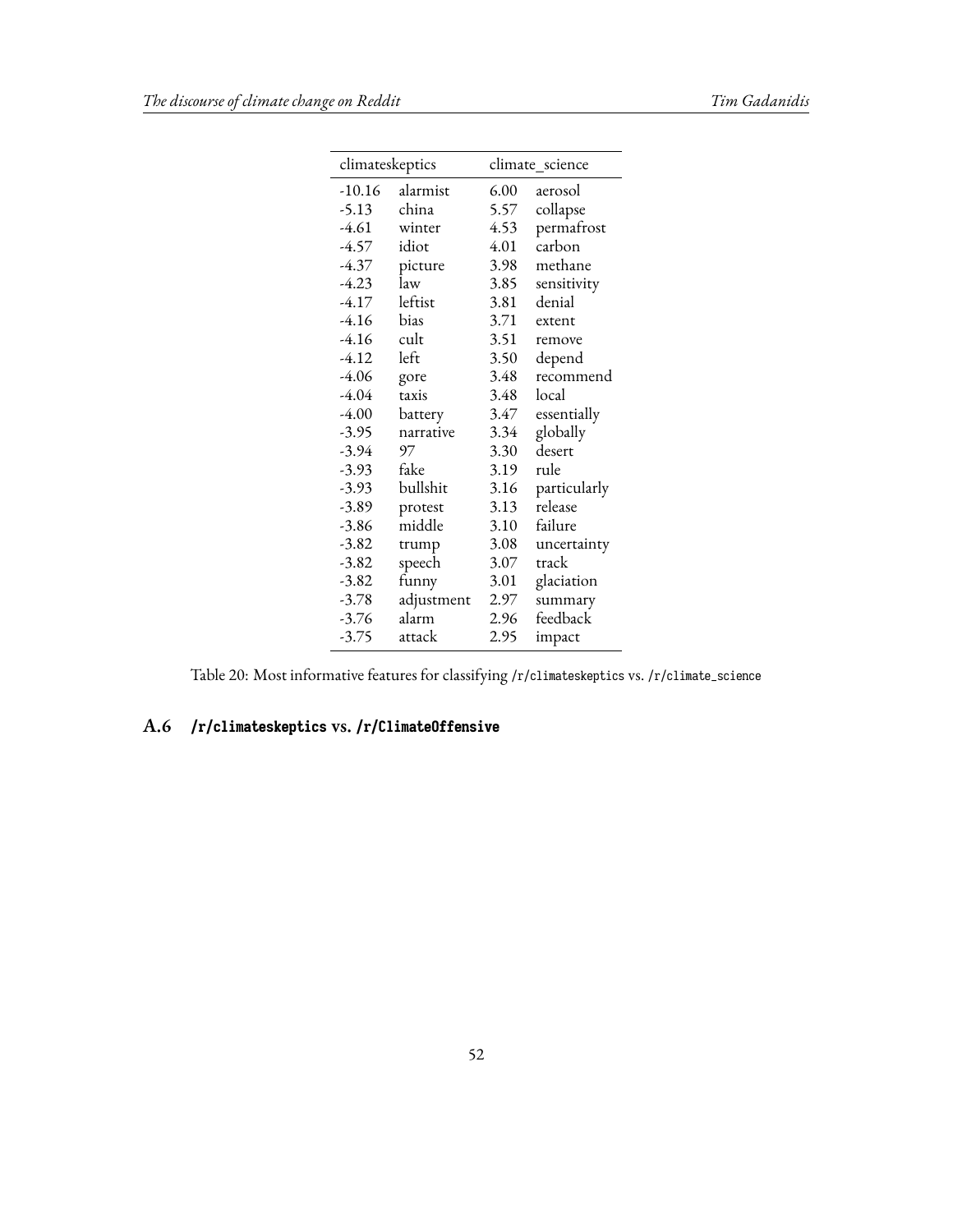|                  | precision recall f1-score support |      |      |       |
|------------------|-----------------------------------|------|------|-------|
| climateskeptics  | 0.91                              | 0.78 | 0.84 | 16430 |
| ClimateOffensive | 0.49                              | 0.73 | 0.58 | 4618  |

Table 21: Classification report for /r/climateskeptics vs. /r/ClimateOffensive

|               | climateskeptics |      | ClimateOffensive |
|---------------|-----------------|------|------------------|
| $-8.13$       | alarmist        | 5.86 | ecosia           |
| $-6.21$       | skeptic         | 5.25 | climateoffensive |
| -5.12         | agw             | 4.77 | donate           |
| -4.92         | alarmism        | 4.32 | action           |
| $-3.98$       | skepticism      | 3.77 | ecological       |
| $-3.87$       | prediction      | 3.61 | ccl              |
| $-3.82$       | warming         | 3.53 | tree             |
| $-3.78$       | leftist         | 3.50 | strike           |
| -3.76         | cult            | 3.47 | meat             |
|               | $-3.71$ warm    | 3.34 | join             |
| $-3.59$ $co2$ |                 | 3.19 | candidate        |
| $-3.56$       | mann            | 3.08 | consumption      |
| -3.47         | left            | 3.02 | bernie           |
| -3.44         | scam            | 2.99 | contact          |
| $-3.42$       | temperature     | 2.94 | capitalism       |
| $-3.32$       | dioxide         | 2.88 | beef             |
| $-3.22$       | model           | 2.84 | soil             |
|               | -3.18 obama     | 2.83 | help             |
| $-3.13$       | theory          | 2.81 | lobby            |
| $-3.12$       | cold            | 2.76 | vegan            |
| -3.11         | science         | 2.71 | sustainable      |
| $-3.03$       | nonsense        | 2.65 | capture          |
| -2.99         | weather         | 2.65 | awesome          |
| -2.99         | 97              | 2.60 | asset            |
|               | $-2.97$ alarm   | 2.60 | store            |

Table 22: Most informative features for classifying /r/climateskeptics vs. /r/ClimateOffensive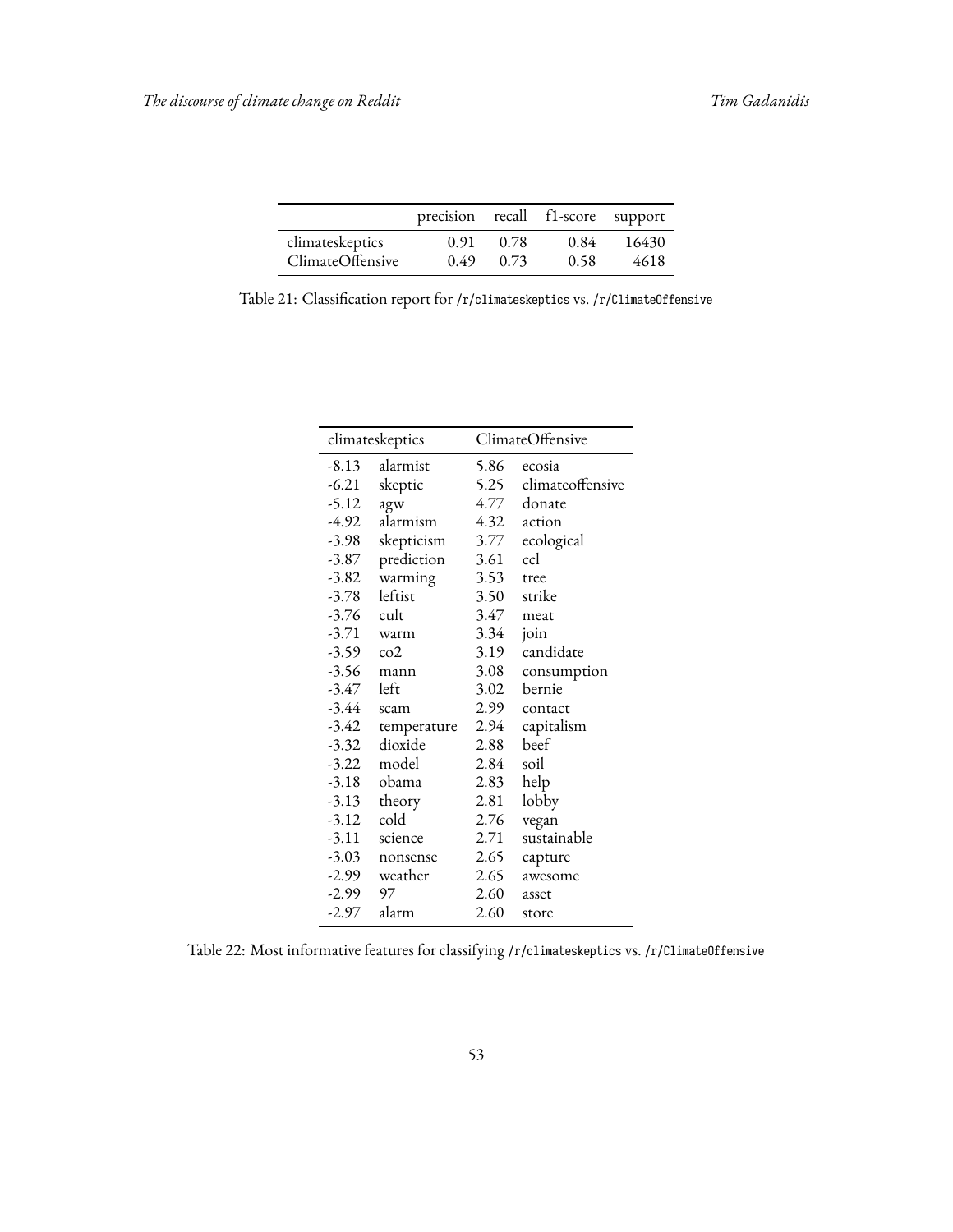## **A.7 /r/climateskeptics vs. /r/collapse**

|                 | precision recall f1-score support |      |      |       |
|-----------------|-----------------------------------|------|------|-------|
| climateskeptics | 0.67                              | 0.66 | 0.66 | 16399 |
| collapse        | 0.80                              | 0.80 | 0.80 | 27372 |

Table 23: Classification report for /r/climateskeptics vs. /r/collapse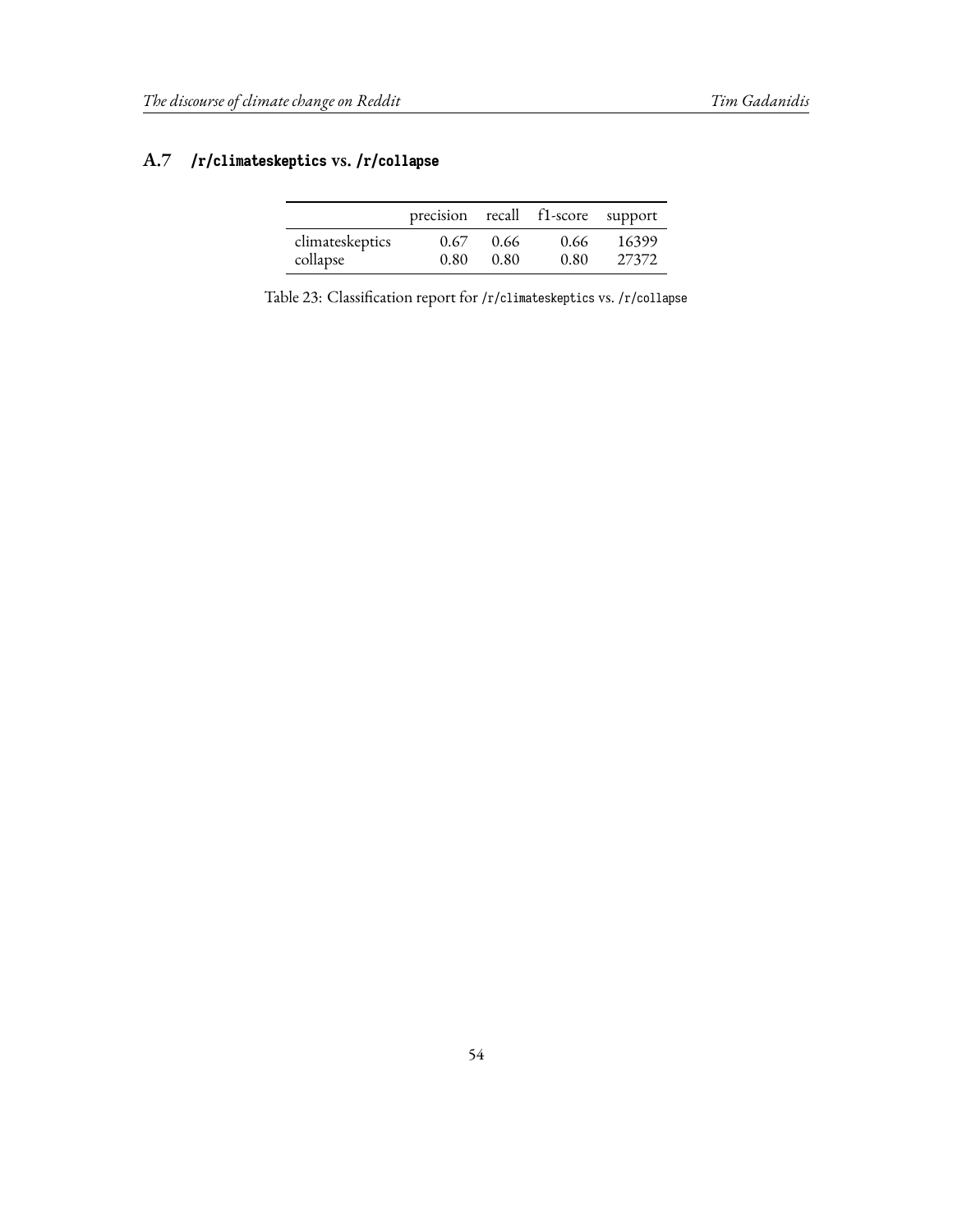|         | climateskeptics | collapse |              |
|---------|-----------------|----------|--------------|
| $-9.08$ | alarmist        | 9.67     | collapse     |
| $-7.51$ | skeptic         | 4.21     | bunker       |
| $-6.50$ | alarmism        | 3.17     | garden       |
| $-6.33$ | agw             | 3.00     | soil         |
| $-5.23$ | co2             | 2.94     | inevitable   |
| $-4.90$ | greta           | 2.92     | survive      |
| $-4.73$ | mann            | 2.89     | consumption  |
| -4.45   | climate         | 2.87     | species      |
| $-4.30$ | skepticism      | 2.75     | prepare      |
| -4.12   | science         | 2.70     | wage         |
| $-4.05$ | vapor           | 2.62     | debt         |
| $-4.03$ | 97              | 2.58     | capitalism   |
| $-3.95$ | warming         | 2.56     | greed        |
| $-3.73$ | skeptical       | 2.48     | resource     |
| $-3.72$ | consensus       | 2.45     | empire       |
| -3.49   | activist        | 2.45     | stock        |
| $-3.41$ | datum           | 2.44     | loan         |
| $-3.41$ | agenda          | 2.36     | drug         |
| $-3.35$ | adjustment      | 2.34     | civilization |
| $-3.28$ | ecs             | 2.33     | fruit        |
| $-3.27$ | temperature     | 2.30     | refugee      |
| $-3.22$ | ir              | 2.28     | sustain      |
| -3.17   | left            | 2.27     | food         |
| $-3.15$ | leftist         | 2.27     | suicide      |
| $-3.12$ | cooling         | 2.26     | store        |

Table 24: Most informative features for classifying /r/climateskeptics vs. /r/collapse

### **A.8 /r/climate\_science vs. /r/ClimateOffensive**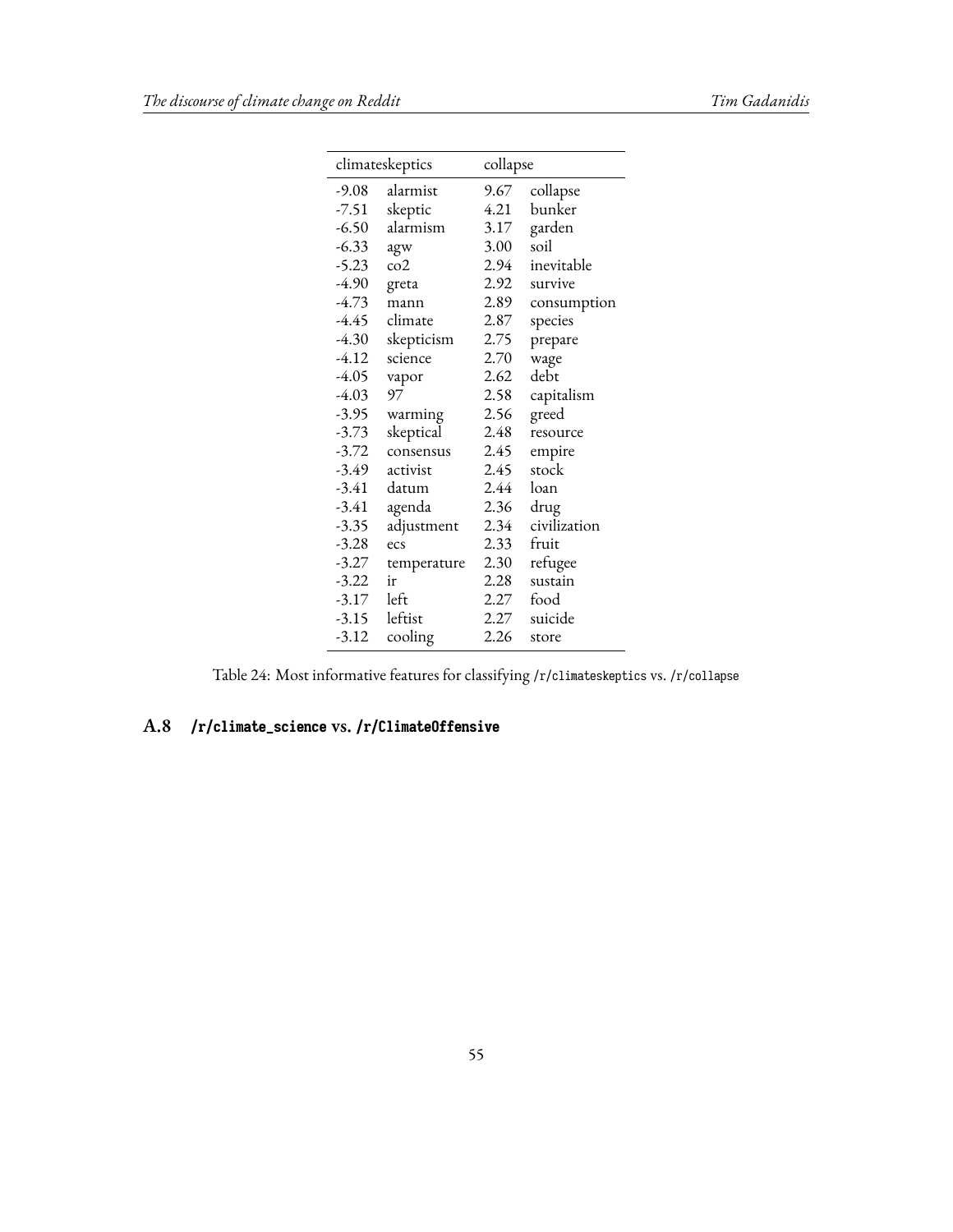|                  | precision recall f1-score support |      |      |      |
|------------------|-----------------------------------|------|------|------|
| climate science  | 0.31                              | 0.66 | 0.43 | 528  |
| ClimateOffensive | 0.95                              | 0.84 | 0.89 | 4571 |

|  |  |  |  |  |  | Table 25: Classification report for /r/climate_science vs. /r/Climate0ffensive |
|--|--|--|--|--|--|--------------------------------------------------------------------------------|
|--|--|--|--|--|--|--------------------------------------------------------------------------------|

|         | climate_science |      | ClimateOffensive |
|---------|-----------------|------|------------------|
| -5.34   | model           | 3.79 | protest          |
| $-3.85$ | aerosol         | 3.19 | ecosia           |
| $-3.40$ | temperature     | 2.88 | animal           |
| $-3.39$ | science         | 2.76 | vegan            |
| $-3.36$ | warming         | 2.69 | country          |
| $-3.35$ | ipcc            | 2.66 | bernie           |
| $-3.29$ | scientist       | 2.65 | option           |
| $-3.24$ | methane         | 2.56 | electricity      |
| $-3.07$ | collapse        | 2.55 | profit           |
| $-2.87$ | data            | 2.54 | eat              |
| $-2.78$ | paper           | 2.54 | oil              |
| $-2.66$ | warm            | 2.51 | strike           |
| $-2.64$ | forcing         | 2.41 | public           |
| $-2.60$ | sensitivity     | 2.39 | win              |
| $-2.47$ | significant     | 2.34 | economy          |
| $-2.44$ | arctic          | 2.33 | tree             |
| $-2.43$ | study           | 2.30 | action           |
| $-2.39$ | statement       | 2.29 | pass             |
| $-2.34$ | author          | 2.27 | idea             |
| $-2.33$ | cloud           | 2.26 | plastic          |
| $-2.32$ | estimate        | 2.22 | campaign         |
| $-2.18$ | computer        | 2.16 | pricing          |
| $-2.17$ | ice             | 2.16 | bill             |
| $-2.17$ | crop            | 2.14 | crisis           |
| $-2.16$ | remove          | 2.12 | hi               |
|         |                 |      |                  |

Table 26: Most informative features for classifying /r/climate\_science vs. /r/ClimateOffensive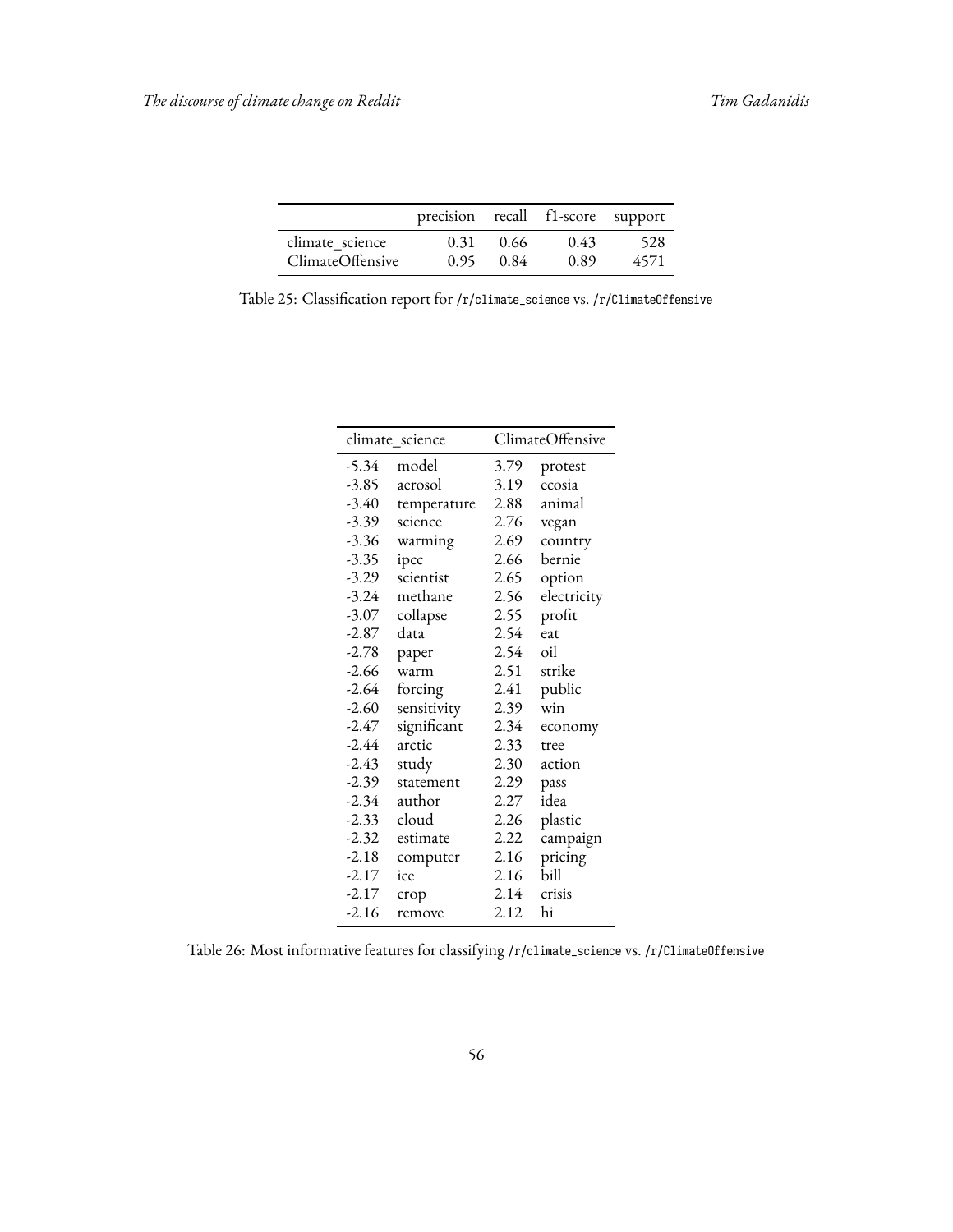## **A.9 /r/climate\_science vs. /r/collapse**

|                 | precision recall f1-score support |      |      |       |
|-----------------|-----------------------------------|------|------|-------|
| climate science | 0.08                              | 0.69 | 0.15 | -535  |
| collapse        | 0.99                              | 0.85 | 0.91 | 27287 |

Table 27: Classification report for /r/climate\_science vs. /r/collapse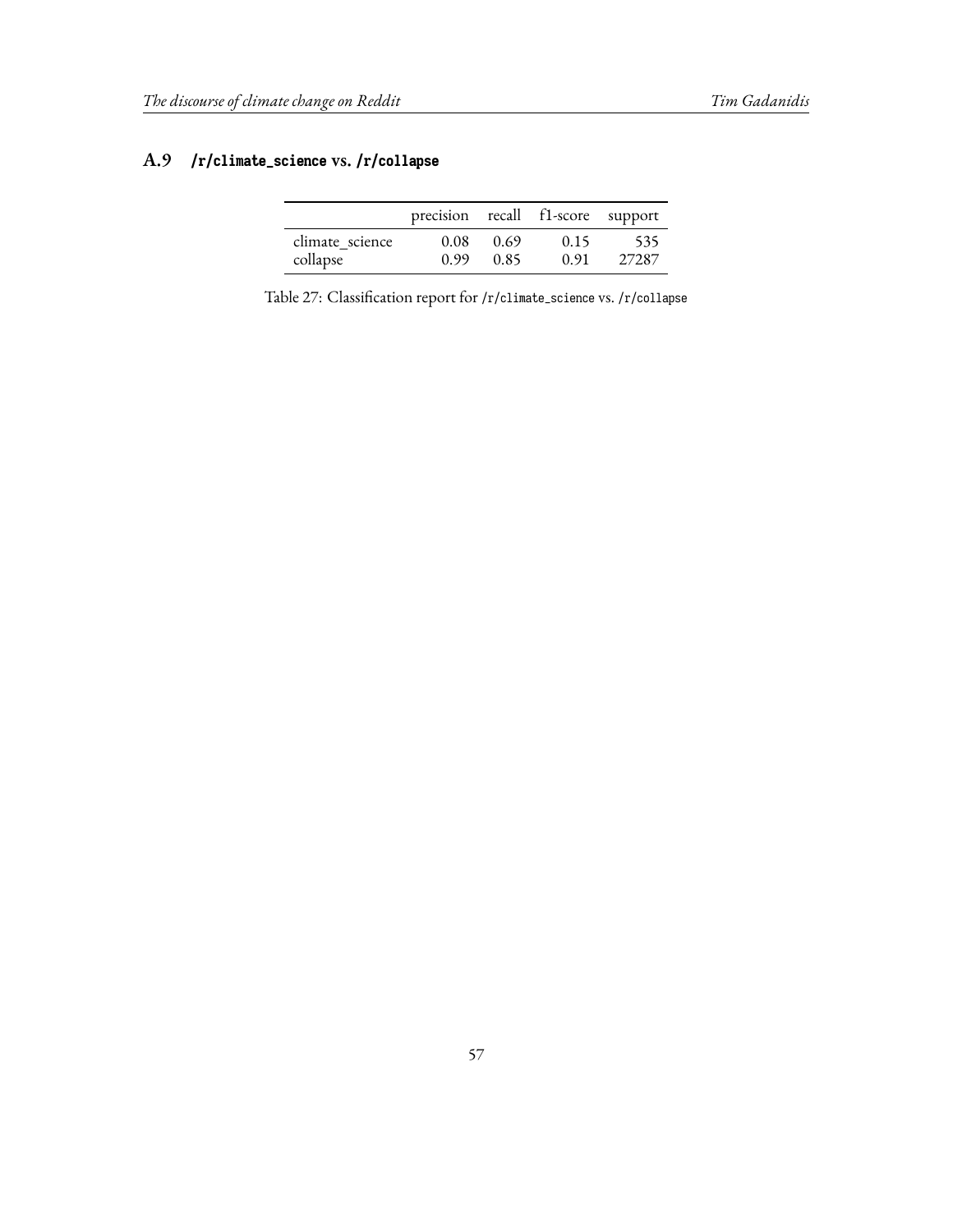|         | climate_science | collapse |              |
|---------|-----------------|----------|--------------|
| -5.49   | climate         | 5.62     | picture      |
| $-5.40$ | model           | 5.37     | kid          |
| -4.72   | paper           | 4.88     | throw        |
| $-4.58$ | carbon          | 4.84     | season       |
| -4.51   | civilisation    | 4.80     | story        |
| -4.46   | ipcc            | 4.79     | joke         |
| -4.35   | aerosol         | 4.77     | middle       |
| -4.29   | scientist       | 4.76     | thinking     |
| $-4.21$ | science         | 4.76     | india        |
| $-3.91$ | warming         | 4.69     | elite        |
| -3.81   | datum           | 4.68     | impossible   |
| $-3.77$ | lifetime        | 4.61     | china        |
| $-3.63$ | remove          | 4.35     | walk         |
| $-3.62$ | temperature     | 4.34     | attack       |
| $-3.56$ | threaten        | 4.27     | winter       |
| -3.54   | rent            | 4.24     | fail         |
| -3.49   | $\cos^2$        | 4.16     | living       |
| $-3.44$ | mitigate        | 4.13     | capitalist   |
| -3.43   | reduction       | 4.10     | west         |
| $-3.41$ | desert          | 4.08     | intelligence |
| $-3.38$ | essentially     | 4.00     | sell         |
| $-3.27$ | conflict        | 3.97     | americans    |
| $-3.16$ | trend           | 3.96     | protest      |
| $-3.15$ | measure         | 3.95     | trade        |
| $-3.12$ | warm            | 3.95     | status       |

Table 28: Most informative features for classifying /r/climate\_science vs. /r/collapse

## **A.10 /r/ClimateOffensive vs. /r/collapse**